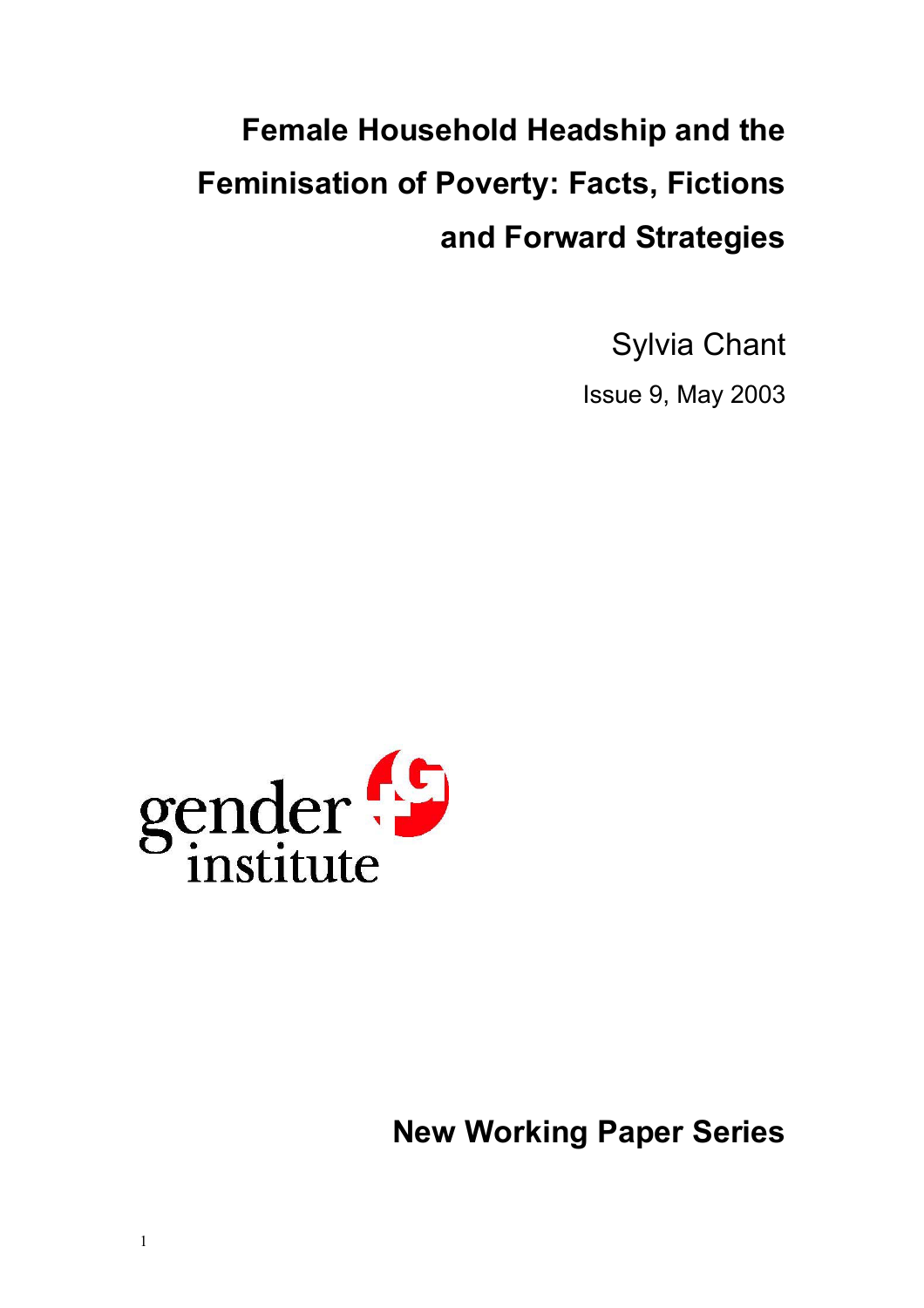London School of Economics, Gender Institute **ISSN No.** 1470-8515

#### **New Working Paper Series**

Editor:Gail Wilson (g.wilson@lse.ac.uk) Issue 9, May 2003

This new working paper series is designed to bring new ideas and new findings in the field of gender studies into the public arena. The author/s welcome comments.

Sylvia Chant is Professor of Development Geography at LSE. She has carried out research in Mexico, Costa Rica, the Philippines, and has published widely on gender and development. Specific themes include migration, poverty, employment, household livelihood strategies, lone parenthood, and men and masculinities. Professor Chant's recent books include **Womenheaded Households: Diversity and Dynamics in the Developing World** (Macmillan, 1997), **Three Generations, Two Genders, One World: Women and Men in a Changing Century** (with Cathy McIlwaine) (Zed, 1998), **Mainstreaming Men into Gender and Development: Debates, Reflections and Experiences** (with Matthew Gutmann) (Oxfam, 2000), and **Gender in Latin America** (in association with Nikki Craske) (Latin America Bureau/Rutgers University Press, 2003). Professor Chant has recently embarked on new collaborative research with Dr Gareth A. Jones (Department of Geography and Environment, LSE) on youth, gender and livelihoods in sub-Saharan Africa (Ghana and The Gambia), and between 2003 and 2006, will be exploring gendered and generational aspects of poverty in Africa, Asia and Latin America under the auspices of a Leverhulme Trust Major Research Fellowship. (s.chant@lse.ac.uk)

The Gender Institute was established by the London School of Economics in 1993 to address the major intellectual challenges posed by contemporary changes in gender relations. The Director is Professor Anne Phillips.

The research work of the Institute is informed by the belief that all social processes are 'gendered', and that understanding gender relations is therefore a crucial component in any social science research. Some of the projects undertaken at the Institute focus directly on the position of girls and women, the contemporary character of gender relations, and the formation of sexual identities. Others employ a gendered perspective to address issues not normally considered as gender concerns. The focus of the research projects ranges across local, national and international contexts, and the relationship between gender and ethnicity has become an increasingly prominent concern.

Research work falls broadly into the following categories:

- Gender and the media, especially representation of women and men; popular radio; gender and technology; masculinities.
- Gender, sexuality and space; feminist theories of knowledge; historiography and the recent feminist past.
- Feminist political theory: normative political theory: democracy, political representation, especially representation of gender, ethnicity and race; multiculturalism.

Applications from those wishing to study for a PhD degree are welcome within the research initiatives outlined above. In addition, the Institute runs five Masters programme in Gender,1) Gender Relations (2) Gender and Development, (3) Gender and Social Policy, (4) Gender and the Media and (5) Gender (Research). From October 2004 Gender & Development will discontinue but we will be offering a new degree from then entitled Gender, Development & Globalisation.

For further information on the LSE:Gender Institute and its research and teaching programmes contact Hazel Johnstone on tel 0207 955 7602, fax 0207 955 6408, email h.johnstone@lse.ac.uk <http://www.lse.ac.uk/depts/gender/> postal address: Houghton Street London WC2A 2AE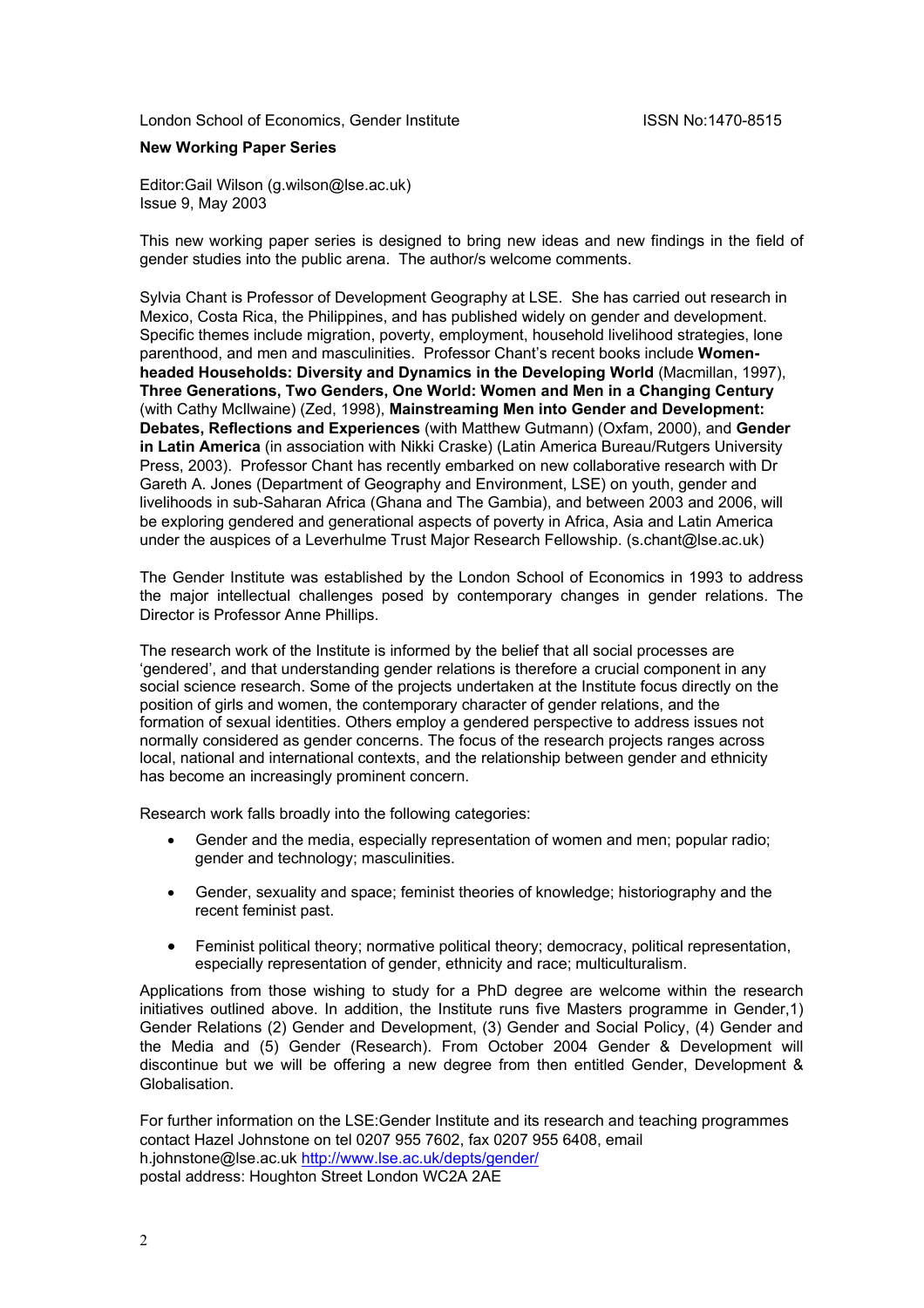# **FEMALE HOUSEHOLD HEADSHIP AND THE FEMINISATION OF POVERTY: FACTS, FICTIONS AND FORWARD STRATEGIES**

Sylvia Chant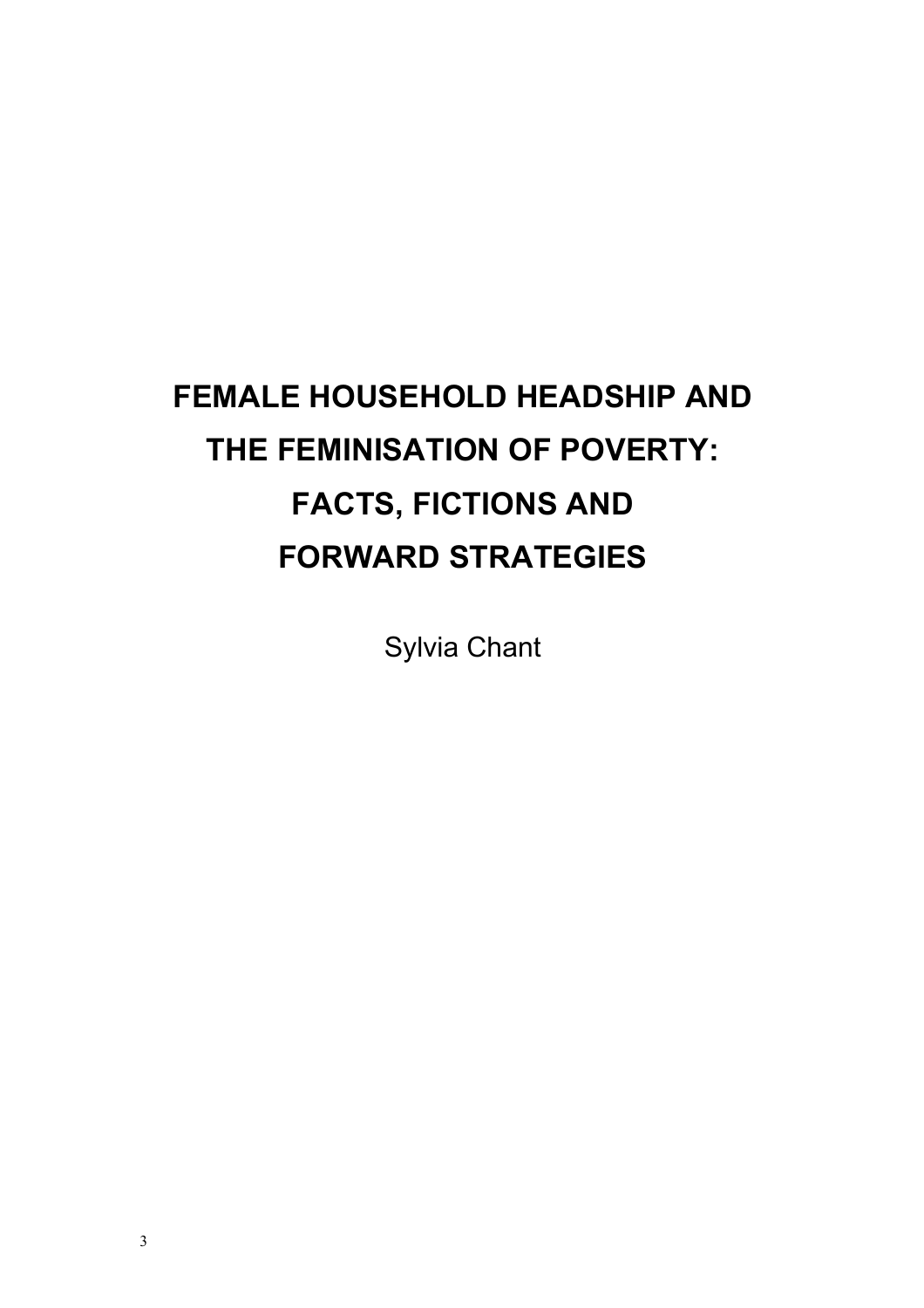## **ABSTRACT**

This paper interrogates the common assumption that a large part of the so-called 'feminisation of poverty' in recent decades is due to the progressive 'feminisation of household headship'. Its specific aims are three-fold. The first is to summarise how and why women-headed households have come to be widely equated with the 'poorest of the poor' in development discourse. The second is to trace the evolution of challenges to this stereotype from a growing and increasingly diverse body of macro- and microlevel research. The third is to explore some of the implications and outcomes of competing constructions of female household headship, especially in relation to policy. At one end of the spectrum, what kinds of attitudes and actions flow out of the mantra that female-headed households are the 'poorest of the poor'? At the other extreme, what happens when the links between the 'feminisation of poverty' and the 'feminisation of household headship' are disrupted? In particular, I am concerned to reflect on the potential consequences of acknowledging that the epithet 'women-headed households are the poorest of the poor' may be more 'fable' than 'fact'.

## **ACKNOWLEDGEMENTS**

Thanks are due to Sarah Bradshaw, Monica Budowksi, Andrea Cornwall, Hazel Johnstone, Brian Linneker, María del Carmen Feijoó, Cathy McIlwaine, Maxine Molyneux, Silvia Posocco and Ramya Subrahmanian for their helpful advice and comments.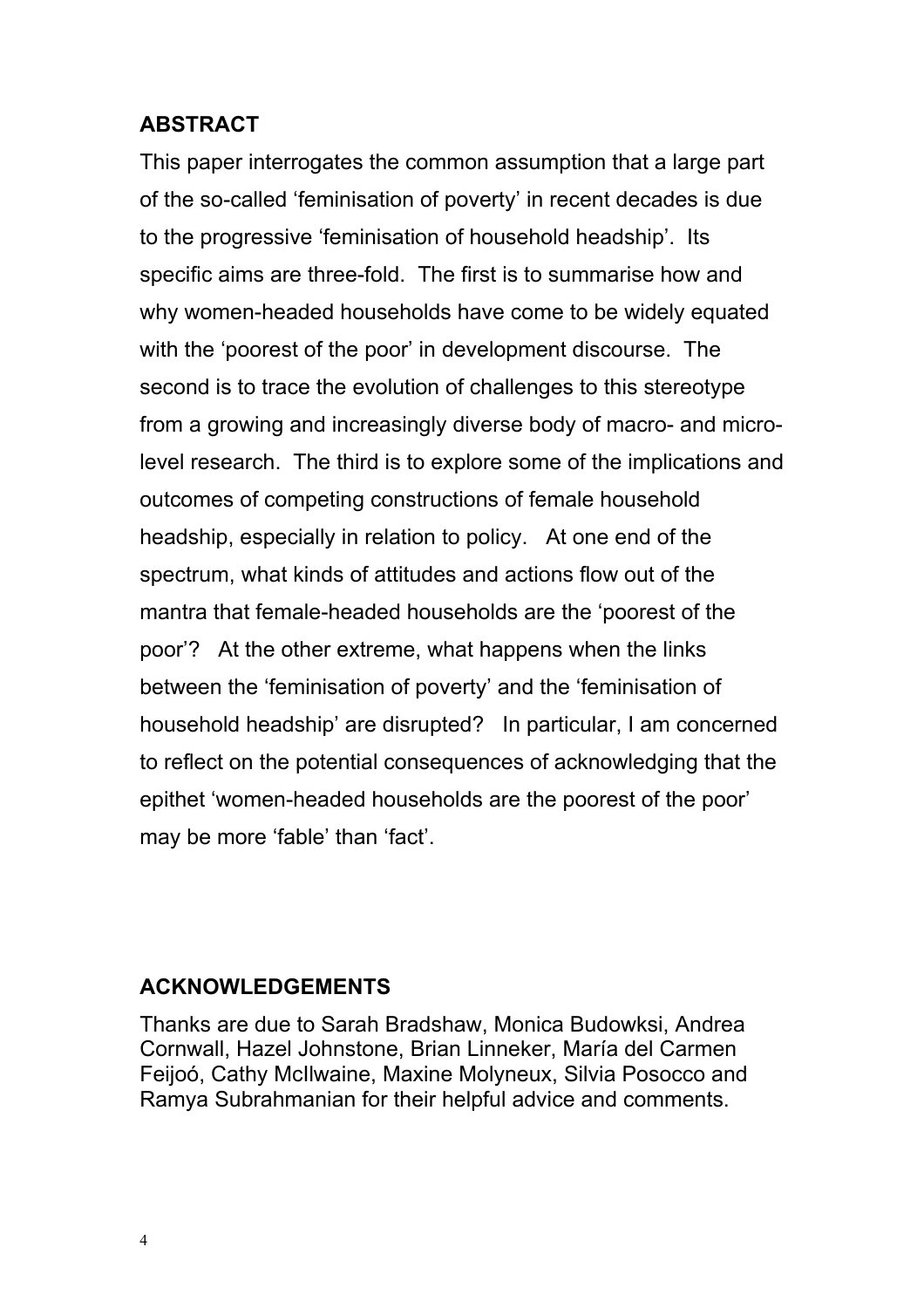## **FEMALE HOUSEHOLD HEADSHIP AND THE FEMINISATION OF POVERTY: FACTS, FICTIONS AND FORWARD STRATEGIES <sup>1</sup>**

## **INTRODUCTION**

The idea that women bear a disproportionate and growing burden of poverty at a global scale, often encapsulated in the concept of a 'feminisation of poverty', has become a virtual orthodoxy in recent decades. The dearth of reliable and/or consistent data on poverty, let alone its gender dimensions, should undoubtedly preclude inferences of any quantitative precision (Marcoux, 1997; Moghadam, 1997:3). Yet this has not dissuaded a large segment of the development community, including international agencies, from asserting that 60-70% of the world's poor are female, and that tendencies to greater poverty among women are deepening (see for example, UNDP, 1995:4; UN, 1996:6; UNIFEM, 1995:4 cited in Marcoux, 1997; also ADB, 2000:16).

The factors responsible for the 'feminisation of poverty' have been linked variously with gender disparities in rights, entitlements and capabilities, the gender-differentiated impacts of neo-liberal restructuring, the informalisation and feminisation of labour, and the erosion of kin-based support networks through migration, conflict and so on. One of the primary tenets, however, has been the mounting incidence of female household headship (see BRIDGE, 2001; Budowski et al, 2002; Chant, 1997a, 2001; Marcoux, 1997; Moghadam, 1997).**<sup>2</sup>** Indeed, Davids and van Driel (2001:162) go as far as to say that: '...the feminisation of poverty focuses on female-headed households as an expression of that same feminisation of poverty'. In turn, because lone mothers are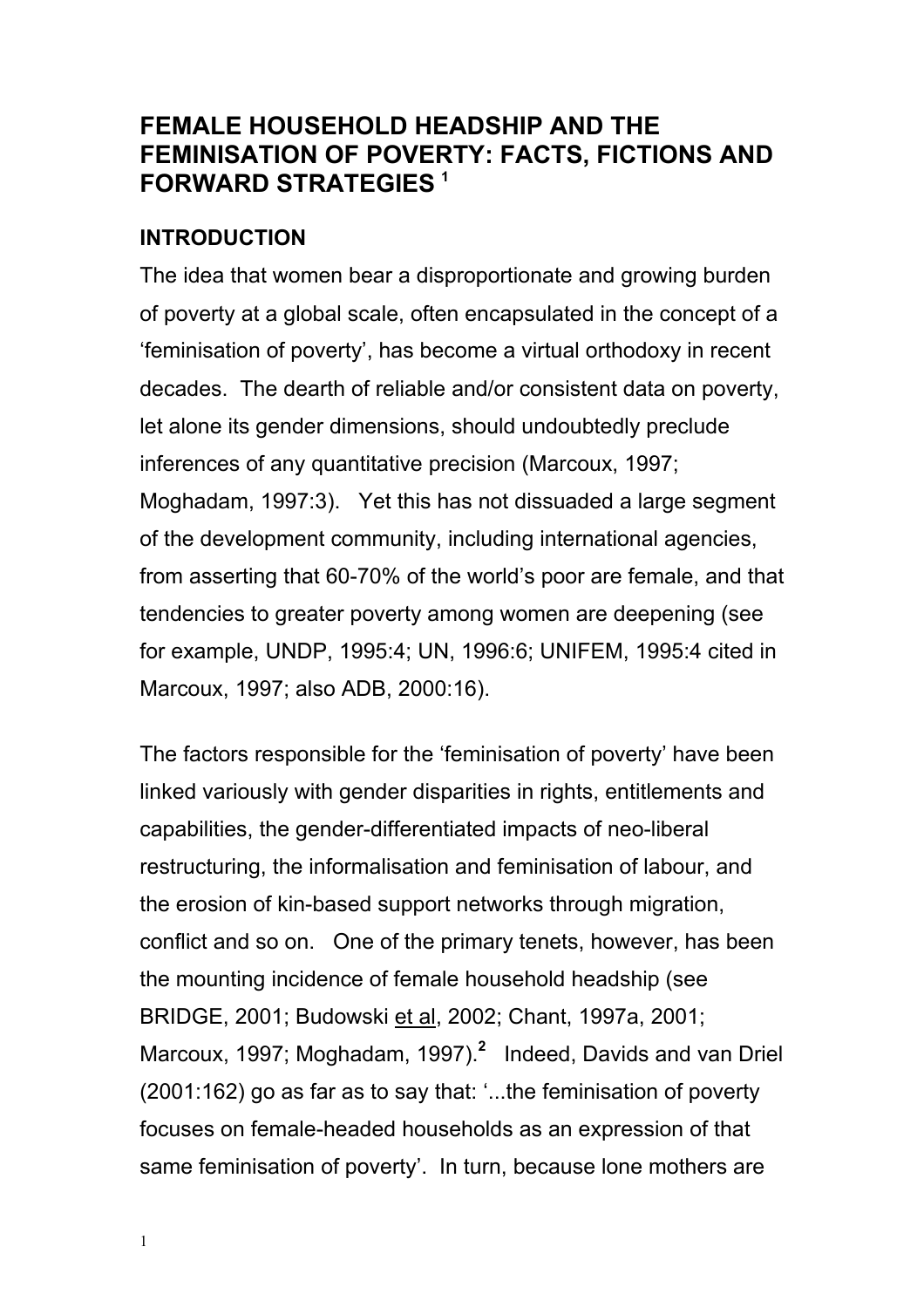often the biggest sub-group of female heads**<sup>3</sup>** , whose poverty is attested not only to affect them, but their children too (see below), it is no surprise that in some circles the 'culture of single motherhood' has been designated the 'New Poverty Paradigm' (see Thomas, 1994, cited in Budowski et al, 2002:31).

Contemporary reflection of this thinking can be seen in a recent internet circular distributed by the Coordination for Productive Development for Women of FONAES, a subsidiary decentralised body of the Mexican Ministry of the Economy. Referring to a census-based graph of marriage and divorce statistics for 1990 and 2000, the opening statement of the communication reads:

'At the present time, we are experiencing a phenomenon known as the "feminisation of poverty", which has been accentuated, amongst other things, by the increase in separation and divorce. Added to the tradition of leaving responsibilities for children to the mother, this situation has given rise to an increasing incidence of lone parent families headed by women whose vulnerability, for all their members, is elevated' (my translation) (see also Appendix, Box 1).**<sup>4</sup>**

The links so frequently drawn between the feminisation of poverty and household headship derive first, from the idea that womenheaded households constitute a disproportionate number of the poor, and second, that they experience greater extremes of poverty than male-headed units (see BRIDGE, 2001:1; Buvinic and Gupta,1993; González de la Rocha, 1994b:6-7; Moghadam,1997; Paolisso and Gammage,1996:23-5). An additional element, summed up in the concept of an 'intergenerational transmission of disadvantage' is that the privation of female household heads is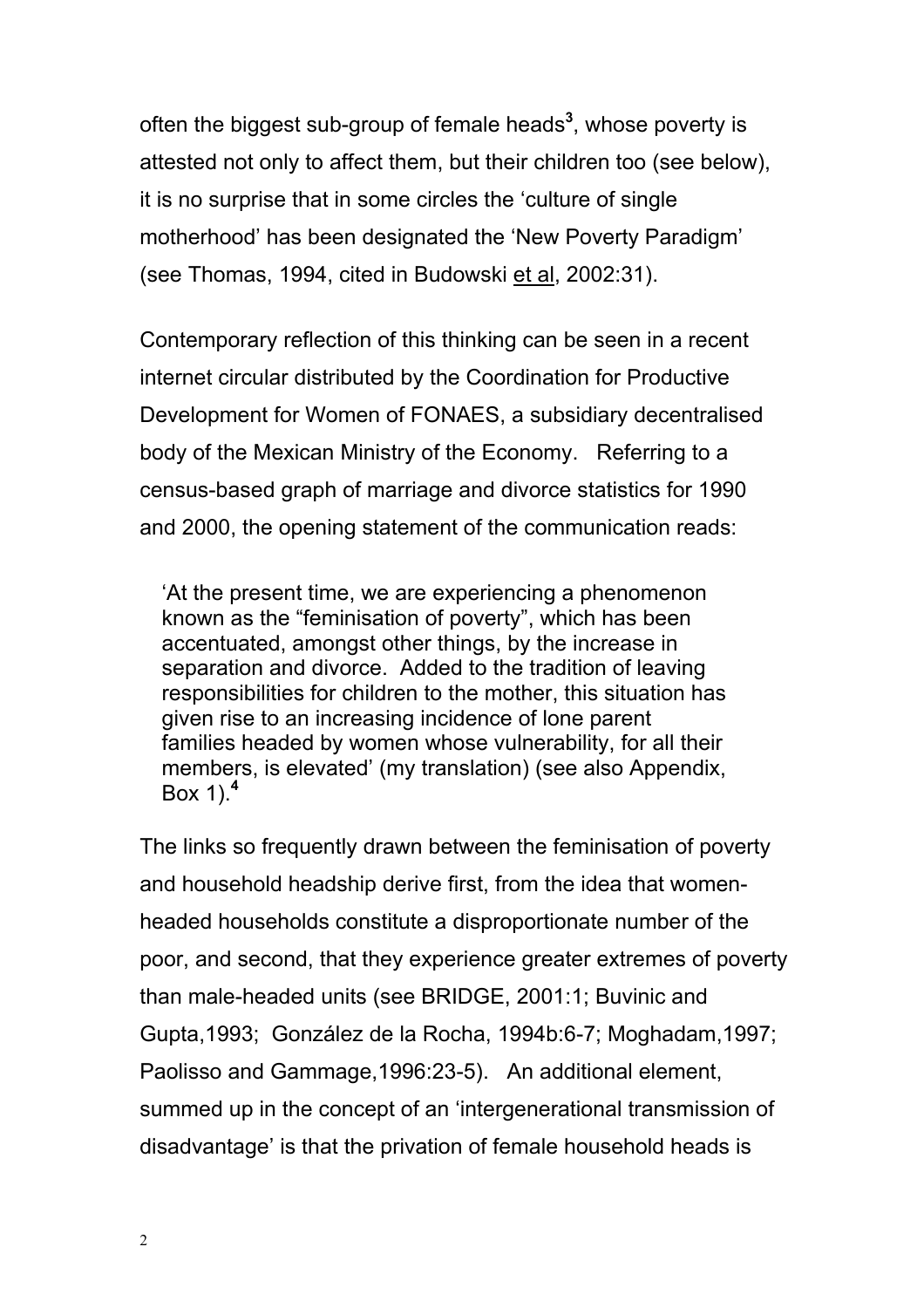passed on to their children (see Chant, 1997b,1999). As asserted by Mehra et al (2000:7), poverty is prone to be inter-generationally perpetuated because female heads cannot 'properly support their families or ensure their well-being' (see also ILO, 1996).

In broader work on poverty, and especially in policy circles, the poverty of female-headed households has effectively become a proxy for women's poverty, if not poverty in general (see Jackson, 1996, 1998; Kabeer, 1996, 2003:81; also May, 2001:50). In fact, the twinning of the 'feminisation of poverty' with the 'feminisation of household headship' has become so routinised in policy discourse that interrogating whether or not any intrinsic interrelationship actually exists seems to have become secondary to doing something about the 'problem'. If women-headed households are the 'poorest of the poor', then attention needs to be directed to alleviating their condition. In its most immediate form this may involve palliative interventions such as the provision of assistance to affected parties with child-feeding, day care, access to credit, skills-training, or shelter (see for example, Bibars, 2001:81 et seq; Chant, 1997a; Grosh, 1994: Lewis, 1993; Safa, 1995:84). At its logical extreme, however, more strategic, preventive, measures may entail strengthening the 'traditional' (male-headed) family within society as a means of arresting the process by which women's vulnerability to poverty (and that of their children), is aggravated by 'deviant' or 'unfortunate' domestic circumstances. Indeed, despite numerous calls on the part of feminist activists, academics and others to acknowledge historical and contemporary diversity in household structures, female-headed households, especially lone mother units, are typically regarded as symptomatic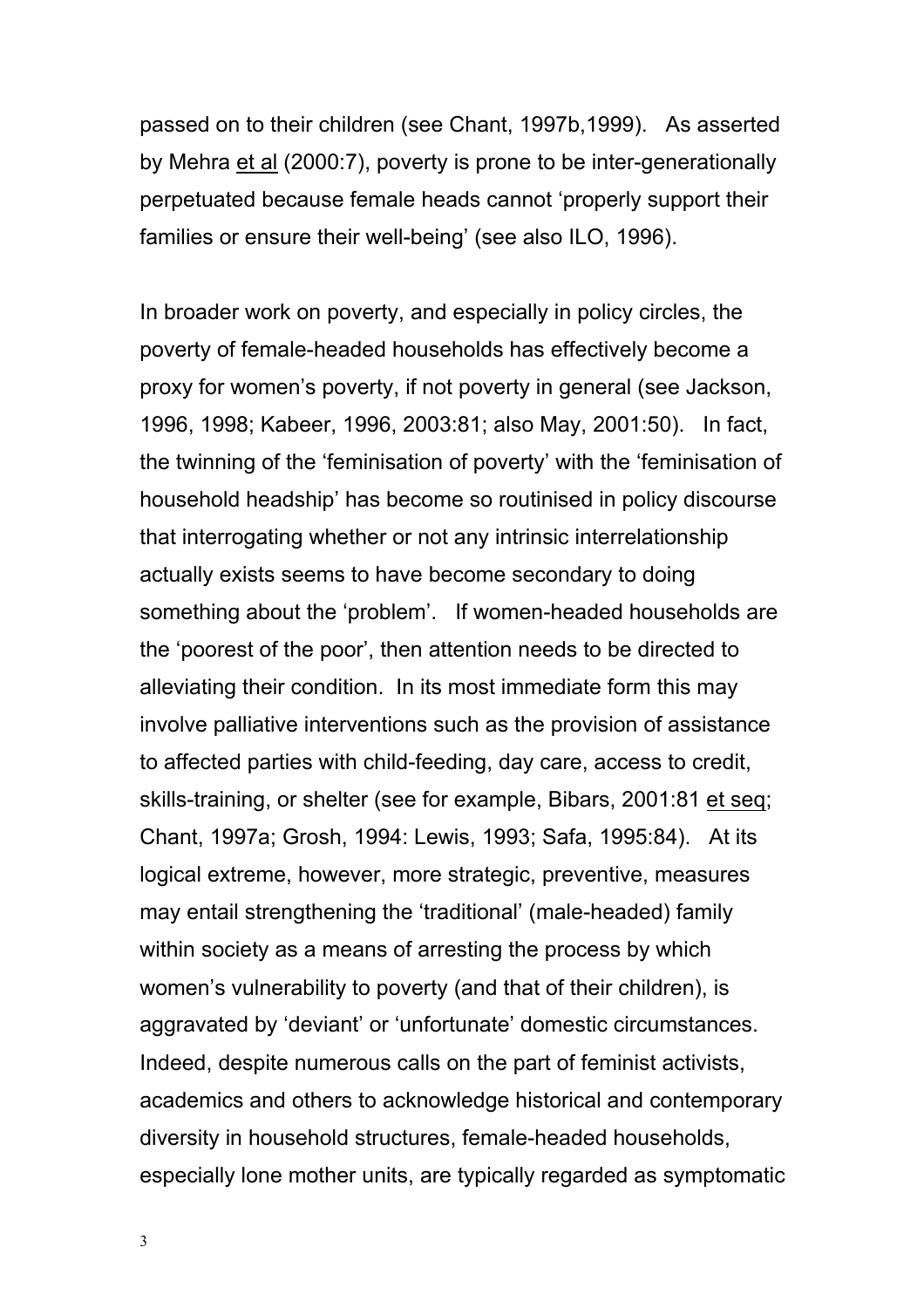of 'family breakdown' (Chant, 2002). Even if 'alternative' family patterns are tolerated, the heterosexual male-headed household, preferably based on formal marriage, persists as a normative ideal in most parts of the world (see Chant, 1999; Stacey,1997; Ypeij and Steenbeek, 2001). Grounded largely in the notion that dual ('natural'/biological) parenthood not only offers the best prospects of social, moral and psychological well-being for children, but material security, this is of particular relevance when considering contemporary attempts to re-draw the boundaries between the market, state and citizens in the interests of paring down public welfare provision (see Moore, 1994; also Molyneux, 2002).

Yet despite repeated emphasis on the links between female headship and poverty, a growing body of literature based on macro-level data, as well as micro-social research, has challenged the construction that women-headed households are the 'poorest of the poor'. This, however, throws up new dilemmas, especially given increased targeting within poverty alleviation and reduction programmes, and the plausible need to maintain high visibility of gender in the face of shrinking resources for development and/or social assistance.

In an attempt to explore some of the tensions emanating from growing equivocation over the links between female household headship and poverty, the first section of this paper sets out the principal reasons why women-headed households have traditionally been regarded (and portrayed) as the 'poorest of the poor'. In section two, the discussion synthesises arguments and evidence which have qualified and/or opposed this orthodoxy. The

4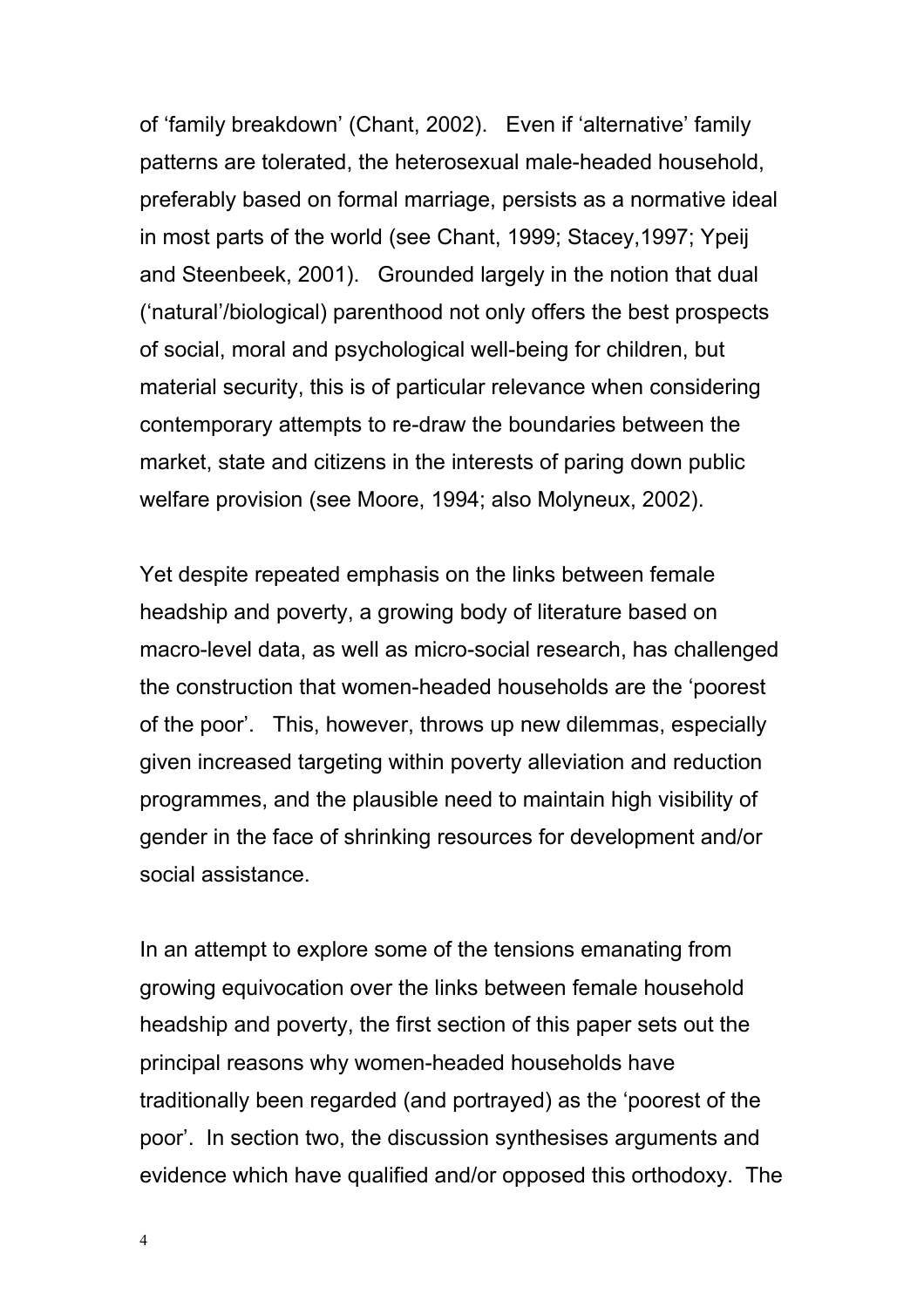third and final section focuses on social and policy implications. After considering the dangers attached to blanket stereotyping of women heads as the 'poorest of the poor', attention turns to potential outcomes of surrendering a conventional wisdom which has undoubtedly helped to harness resources for women. As part of this analysis I evaluate the role of targeted interventions for female-headed households in relation to other initiatives which might more effectively address women's poverty and better accommodate diversity and dynamism in household arrangements.

## **HOW WOMEN-HEADED HOUSEHOLDS BECAME THE 'POOREST OF THE POOR': KEY RATIONALES**

In the last 10-15 years, pronouncements about women-headed households being the 'poorest of the poor' have proliferated in writings on gender not only in developing regions, but at a global scale (see for example Acosta-Belén and Bose, 1995:25; Bullock, 1994:17-18; Buvinic,1995:3; Buvinic and Gupta,1993; Kennedy,1994; Tinker, 1990:5; UN, 2000; UNDAW,1991; also Appendix, Box 1).

While such statements have often been been made without direct reference to empirical data, the assumption that women-headed households face an above-average risk of poverty (mainly construed in terms of income, although other factors such as health and nutritional status factors may enter the equation), is by no means groundless. Indeed, there are several persuasive reasons why we might expect a group disadvantaged by their gender to be further disadvantaged by allegedly 'incomplete', or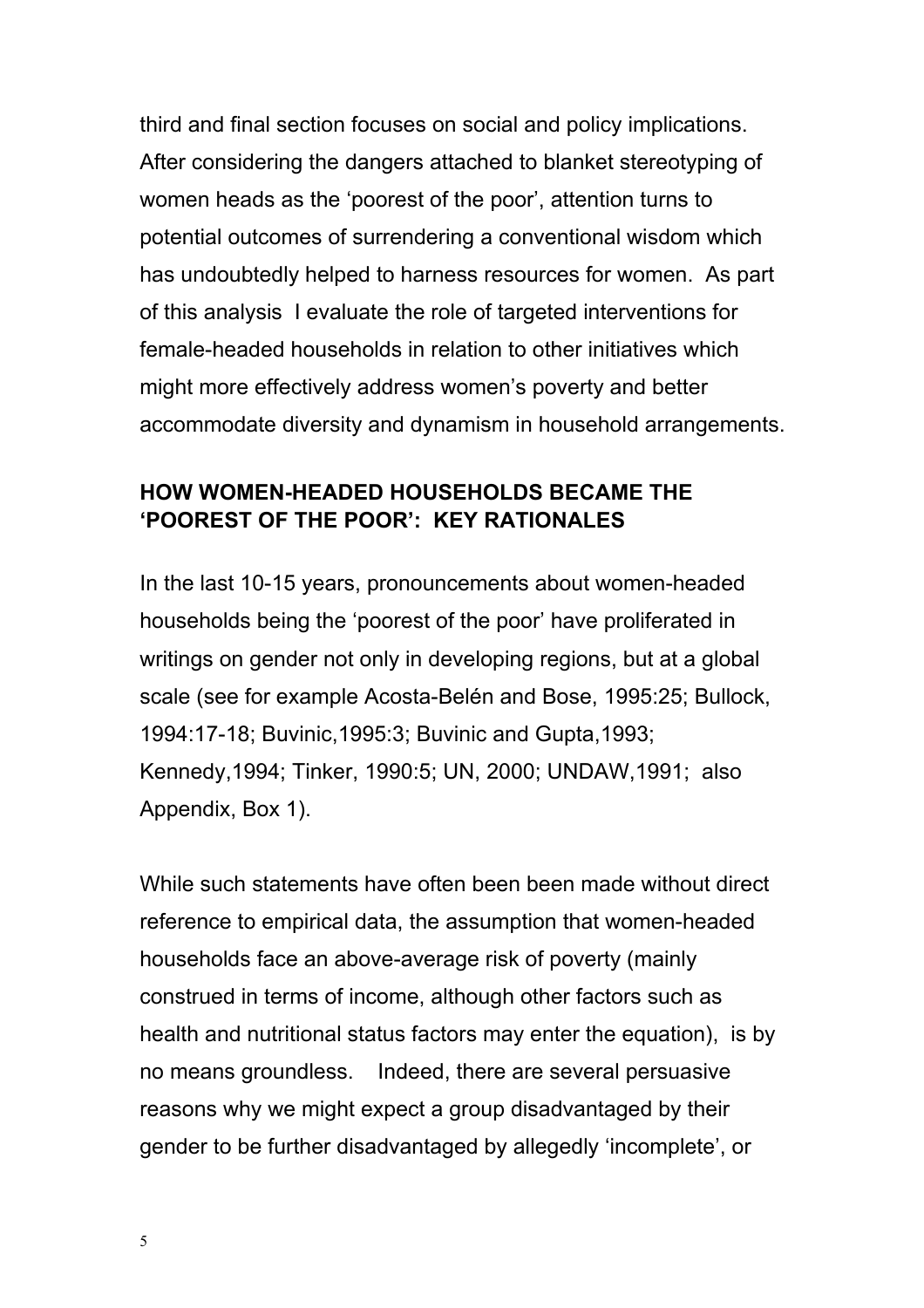'under-resourced', household arrangements (see Appendix, Box 2). This is especially so given the assumption that female household headship is prone to arise in situations of economic stress, privation and insecurity, whether through labour migration, conjugal instability, and/or the inability of impoverished kin groups to assume responsibility for abandoned women and children (see Benería, 1991; Chant, 1997b; Chen and Drèze, 1992:22; Fonseca, 1991:138).

## **Extrapolating women's disadvantage to women headed households**

Although rejecting the notion that female household headship should automatically be classified as the 'poorest of the poor', Moghadam's (1997) extensive review of the 'feminisation of poverty' identifies three main reasons which, prima facie, are likely to make women poorer than men. These are first, women's disadvantage in respect of poverty-inducing entitlements and capabilities; second, their heavier work burdens and lower earnings, and third, constraints on socio-economic mobility due to cultural, legal and labour market barriers (see also Kabeer, 2003).

In respect of the ways in which these factors may engender particular disadvantage for women in female-headed households, those pertaining to labour supply, employment and earnings have claimed most attention, especially where headship and lone motherhood coincide.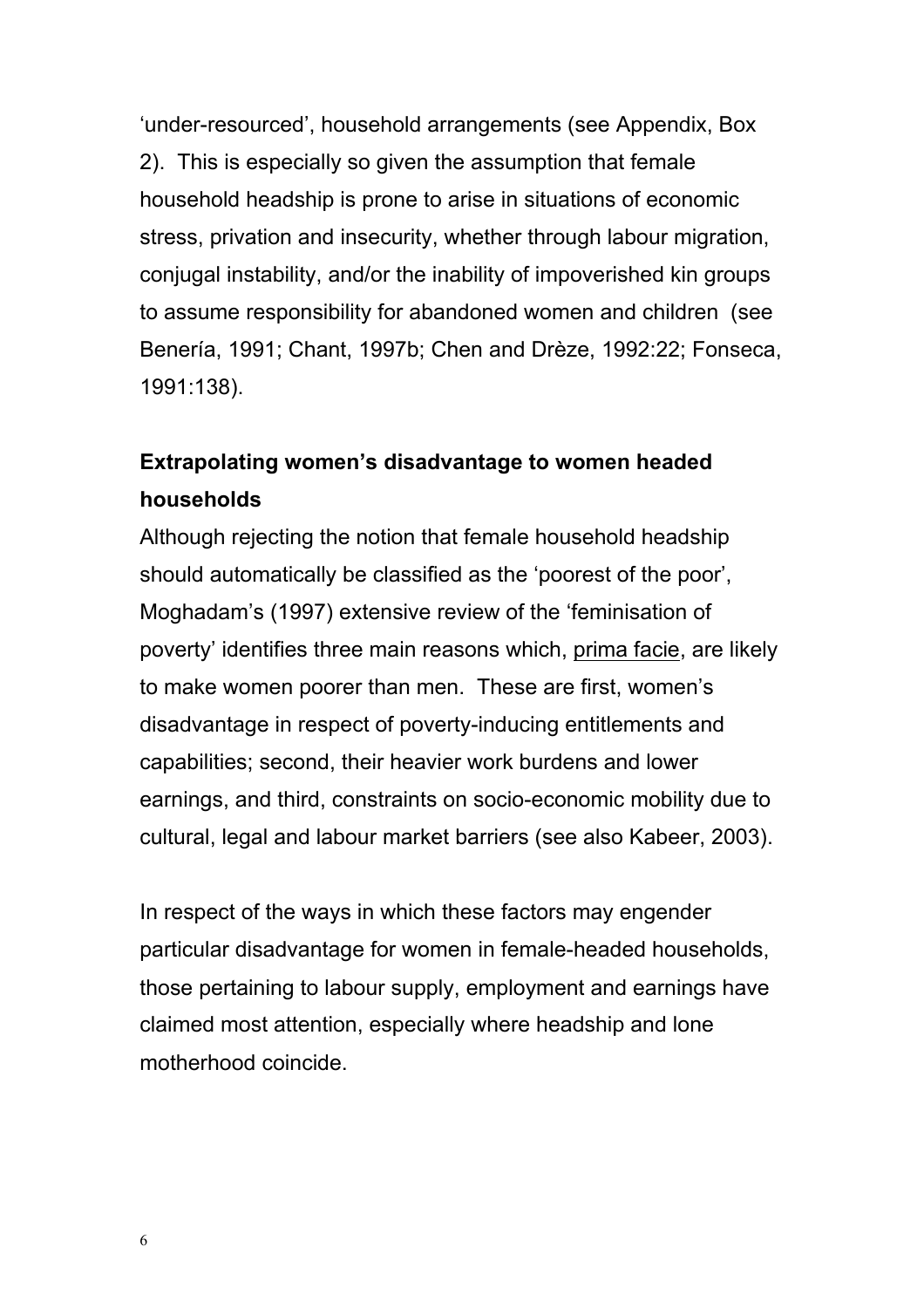#### *Labour supply, employment and earnings*

Lone mother units are often assumed to be worse off than twoparent households because, in lacking a 'breadwinning' partner they are not only deprived of an adult male's earnings, but have relatively more dependents to support (see Fuwa, 2000:1535; IFAD, 1999; ILO, 1996; McLanahan and Kelly, nd:6; Safa and Antrobus, 1992:54; UNDAW,1991:38). On top of this, women's purported single-handed management of income-generation, housework and childcare further compromises economic efficiency and well-being. On one hand, female heads are conjectured to have less time and energy to perform the full range of non-market work so vital to income conservation in poor neighbourhoods, such as shopping around for the cheapest foodstuffs, or selfprovisioning rather than purchasing market goods and services. On the other hand, women's 'reproduction tax' (Palmer, 1992) cuts heavily into economic productivity, with lone mothers often confined to part-time, flexible, and/or home-based occupations. This is compounded by women's disadvantage in respect of education and training, their lower average earnings, gender discrimination in the workplace, and the fact that social and labour policies rarely provide more than minimal support for parenting (see Dia, 2001; Elson, 1999; Finne, 2001; Kabeer, 2003; also Christopher et al, 2001; England and Folbre, 2002; Folbre, 1994; Rogers, 1995).

The difficulties of reconciling income-generation with childcare are, of course, widely noted as applying to most mothers, and constitute a major reason why a disproportionate share of women's employment in the South is in the informal sector (see Arriagada,

7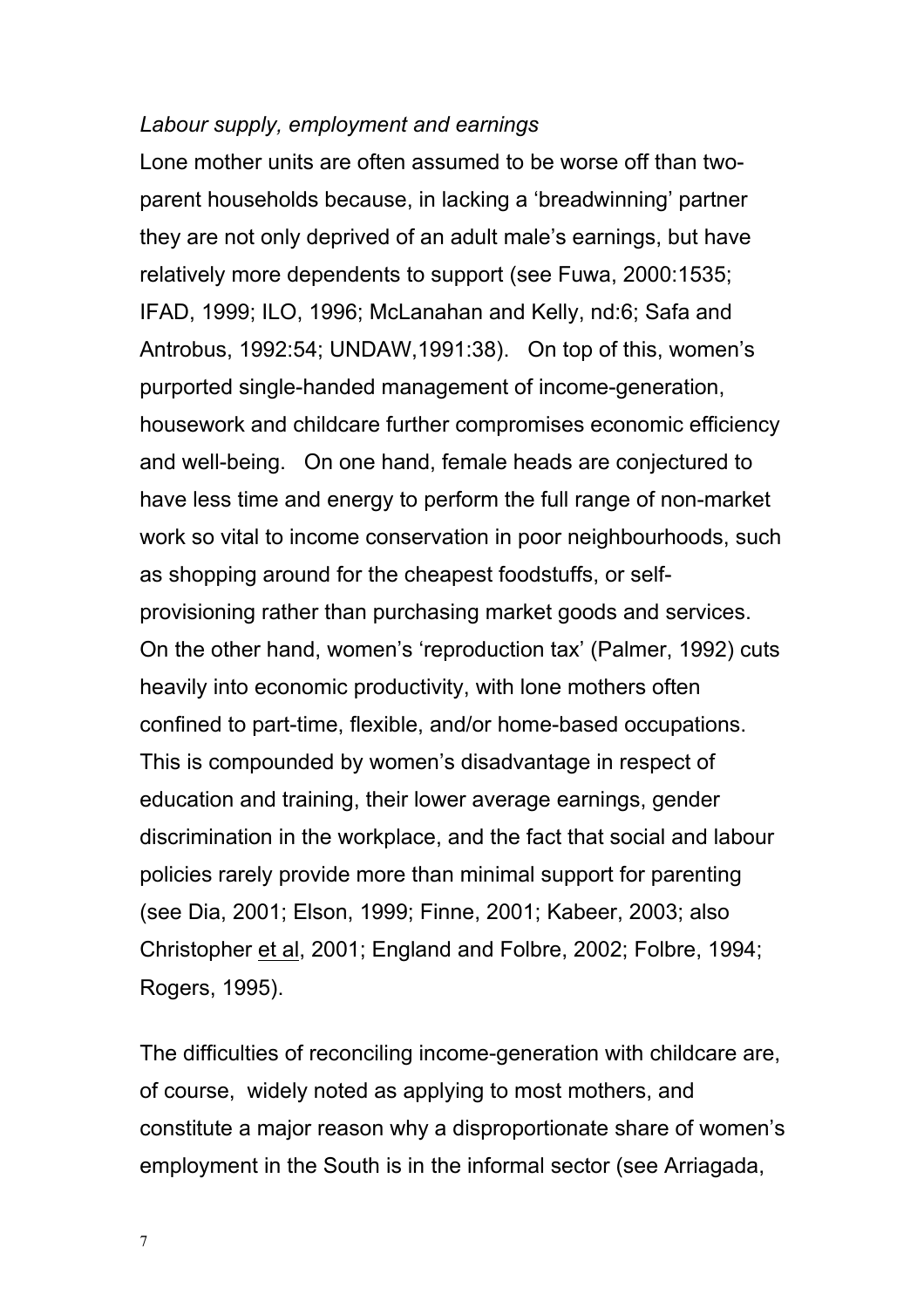1998:91; Baden with Milward, 1997; Fuwa, 2000:1535; Kabeer, 2003: Chapter 3; Leach, 1999; Tinker, 1997, forthcoming; UN, 2000:122, Chart 5.13; also Rai, 2002:111-12). When considering that poor female heads are much more commonly engaged in informal activity than their male counterparts, and in the lower tiers as well (see Bolles, 1986; Chant, 1991a; Brown, 2000; Merrick and Schmink, 1983; Sethuraman, 1998), it is no surprise that women-headed units are thought to be at an above-average risk of poverty, especially in cases where households have only one 'breadwinning' adult. Indeed, not only are levels of remuneration in general lower in the informal sector, but gender differentials are wider. In Colombia, women's average earnings are 86% of men's in the formal sector as against 74% in the informal sector (Tokman, 1989:1971). In Honduras, the respective levels are 83% and 53% (López de Mazier, 1997: 263). For Central America as a whole, the gender earnings gap in informal employment averages 25% compared with 10% in formal occupations (Funkhouser, 1996:1746).

Given the common disadvantages of informal employment not only in respect of earnings, but also in terms of fringe benefits, social security coverage and pensions, the short- and long-term implications for female heads of household are potentially serious. It is also important to remember that women's conventionally limited access to 'physical capital assets' (Rakodi, 1999) or 'nonlabour resources' (Kabeer, 2003:198), such as infrastructure, land and property ownership, may exacerbate financial difficulty. For example, since informal sector businesses are often based in or from the home, female heads who have no option but to rent or

8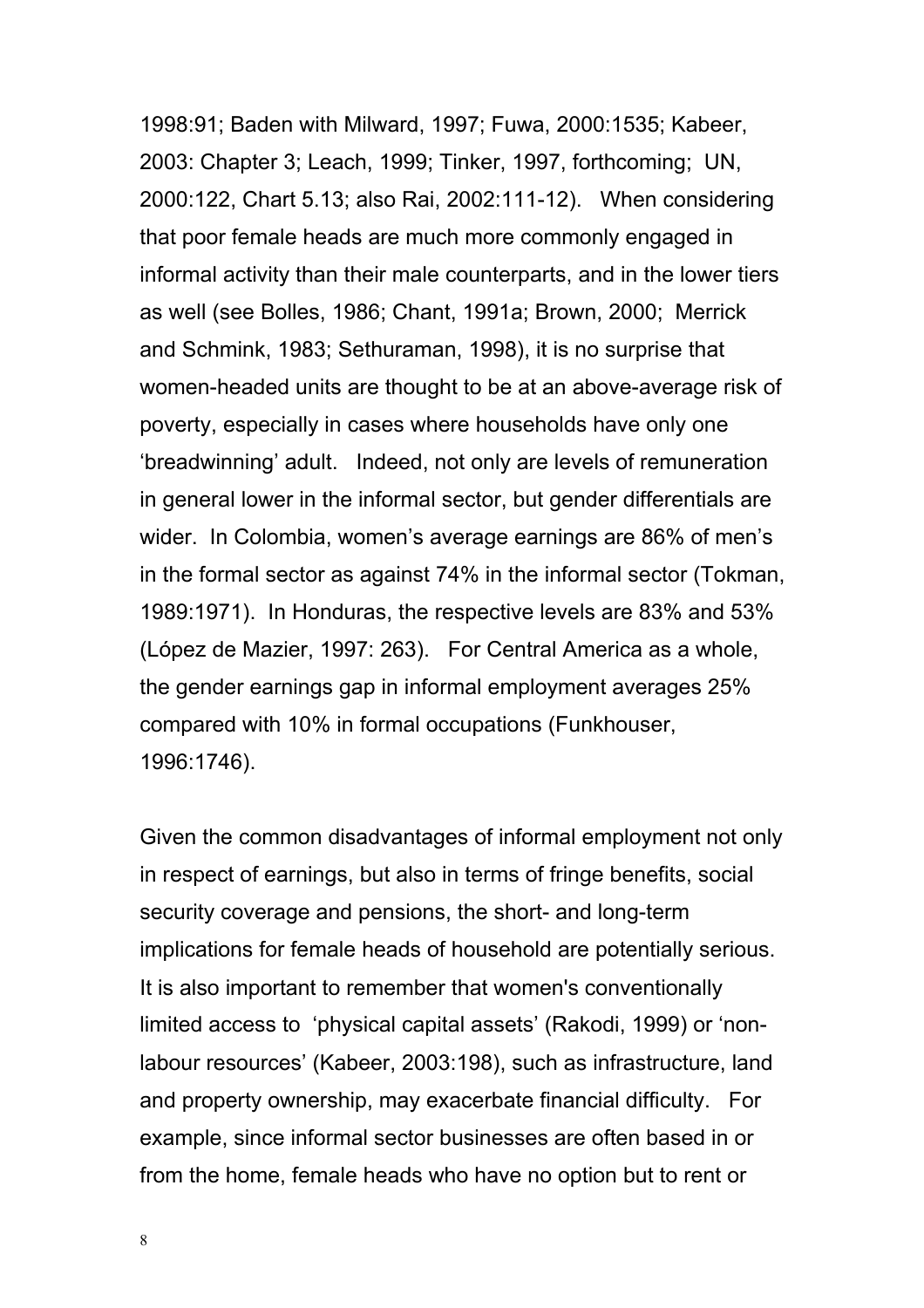share accommodation may find their choice and scale of entrepreneurial activities constrained by landlords (see Chant,1996: Chapter 3).

Comparative disadvantage in labour supply and opportunities is thought to be futher compounded in women-headed households given their higher conjectured proportion of female vis-à-vis male members (Marcoux, 1997; also Appendix, Box 2). Whether or not this is actually the case, evidence from Vietnam, Bangladesh and South Africa suggests that women's lower average earnings translate into a virtually 'unequivocal' risk of poverty in households which have only female members (Kabeer, 2003:141). This said, the question of how the 'femaleness' of the household is constituted, for example, in terms of age and economic activity of members, may well mediate gender-poverty linkages (see Kusakabe, 2002:8 on Cambodia).

#### *Limited support from external parties*

Another important set of factors in the construction of womenheaded households as 'poorest of the poor' is that in most parts of the South there is little or no compensation for earnings shortfalls through 'transfer payments' from external parties such as the State, or 'absent fathers'. While some countries, as discussed in greater detail later, have launched targeted initiatives to alleviate the poverty of female-headed households, where these do exist, they have rarely made an appreciable difference to household incomes or assets (see Chant, 1997b, 2001).**<sup>5</sup>** The same applies in cases where female heads, along with other 'vulnerable' groups such as the elderly, disabled or orphaned, receive benefits from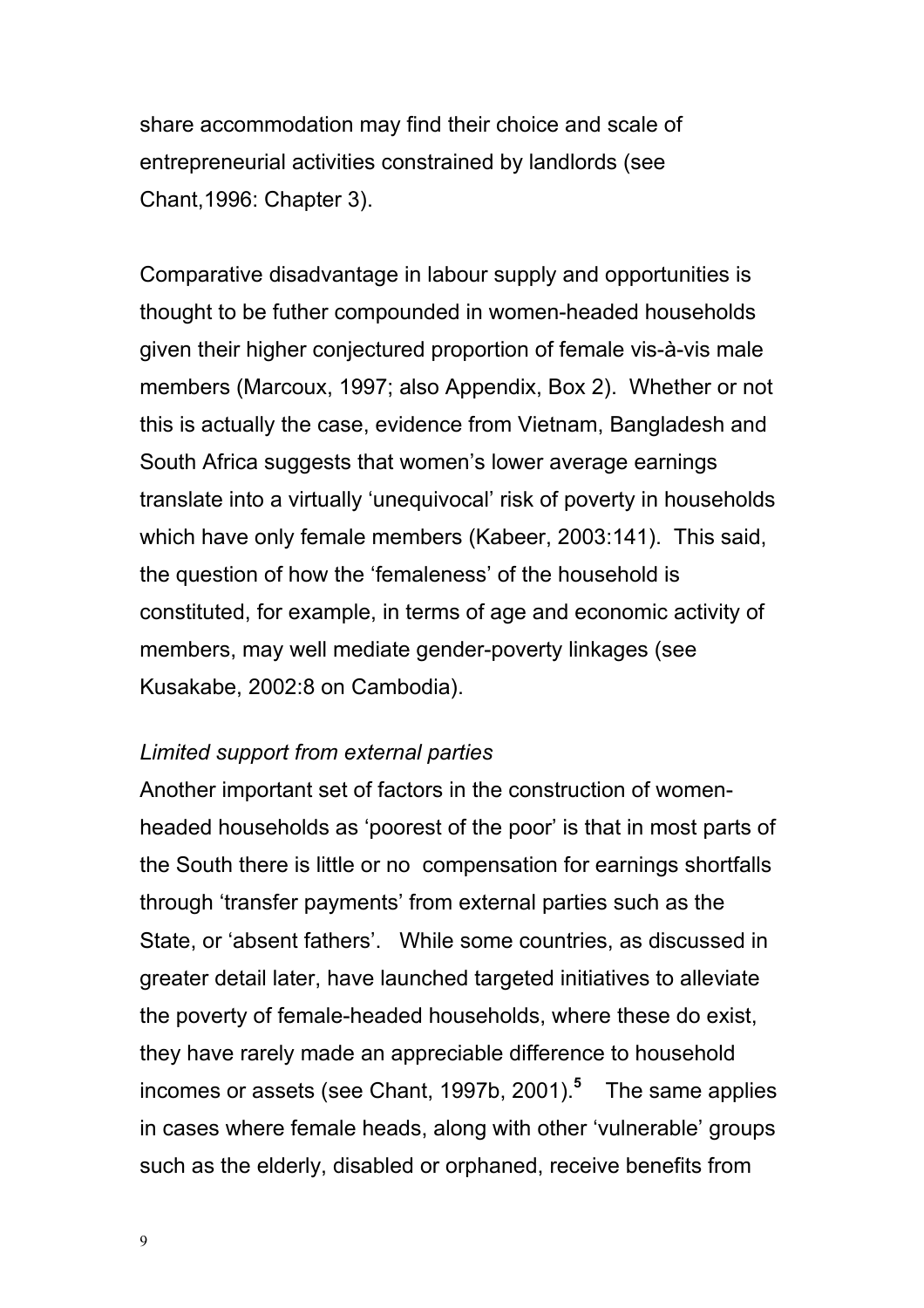residual social programmes designed to cater to those excluded from mainstream contributory aid and welfare schemes (see Bibars, 2001:83 et seq on Egypt).

As Bibars (2001:86) further notes in relation to non-contributory poverty alleviation programmes in Egypt, 'The state has not provided women with an institutional alternative to the male provider'.**<sup>6</sup>** This is significant more generally since in most countries in the South there is scant enforcement of legal stipulations pertaining to absent fathers. While in many places legislation governing maintenance payments has now extended to cover children from consensual unions as well as formal marriage, in most instances, especially among the poor, levels of 'paternal responsibility' are notoriously low and men are seldom penalised for non-compliance (see Budowksi and Rosero-Bixby, 2003; Chant, 1997a, 2001; Marenco et al, 1998:9). Recognising that men's incapacity to pay because they are un- or underemployed or have limited earnings may be an important factor among lowincome groups, unwillingness to pay is often an additional element (see Chant, 1997b, 2001). In Costa Rica, for example, men tend to regard 'family' as applying only to the women and children with whom they are currently residing or involved, and distance themselves from the offspring of previous relationships (ibid; see also Menjívar Ochoa, 2002:46)

Another reason offered to account for poverty among femaleheaded households is that their social networks (and hence access to social capital) may be smaller (see Appendix, Box 2). This is sometimes attributed to the fact that female heads lack ties with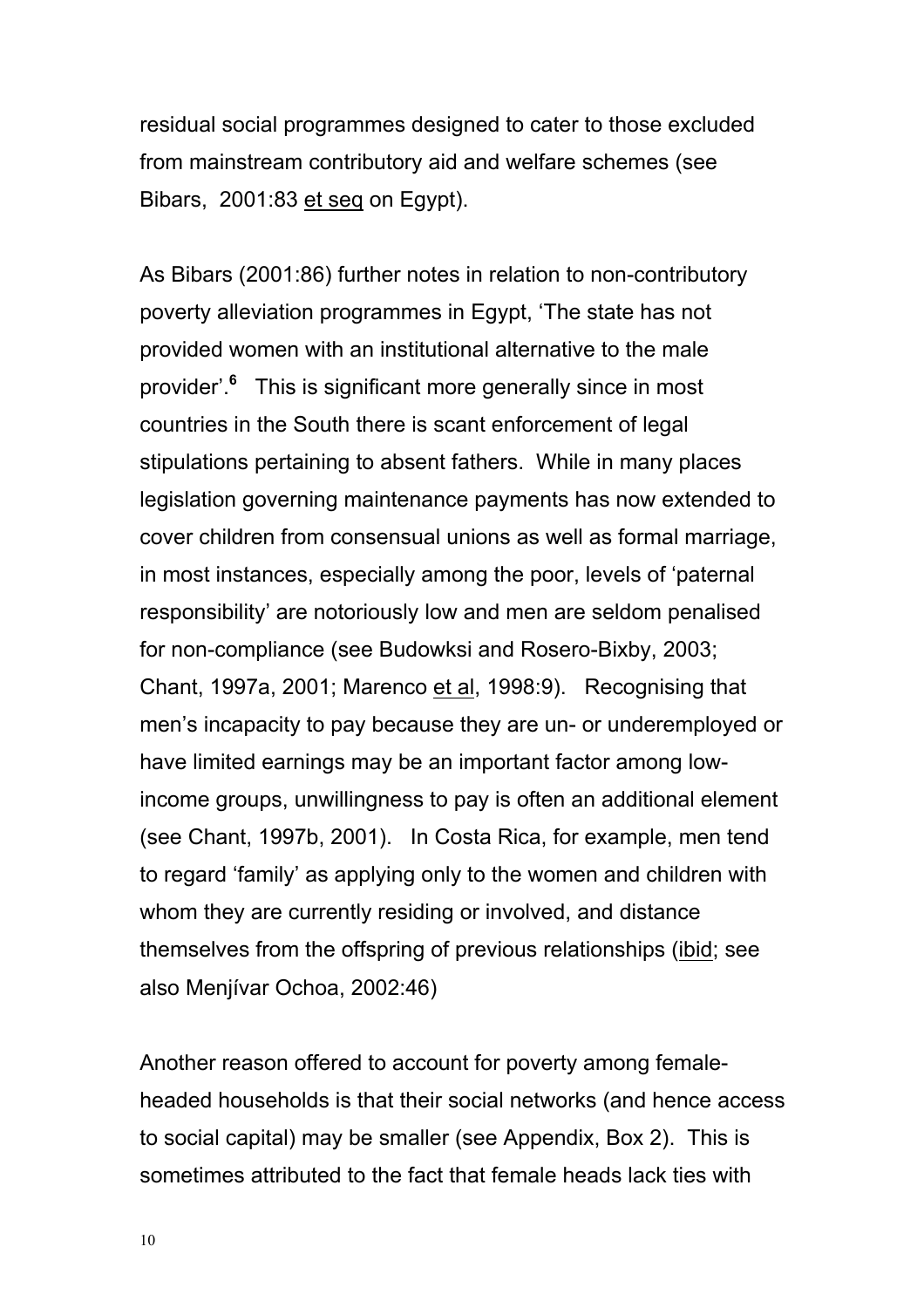ex-partners' relatives, or because they 'keep themselves to themselves' in the face of hostility or mistrust on the part of their own family networks or others in their communities (see Chant, 1997a; Lewis, 1993; Willis, 1994). Indeed lone mothers may deliberately distance themselves from kin as a means of deflecting the 'shame' or 'dishonour' attached to out-of-wedlock birth and/or marriage failure, not to mention, in some instances, stigmatised types of employment such as sex work (see Chant and McIlwaine, 1995:302; also Bibars, 2001:60-61). Added to this, some female heads are unable to spare the time to actively cultivate social links and/or may eschew seeking help from others because deficits in material and other resources prevent ready reciprocation of favours (Chant, 1997a:206; González de la Rocha, 1994a:211; see also Chen and Drèze, 1992:23).**7,8**

As discussed in more detail later, we cannot necessarily assume that women heads lack transfers from external parties (especially non-resident children). Nor can we readily accept that women's general disadvantage as individuals translates directly to greater disadvantage for female-headed households, or, indeed, that living with men automatically mitigates women's risks of poverty. None the less, there are probably three main factors over and above those already discussed which help to explain the frequently unproblematised construction of women-headed households as the 'poorest of the poor'.

### **Historical dynamics**

A first, and fairly plausible, reason owes to historical legacy insofar as the term 'feminisation of poverty' originated in the United States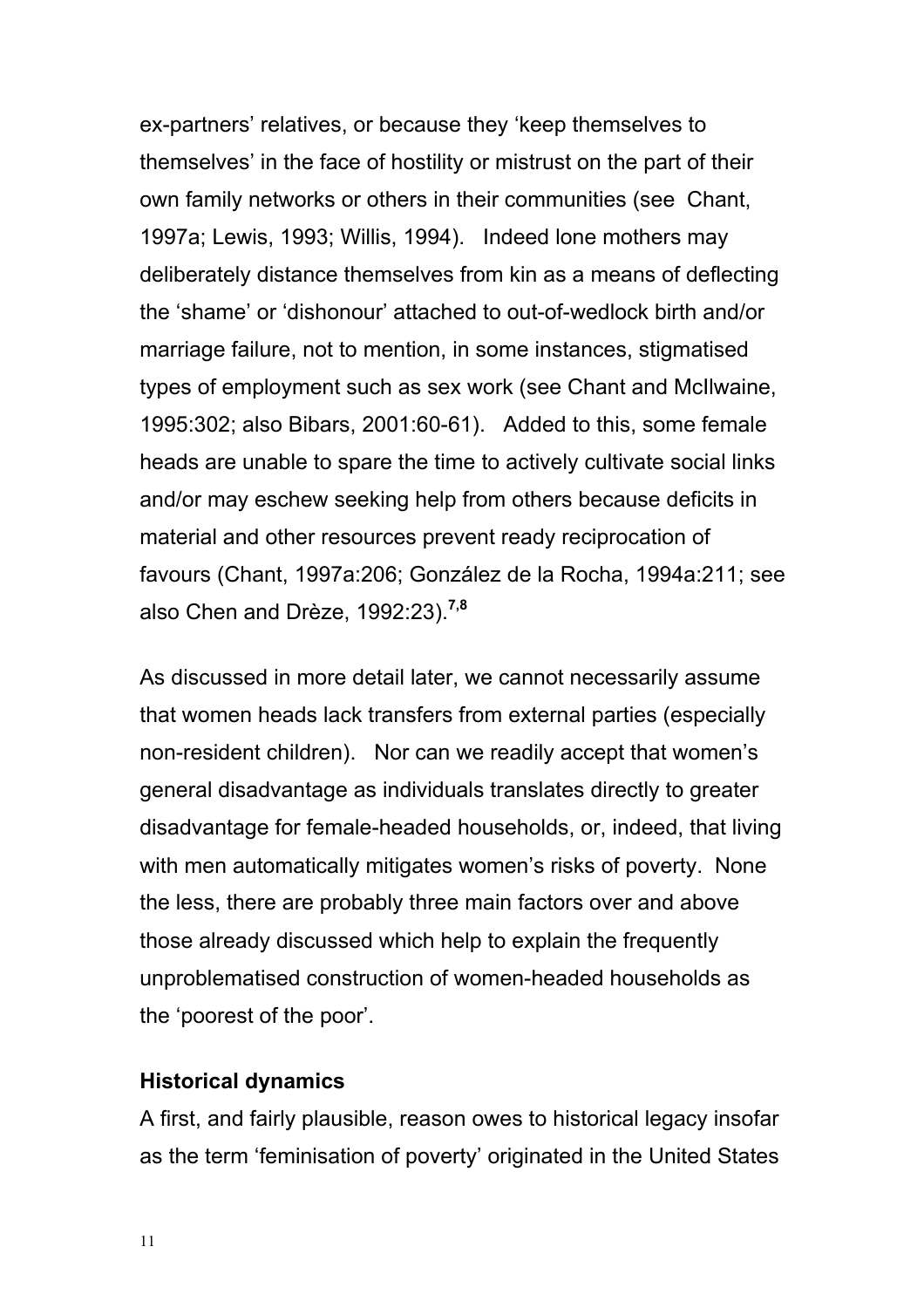in the late 1970s, and was linked during this period to the fastrising numbers of households headed by low-income women and their children, especially among the Afro-American community (see Moghadam, 1997:6; also McLanahan and Kelly, nd for discussion and references). While extrapolation of terminology and concepts across space and time has been roundly criticised, especially by feminists from the South, it would certainly not be the first occasion that such a construction has 'gone global' (see for example, Cornwall and Lindisfarne, 1994:12 et seq on 'machismo'; Chant, 2002; Moore, 1994 on 'family breakdown'). Once grafted into the literature on development, repeated statements linking the feminisation of poverty with the feminisation of household headship, not least by international agencies, have undoubtedly added cumulative legitimation (see Jackson, 1998; also Appendix, Box 2).

#### **Continued reliance on quantitative indicators of poverty**

A second important factor in constructing women headed households as 'poorest of the poor' derives from the continued precedence of quantitative measures in poverty assessments, be these in relation to incomes, expenditure or consumption. Generally speaking, poverty analyses also continue to be grounded in the 'physical aspects of deprivation, rather than the more intangible ones' (Kabeer, 1994:161; see also Appendix, Box 2). Despite growing lip-service to the importance of 'social deprivation' (rather than 'physiological deprivation'), approaches to poverty evaluation, which, via more holistic, participatory methods take into account the 'voices of the poor' and nominally consider (gendered) subjectivities, power relations and so on, the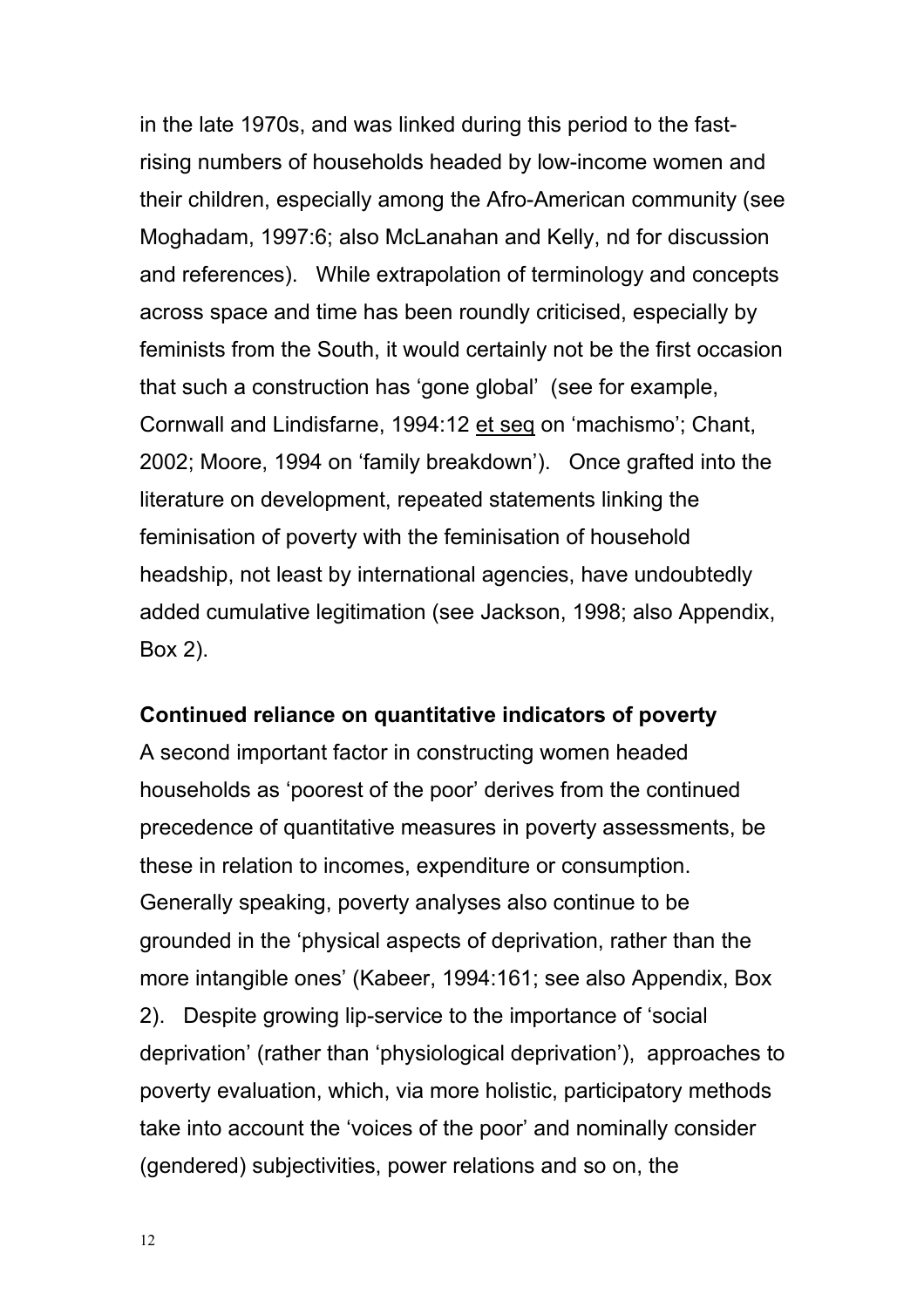development 'mainstream' seems to find it easier to fall back on traditional (quantitative) formulae, especially for big, internationally comparative estimates of poverty levels and trends (see, as an example, World Bank, 2000, and for critiques, Razavi, 1999; Whitehead and Lockwood, 1999). When considering that aggregate household (rather than per capita) incomes, usually based on earnings, are often taken as the benchmark for measuring income poverty (see Kabeer, 2003:79-81), it is hardly surprising that female-headed households show up as a particularly vulnerable constituency, not least because of their smaller average size (see Chant, 1997b; also Appendix, Box 2).

#### **Political agendas**

Third, and related to this, the fact that female-headed households are a 'visible and readily identifiable group in income poverty statistics' (Kabeer,1996:14), provides rich justification for a range of political and economic agendas. In one respect, this serves neo-liberal enthusiasm for the efficiency-driven targeting of poverty reduction measures to 'exceptionally' disaffected parties, not forgetting that considerations of efficiency (as opposed to equity), seem to have powered the incorporation of gender into poverty alleviation, welfare and savings and credit programmes more generally (see Jackson, 1996:490; Kabeer, 1997:2; Molyneux, 2001:184; Pankhurst, 2002; Razavi, 1999:419; also World Bank, 1994, 2002). Yet in another vein, highlighting the disadvantage of female-headed households has also served GAD interests insofar as it has provided an apparently robust tactical peg on which to hang justification for allocating resources to women (see Baden and Goetz, 1998:23; Chant, 2001; Jackson, 1998).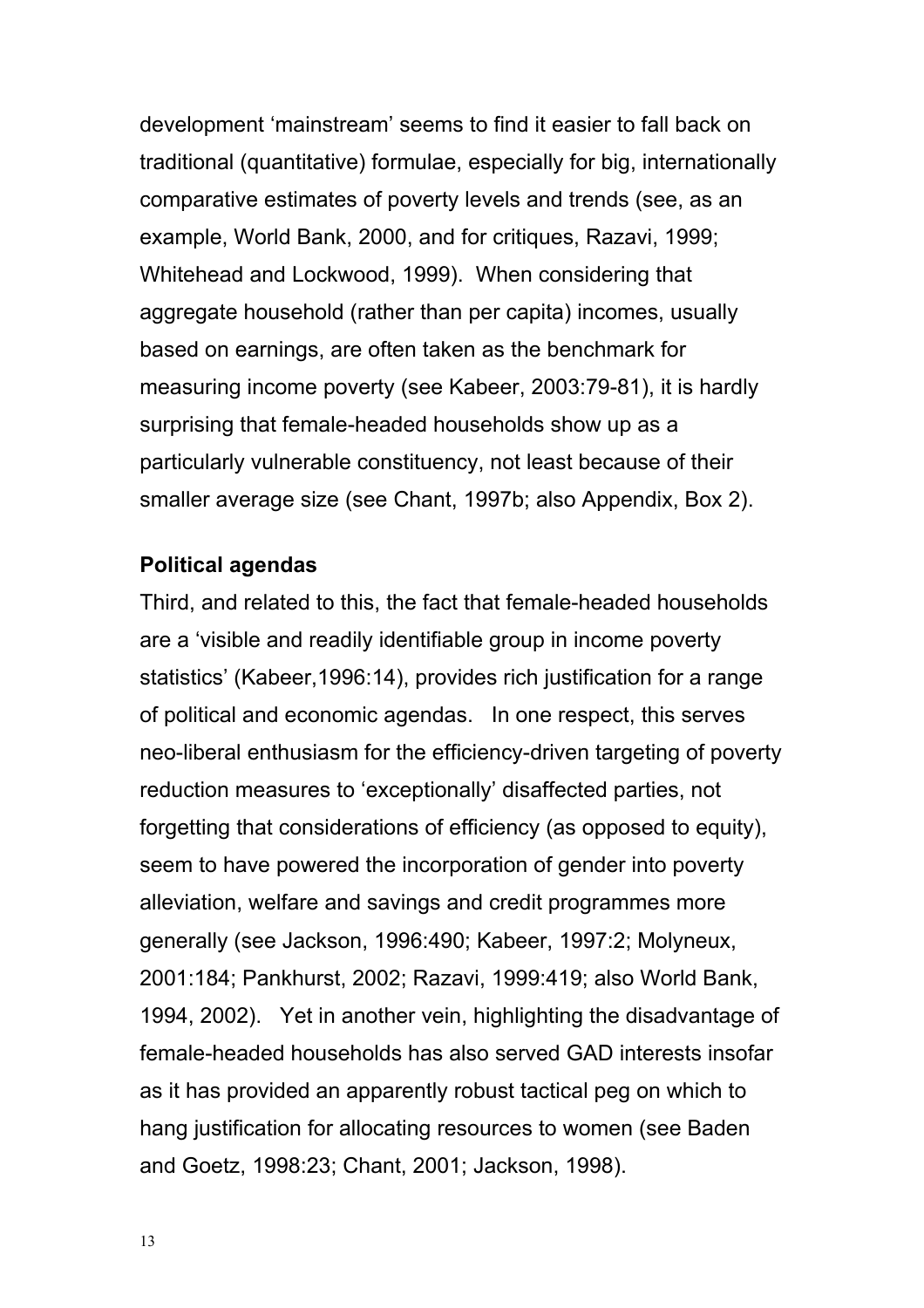However, despite the instrumental value of such a strategy, there are numerous, less auspicious, corollaries. One is that resources may be won for some women only at the expense of sidestepping the needs of the majority (who are in male-headed households). Another downside is that in targeting women without co-resident partners, women are addressed in isolation, which, in line with one of the main criticisms of WID approaches, fails to confront the thorny (but arguably crucial) terrain of intra-household gender relations (see Jackson, 1997:152). Another contentious outcome of 'poorest of the poor' stereotyping, is that it can bolster neoconservative agendas for strengthening the 'traditional' family. During an era in which advocacy for children's rights is at an all time high, emphasising the 'inter-generational transmission of disadvantage' ascribed to female headship can all too easily be hijacked by anti-feminist interests. This said, the idea that something is better than nothing is undoubtedly a major reason why many stakeholders, including those within the GAD arena, have been reluctant to abandon a construction that provides a plausibly hard case for intervention.

## **CHALLENGES TO THE CONSTRUCTION OF WOMEN-HEADED HOUSEHOLDS AS THE 'POOREST OF THE POOR'.**

Despite the pervasive emphasis on female household headship in exacerbating women's poverty, and the idea that the mounting 'feminisation of poverty' can be attributed partially, if not substantially, to rising female household headship, challenges to the blanket stereotyping of women as 'poorest of the poor' have gathered increasing momentum. These challenges have emerged from a number of quarters, as itemised below.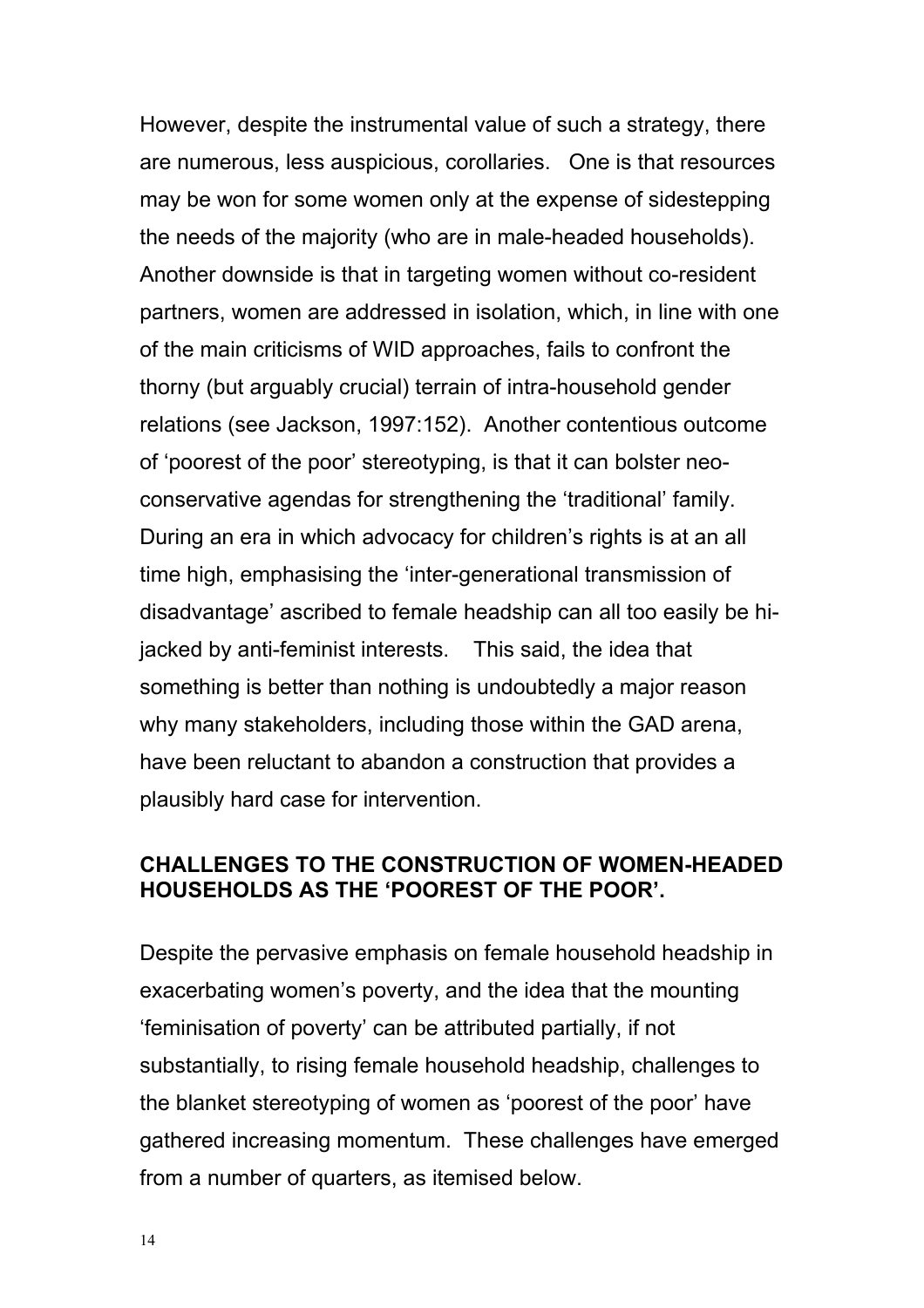#### **Lack of 'fit' with quantitative data**

Somewhat surprisingly perhaps, especially in light of the categorical pronouncements issued by international agencies, one set of qualifications about the poverty of female-headed households has come from analyses of macro-level quantitative statistics. For example, comparative inter-regional and/or international data compiled by the World Bank and other mainstream sources such as the Economic Commission for Latin America, the International Fund for Agricultural Development, and the International Food Policy Research Institute, fail to demonstrate with any consistency that female household headship predicts an above average probability of poverty (see CEPAL, 2001:20; IFAD, 1999; Kennedy,1994:35-6; Moghadam, 1997:8; Quisumbing et al, 1995). This is echoed in the findings of a number of sub-regional and national studies (see Menjívar and Trejos, 1992 on Central America; Fuwa, 2000 on Panama; Gafar, 1998 on Guyana; GOG, 2000 on The Gambia; Kusakabe, 2002 on Cambodia; Wartenburg, 1999 on Colombia). Moreover, there would not appear to be any consistent relationship between levels of poverty at national or regional scales and proportions of female heads, nor between trends in poverty and in the incidence of female headship over time (see Chant, 2001; Chant with Craske, 2003: Chapter 3; Varley, 1996: Table 2). In Latin America, for example, upward trends in female household headship in urban areas (where the incidence of women-headed households is generally higher) occurred in every single country for which data exist for 1990 and 1999 (see CEPAL, 2001: Cuadro V3), whereas the regional proportion of urban households in poverty declined from 35% to 29.8% between 1990 and 1999, and indigent households from 17.7% to 13.9% (ibid.: Cuadro 1.2). Regardless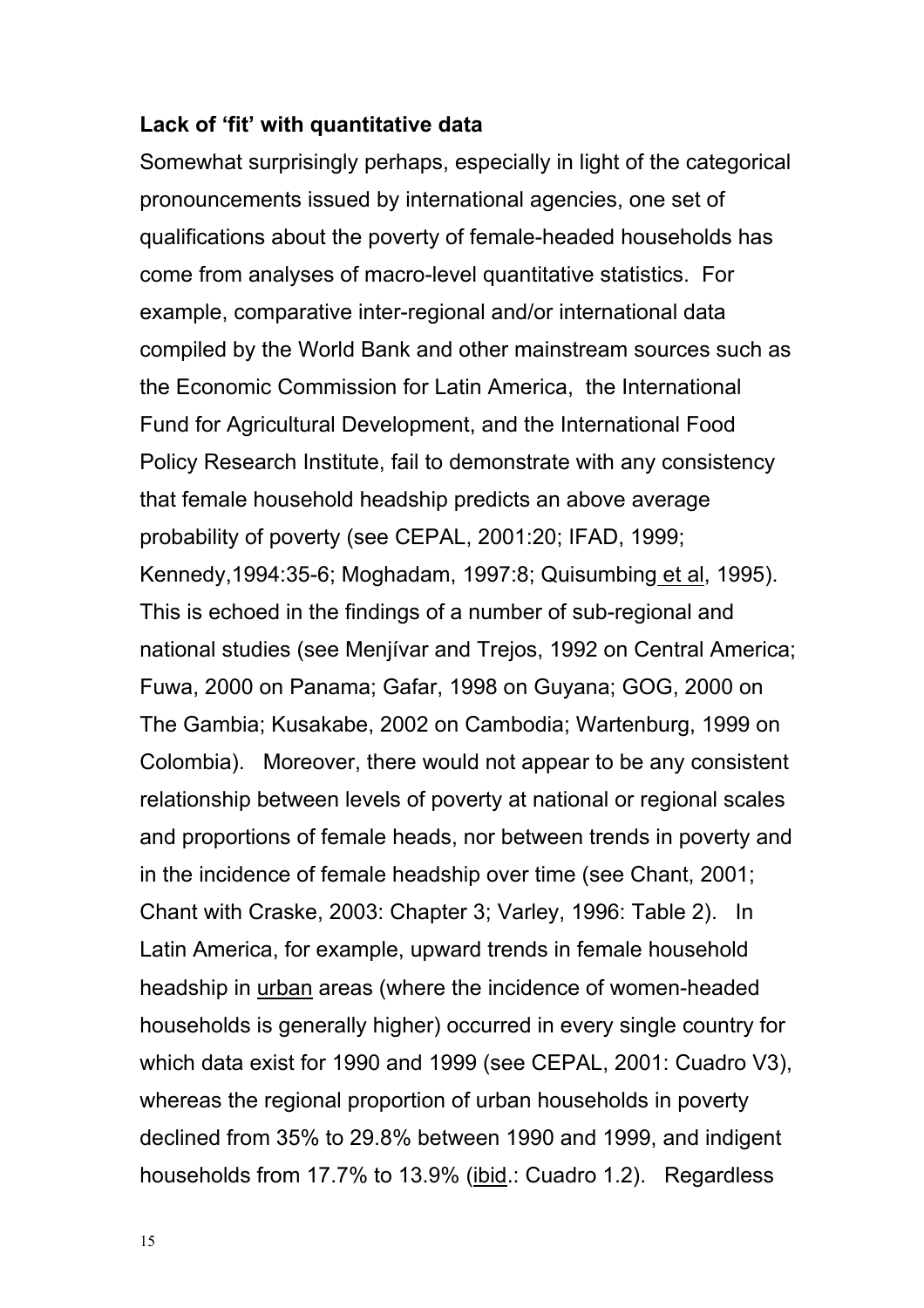of the fact that in some parts of the region female heads have borne a greater burden of poverty over time (as, for example, in Costa Rica), Arriagada (1998:91) asserts for the continent as a whole that: '...the majority of households with a female head are not poor and are those which have increased most in recent decades'.**<sup>9</sup>**

That female headship is not necessarily a poverty-specific phenomenon is also evident from detailed micro-level data generated by in-depth household research in a number of developing and emerging market economies. A comparative analysis of the effects of structural adjustment in low-income neighbourhoods of Guayaquil, Manila, Budapest and Lusaka, for example, indicated that in all but the last city, there was no relationship between the sex of household heads and income (Moser,1996:50). Similarly, research across a broader crosssection of the population in a range of countries shows that that women-headed households are just as likely to be present among middle- and/or upper-income groups as among the poor (see Appleton, 1996 on Uganda; Geldstein, 1994,1997 on Argentina; González de la Rocha, 1999:31; Willis, 2000:33 on Mexico; Hackenberg et al, 1981:20 on the Philippines; Kumari, 1989:31 on India; Lewis, 1993:23 on Bangladesh; Wartenburg, 1999:78 on Colombia; Weekes-Vagliani,1992:42 on the Côte d'Ivoire). Indeed, given that many younger lone mothers tend not to be able to afford their own accommodation and so live under the roof of kin or friends as 'embedded female-headed sub-families' (see Chant and McIlwaine, 1995 on the Philippines; Marenco et al, 1998 on Costa Rica; Wartenburg,1999 on Colombia), it is entirely possible that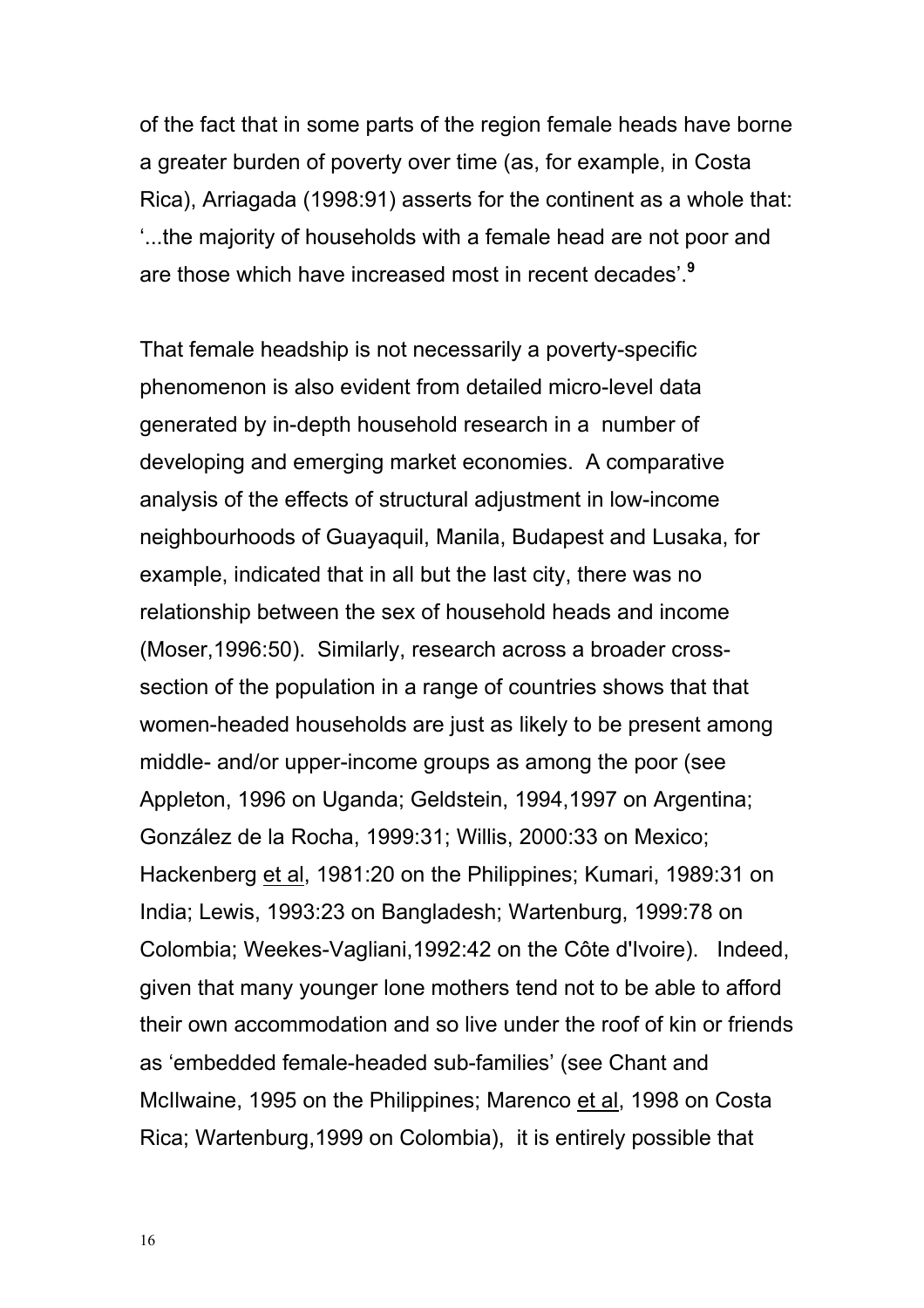pockets of poverty are equally, if not more, likely to be found in households headed by men

In turn, it is by no means clear that female household headship is responsible for an 'inter-generational transmission of disadvantage', with research in a variety of contexts indicating that children in female-headed households may actually be better off than their counterparts in male-headed units in terms of educational attainment, nutrition and health (Blumberg, 1995; Chant, 1997a; Engle, 1995; Hoddinott and Haddad, 1991; Moore and Vaughan, 1994; Oppong, 1997). Moreover, despite the common assumption that female heads of household send young children out to work, levels of child labour do not seem to be noticeably higher in femaleheaded units (see Chant,1997a:230 et seq).

These findings clearly need to be balanced against research which indicates that women-headed households are likely to be poorer in income terms than male-headed units (see, for example, Bibars, 2001: 68; van Driel, 1994:216; González de la Rocha, 1994b:6-7; Paolisso and Gammage, 1996:18-21; Todes and Walker, 1993:48). Indeed, one of the most ambitious comparative reviews to date, based on over 60 studies from Latin America, Africa and Asia, concluded that in two-thirds of cases women-headed households were poorer than male-headed households (see Buvinic and Gupta, 1993,1997).**<sup>10</sup>** None the less, given conflicting findings, and the tenuous evidence for any systematic relationship between female household headship and poverty, it is clearly wise to refrain from over-emphasising the 'plight of female-headed households' (Scott, 1994:86; see also Chant, 1997b; Elson, 2002:95; Fonseca, 1991:138; González de la Rocha and Grinspun, 2001:61-2; Kabeer,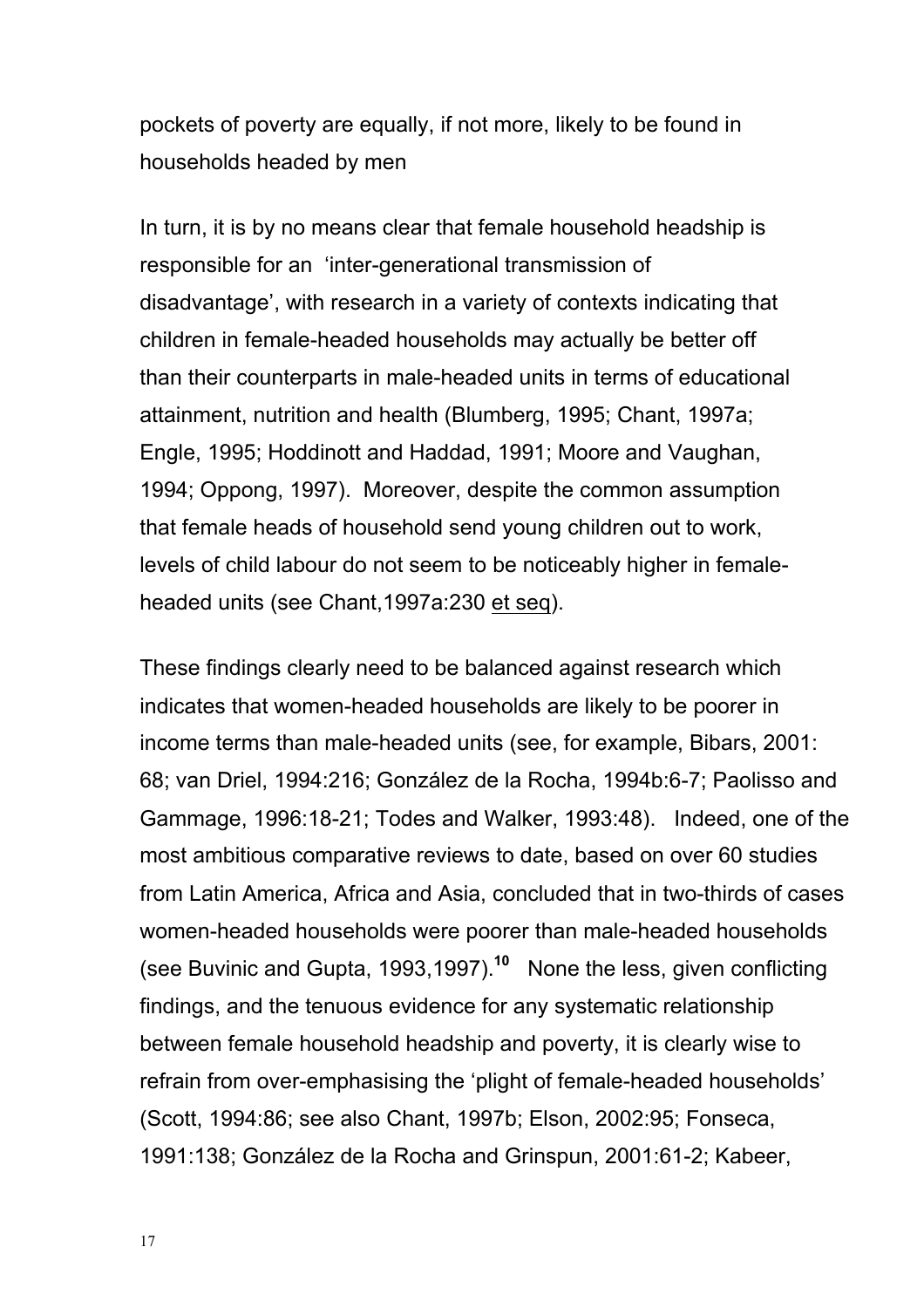2003:81-3; Quisumbing et al, 1995; Razavi, 1999:410). In turn, given widespread economic inequalities between men and women, a more important issue is arguably to establish how substantial numbers of female heads manage to avoid a greater incidence and depth of poverty than their male counterparts (see Appendix, Box 3).

### **Heterogeneity of female-headed households**

Aside from the fact that survival capacity, bargaining power and 'fallback' position (Sen, 1990) of female heads vary greatly in different social, cultural, demographic and economic contexts, femaleheaded households are a highly heterogenous group. Differentiation occurs inter alia, through such factors as routes into the status (whether by 'choice' or involuntarily, and/or through nonmarriage, separation, divorce, widowhood and so on), by rural or urban residence, by 'race', by composition, by stage in the life course (including age and relative dependency of offspring), and by access to resources from beyond the household unit (from absent fathers, kinship networks, state assistance and the like) (see Baylies, 1996; Chant, 1997a; Feijoó, 1999; Safa, 2002; Varley, 2002; Whitehead and Lockwood, 1999; also Note 2). These differences can be eminently important in explaining how female headship does not automatically entail consignment to the category of 'poorest of the poor'.

Age seems to play a major role in mediating disadvantage, recognising that its particular influence on women at different stages of the life course varies from one context to another. In Egypt, for example, Bibars (2001:67) points out that many female heads are poor because they are 'old and illiterate and unable to work',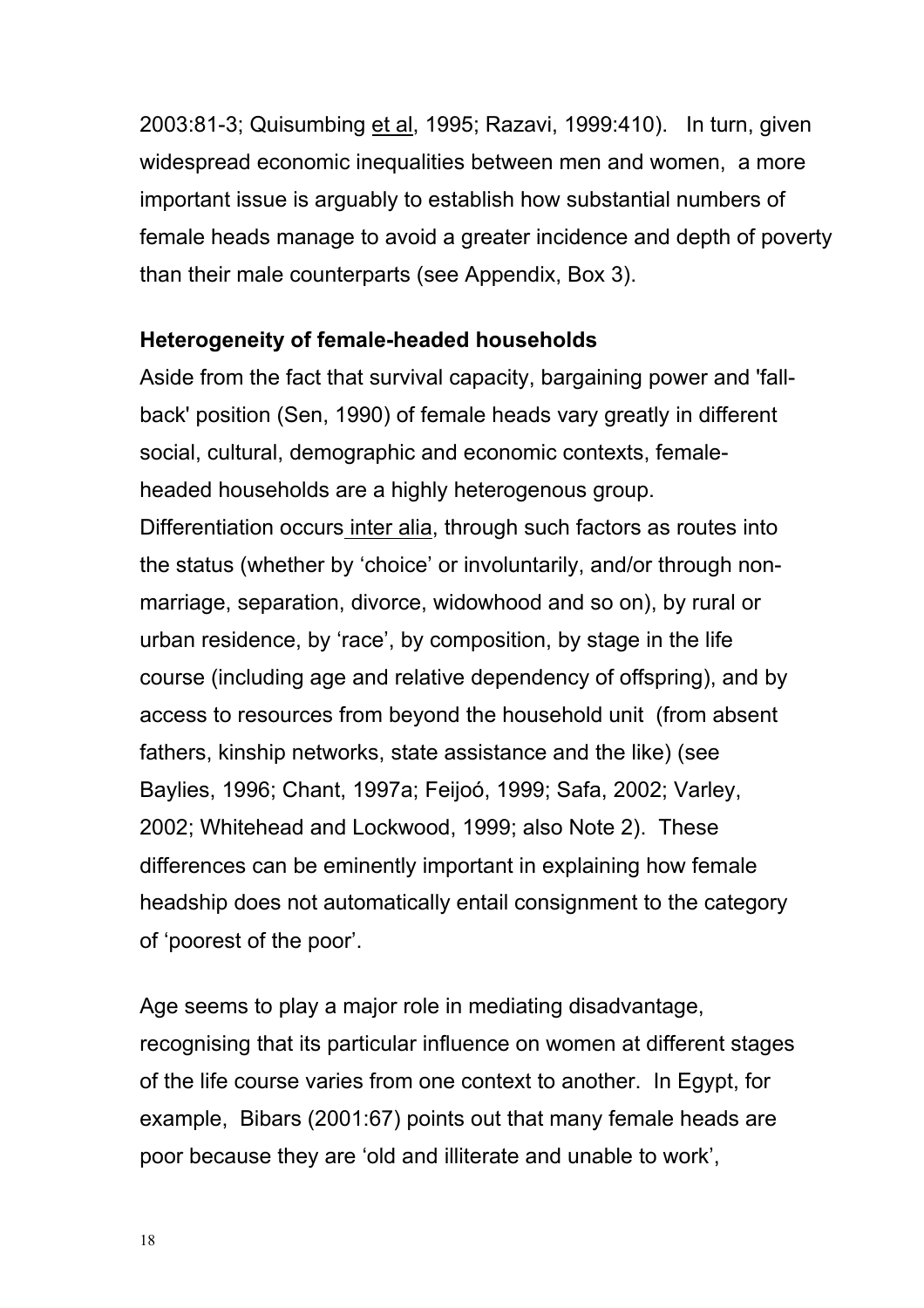whereas in Chile, the average age of 'non-poor' female heads is higher (at 56.9 years) than for those classified as 'poor' (51.9 years), and/or 'destitute' (46 years) (Thomas,1995:82, Table 3.3). Indeed, in Latin America more generally, the mean age of low-income female household heads is often 5 years more than their male counterparts (see Chant, 1997a:Chapters 5&6), and they tend to be better-off than their younger counterparts, especially where they continue to coreside with family members. One reason is that they may have fewer dependent children (González de la Rocha,1994b:8). National Household Survey data from Costa Rica, for example, indicate that the risk of poverty is 55% greater in households with children under 12 years old, than in those without (Marenco et al, 1998:11). In turn, older female heads often have children of working age (whether coresident or who have left home) who are able to help out financially. This is critical when considering that female heads often receive larger and more frequent remittances than male heads from nonresident offspring, not only in Latin America, but in other parts of the South too (see Appleton, 1996 on Uganda; Brydon and Legge,1996: 49 & 69 and Lloyd and Gage-Brandon, 1993:121 & 123 on Ghana; Chant,1997a: 210-1 on Mexico; Chant and McIlwaine, 1995 on the Philippines; Kusakabe, 2002:6 on Cambodia). As summarised by Safa (2002:13) in the context of the Dominican Republic, 'femaleheaded households can function quite adequately as long as the consanguineous ties that provide crucial financial, domestic, and emotional support are maintained'. In fact, in some parts of the world, such as the Netherlands Antilles, it has been argued that '...family networks provide women with more security than an individual male partner' (Ypeij and Steenbeek, 2001:73).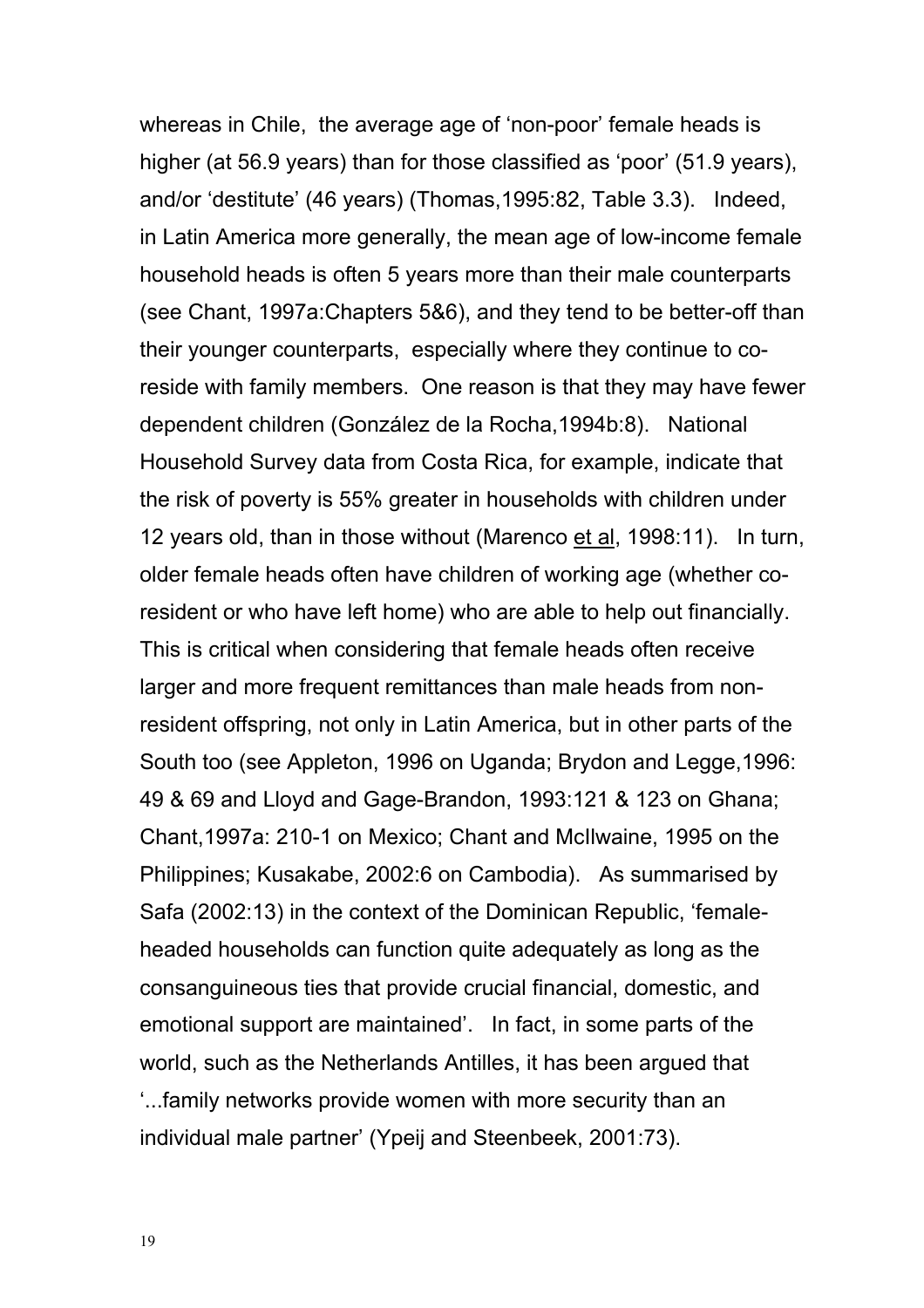Leading on from this, the common pattern for female headed units to contain extended kin members can bolster security and wellbeing, whether because this adds wage earners to the household unit, or because it facilitates engagement in wage-earning among other household members. In low-income neighbourhoods in urban Mexico more than one-half of female-headed households are extended, compared with just over one-quarter of male-headed units (Chant 1997a). In Nicaragua, surveys conducted in four rural and urban settlements indicate that 54% of female-headed units are extended, as against 21% of their male-headed counterparts (Bradshaw, 2002:16). In Colombia too, data from National Household and Quality of Life Surveys reveal that the incidence of extension is higher in female-headed than male-headed households (46% versus 30%) (Wartenburg, 1999:88).

There is often important interaction between stage in the life course and composition insofar as older heads are more likely to extend their membership through the marriage of sons and daughters. This means too, that female-headed households may contain male adults, underlining Fonseca's (1991) point that 'female-headed' household does not equate with 'male-absent' household (see also Appendix, Box 3).**<sup>11</sup>** Notwithstanding that in some cases, especially where there are few opportunities for productive work, household extension might not bring (or be perceived to bring) economic benefits, and 'may actually serve to increase rather than decrease vulnerability' (Bradshaw, 2002:21), in other instances, it can also reflect a proactive measure to protect and/or improve well-being.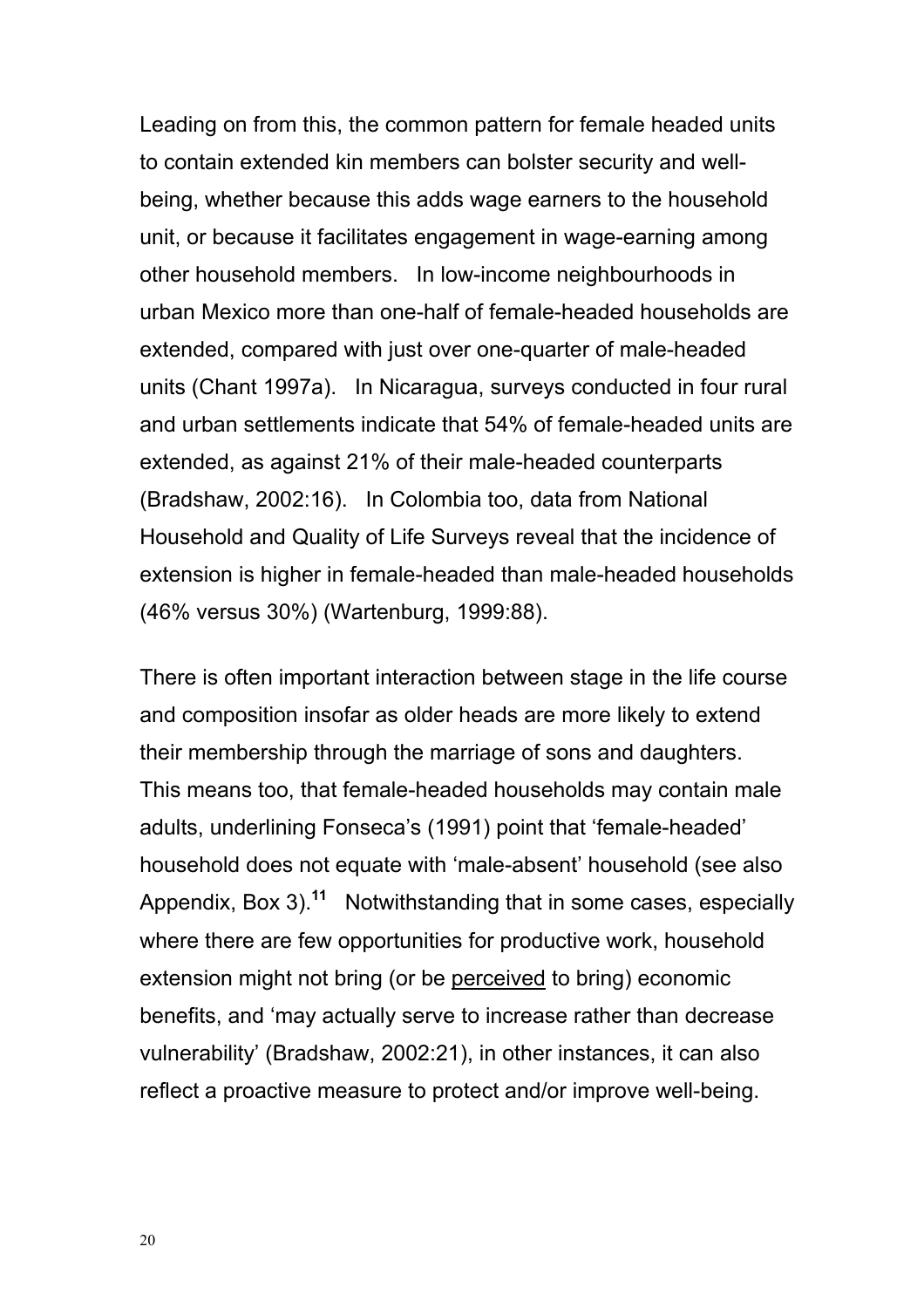Although it is impossible to generalise about different features of female-headed households and the links with poverty across different contexts, at the bottom line, findings suggest that it is obviously inappropriate to collapse the well-being of household members to the relative economic status of individual heads. In short, the diversity of female-headed households in respect of socio-economic status, age, composition, dependency of offspring, access to resources from beyond the household and so on, precludes their categorical labelling (see Chant, 1997a,b; Feijoó, 1999; Kusakabe, 2002; Oliver, 2002; Varley, 2002; Whitehead and Lockwood, 1999). In turn, other aspects of the livelihood strategies of female-headed households indicate that potential shortfalls in the income and assets are compensated in other ways.

*Variations in household employment and earning strategies*  Even if female heads of household may be disadvantaged by gender inequalities in earnings, we cannot assume that they are the sole breadwinners in households (Varley,1996; see also Appendix, Box 3).Indeed, in many parts of the South, especially those which have experienced major debt crises and/or undergone neo-liberal restructuring, multiple earning has been key to strategies adopted by low-income households to keep afloat.<sup>12</sup> Accordingly, mounting contributions from other household members have diminished the share of total income apportioned by heads (González de la Rocha, 2002:64). Furthermore, much research, especially on Latin America, suggests that relative to household size, female-headed households may have more earners (and earnings) than their maleheaded counterparts who, for various reasons (for example, pride,

21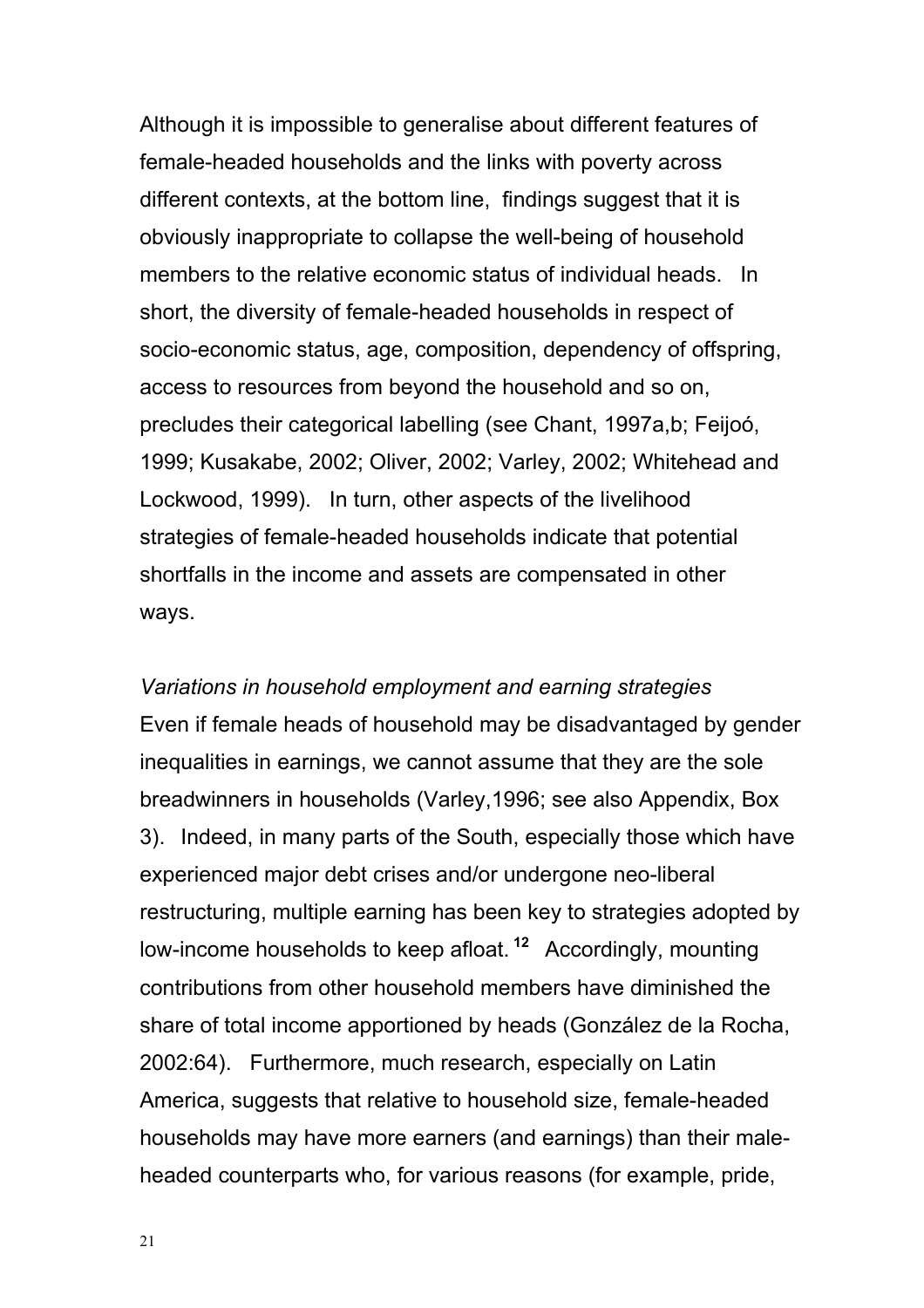honour, sexual jealousy) fail to mobilise their full potential labour supply. Several studies of Mexico, for example, indicate that some men adhere to a long-standing (if increasingly unviable) practice not only of forbidding their wives to work, but daughters as well, especially in jobs outside the home (see Benería and Roldan,1987:146; Chant,1997b; Fernández-Kelly,1983; Proctor, 2003:303; Townsend et al, 1999:38; Willis,1993:71). When this leaves households reliant on a single wage, there are greater risks of destitution. Moreover, although female-headed households may clearly need more workers (in other words, women's wages may require supplementation by the earnings of others), maximising the use of female labour supply can add to the effects of household extension and/or multiple earning strategies in reducing dependency ratios and enhancing per capita incomes (see Chant, 1991a:204, Table 7.1; Selby et al, 1990:95; Varley,1996:Table 5 on Mexico; also Chant, 1997a:210; Kennedy, 1994; Oliver, 2002:47; Paolisso and Gammage, 1996:21; Quisumbing et al, 1995; Shanthi, 1994:23 on other contexts). As summed-up by Wartenburg (1999:95) in relation to Colombia, the manner in which female-headed households organise themselves can optimise the positive elements of such arrangements and thereby contribute to neutralising the negative effects of gender bias. Aside from the fact that the diverse livelihood strategies entered into by female-headed households can raise earning capacity and reduce vulnerability, earnings seem to have a greater chance of being translated into disposable income for household use, mainly because women heads are able to sidestep the vagaries of resource contributions from male 'breadwinners'.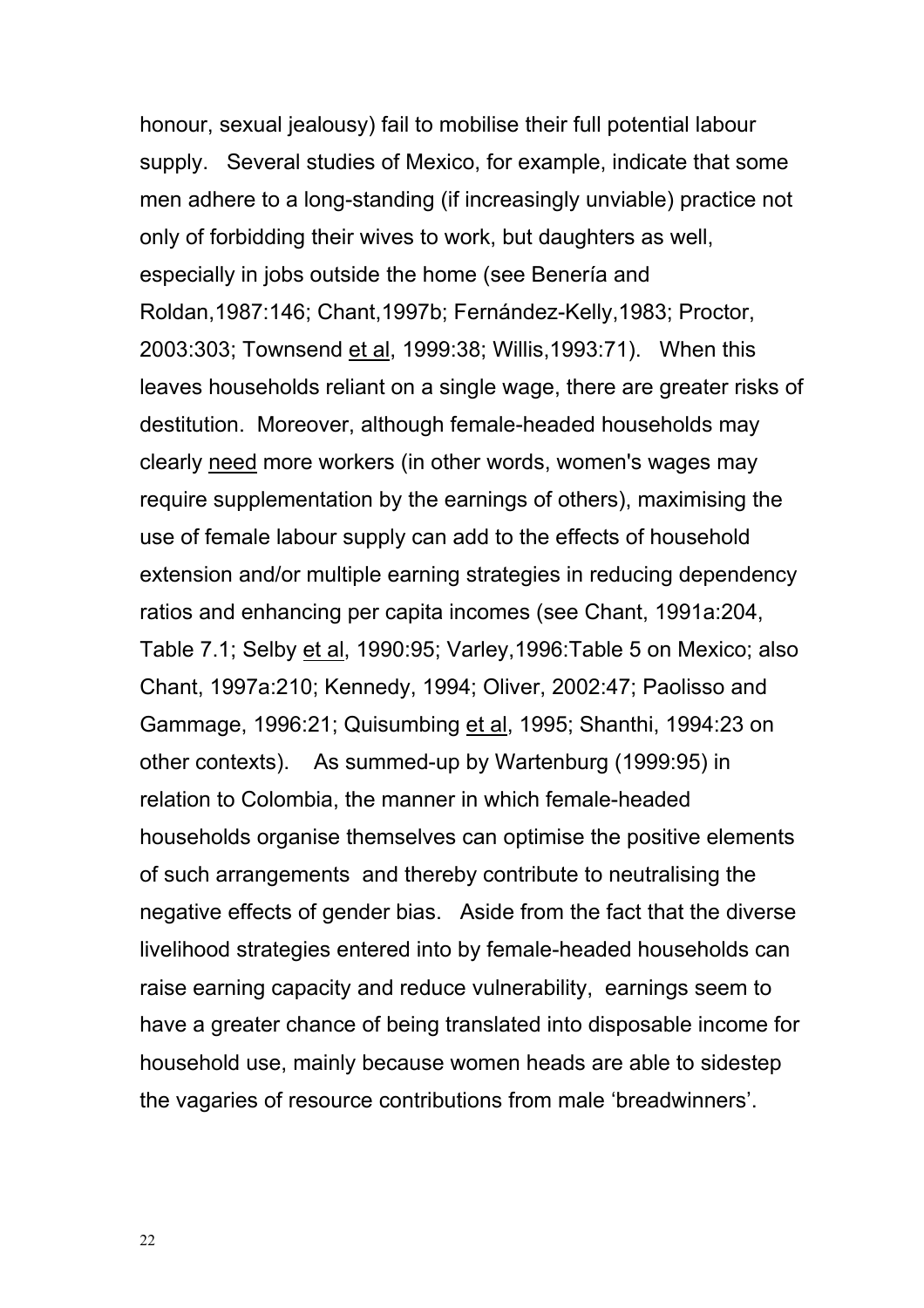### **Intra-household resource distribution and household bargaining models**

A critically important input to feminisation of poverty debates has been the argument that earning differentials between households may be tempered by intra-household distributional factors, which are often highly gendered (Folbre, 1991:110).

Empirical evidence from a range of contexts reveals that more money, in relative terms, may be available for common expenditure within households headed by women, with positive effects for members' nutritional intake, health care and education (see Blumberg, 1995:215 et seq; Chant, 1997a:227-8; Engle, 1995; Kabeer, 1996:13, 2003:165 et seq). This situation is in part explained by gender disparities in the use and allocation of earnings. Whereas women frequently devote all they earn to household needs, this is less so among men. In poor communities in Honduras, for example, around one-third of the income of male heads may be withheld from collective household funds (Bradshaw, 1996b), and in some instances in Nicaragua and Mexico, up to 50% (Bradshaw, 2002:29; González de la Rocha**,** 1994b:10). Some money may be retained by men for routine daily expenses such as transport to work. However, varying amounts are also devoted to discretionary personal expenditure. When this involves 'non-merit' items such as alcohol and tobacco, the costs to other household members may be long- as well as short-term, when considering time off work, medicines, health visits, managing debt and so on (see Appleton,1991; Benería and Roldan,1987:114; Chant,1997a; Dwyer and Bruce [eds], 1988; Hoddinott and Haddad,1991; Kabeer,1994:104; Young, 1992:14). This is clearly serious, particularly where incomes are low and livelihoods precarious (Tasies Castro,1996). While not denying that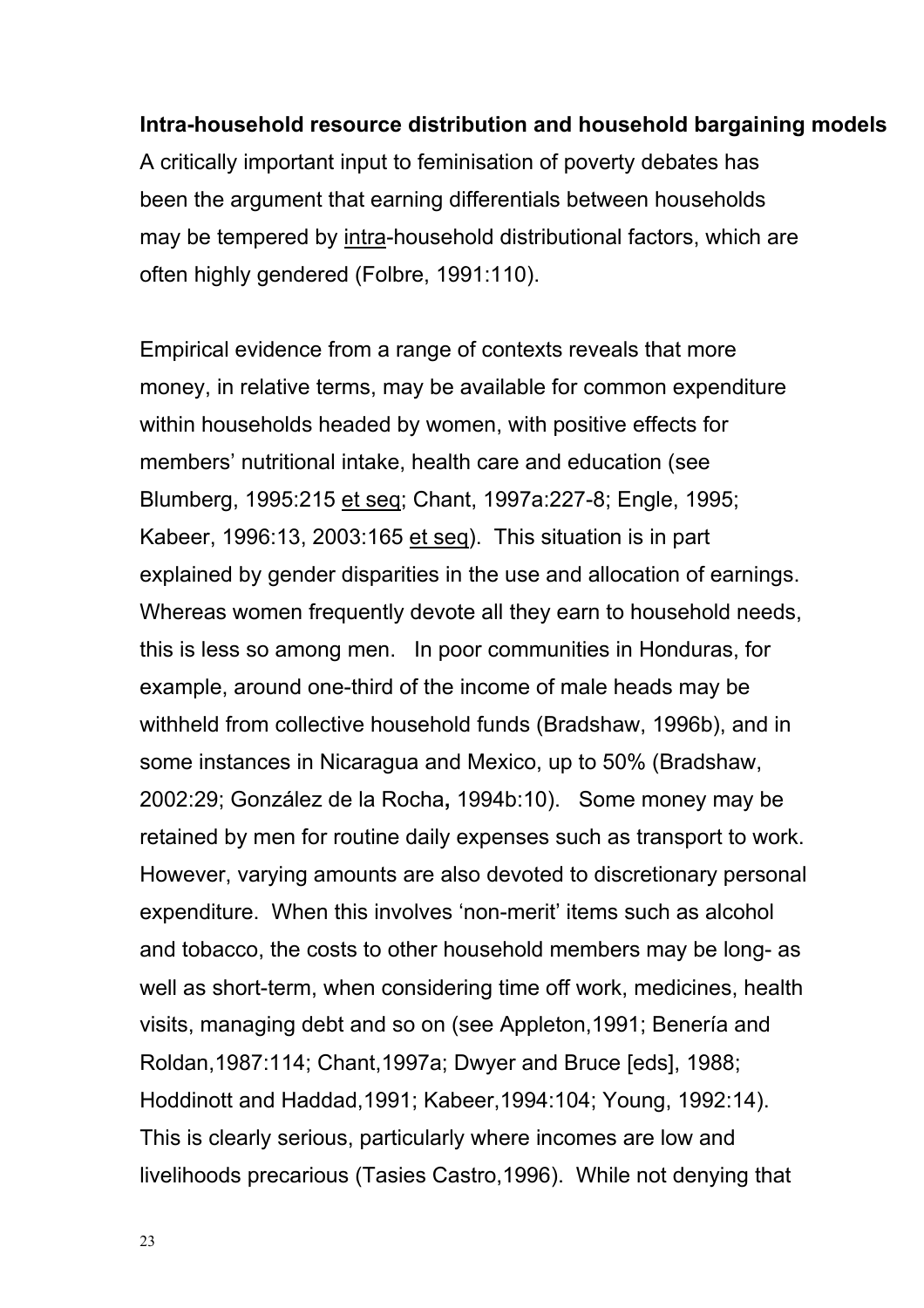expenditure on extra-domestic pursuits may act to bolster masculine identities, not to mention provide solace in situations where men have limited access to employment**<sup>13</sup>**, the personally symbolic and psychological value of such actions can hardly justify the extreme costs of 'secondary poverty' imposed upon women and children (Chant, 1997b, 2001; see also Muthwa, 1993).

Such findings have lent major weight to feminist critiques of orthodox 'household economics' models which have discredited the idea that households are unitary entities operating on altruistic principles and instead emphasise how they are more likely to be characterised by competing claims, rights, power, interests and resources. Popularised most widely in the shape of Amartya Sen's 'cooperative conflict' model (Sen, 1987b, 1990), this perspective requires us to look inside households rather than leaving them as unproblematised, undeconstructed 'black boxes' or conceptualising them as entities governed by 'natural' proclivities to benevolence, consensus and joint welfare maximisation (see also Baden with Milward,1997; Bradshaw,1996a; Cagatay, 1998; Hart, 1997; Kabeer,1994: Chapter 5; Lewis,1993; Molyneux, 2001: Chapter 4; also Appendix, Box 3). As summed-up by González de la Rocha and Grinspun (2001:59-60):

'Analysing vulnerability requires opening up the household so as to assess how resources are generated and used, how they are converted into assets, and how the returns from these assets are distributed among household members'.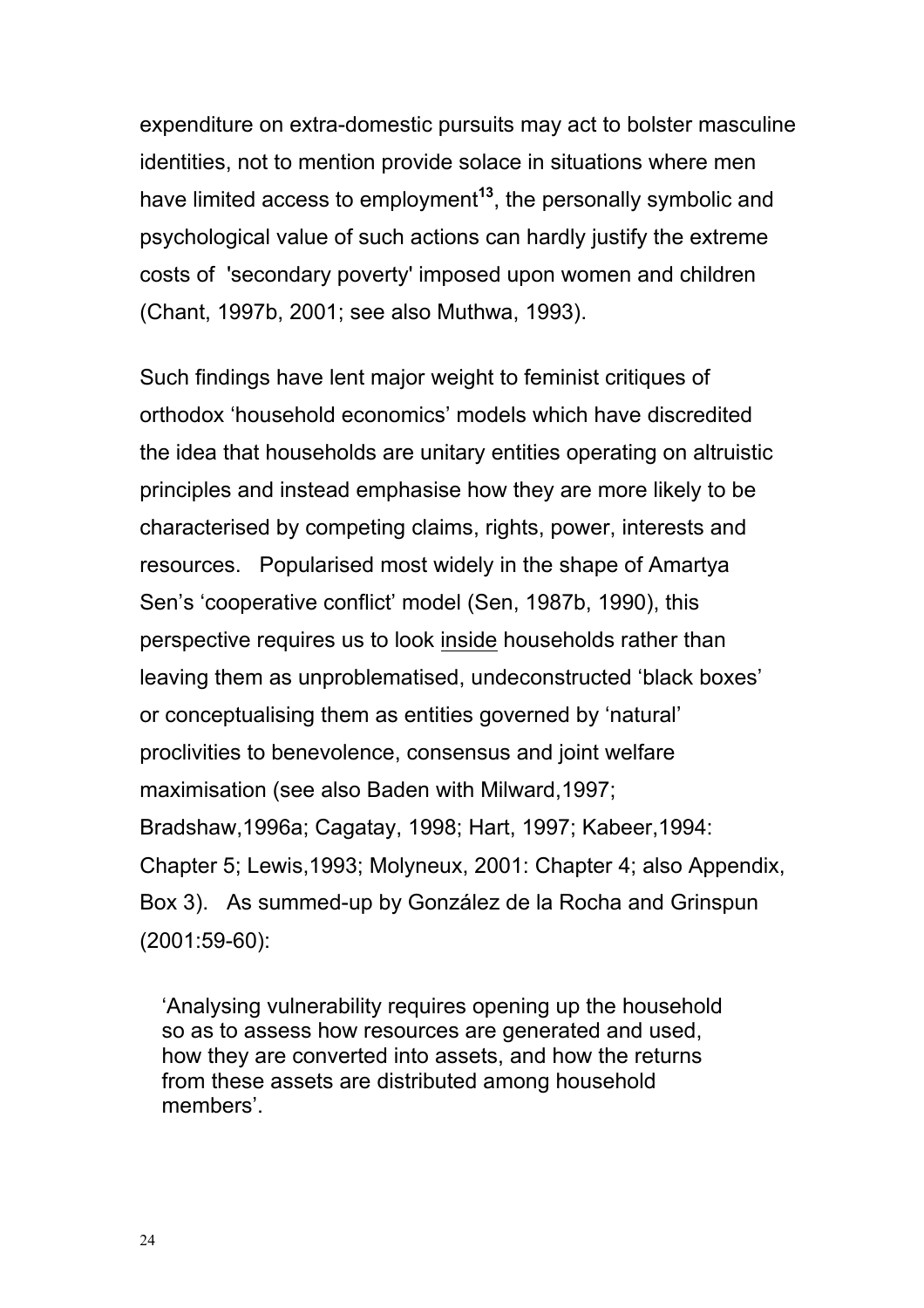Following on from the observation that 'The presence of two parents in the same residence gives no guarantee of either financial or emotional support' (Baylies, 1996:77; also van Driel, 1994:208 et seq), it should also be noted that in cases where women partners are earning, men may keep more of their wage for themselves such that women's incomes end up substituting rather than complementing those of partners (see Bradshaw, 2002:29 on Nicaragua). Moreover, in some instances male household heads not only retain substantial amounts of their own earnings for personal use, but take 'top-up' money from working wives as well. In Thailand, for example, Blanc-Szanton (1990:93) observes that it is culturally acceptable for husbands to gamble and go drinking with friends after work and to demand money from their spouses (see also Chant and McIlwaine,1995:283 on the Philippines). These findings underline Folbre's (1991:108) argument that male heads may command a larger share of resources (due to their privileged bargaining position) than they actually bring to the household (see also Baylies, 1996:77). Accordingly, instead of resulting in destitution, men's demise or departure may well enhance the economic security and well-being of other household members. In Mexico, Costa Rica and the Philippines, for example, low-income women often stress that they actually feel more secure financially without men, even when their own earnings are low and/or prone to fluctuation. They also claim to feel better able to cope with hardship when they are not at the mercy of male dictat and are freer to make their own decisions (see Chant, 1997a,b). Critically, therefore, even if women are poorer in income terms as heads of their own household, they may feel they are better off and, importantly, less vulnerable (see Appendix, Box 3). Where women have the power to determine how they themselves generate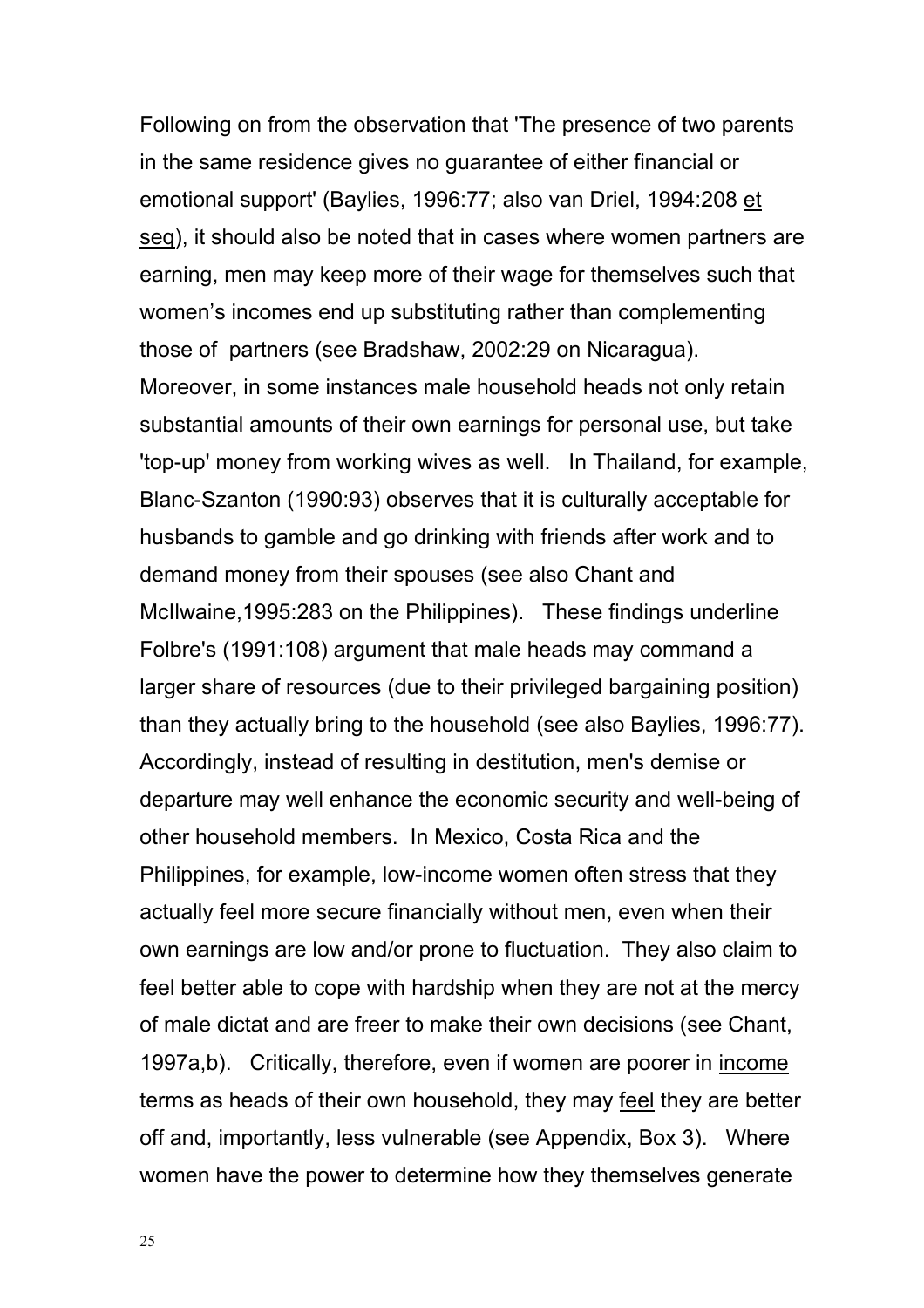and use resources, this also allows them to resist other aspects of male control and authority, thereby echoing the idea that '..single parenthood can represent not only a different but a preferable kind of poverty for lone mothers' (Graham,1987:59; also UNDAW, 1991:41). The notion that 'A lower income may even be preferred over a position of dependence and domination' (Davids and van Driel, 2001:164), is echoed by González de la Rocha's (1994a) research in Guadalajara, Mexico, where although lone-parent units usually have lower incomes (both total and per capita) than other households, the women who head them 'are not under the same violent oppression and are not as powerless as female heads with partners' (ibid.:210).

#### **Poverty as a multidimensional and subjective concept**

That command over resources may be deemed more important than level of resources in influencing subjective definitions of poverty is integral to 'social deprivation' thinking about poverty which calls for more holistic, multidimensional conceptualisations which extend beyond a narrow focus on incomes and consumption and do not 'stop at the front door' of domestic units (Bradshaw, 2002:12). On one hand, literature within this genre has emphasised the importance of 'assets', which are not only financial or physical in nature (labour, savings, tools, shelter, for instance), but include 'human capital' such as education and skills, and 'social capital' such as kin and friendship networks and community organisations (for discussions see Chambers,1995; Linneker, 2003; Moser,1996,1998; Moser and McIlwaine,1997; McIlwaine, 2002; Rakodi, 1999; Rakodi with Lloyd-Jones [eds], 2002; Willis, 2000; Wratten,1995; also World Bank, 2000). On the other hand, through the greater use of participatory methodologies in poverty evaluations, concepts of vulnerability, well-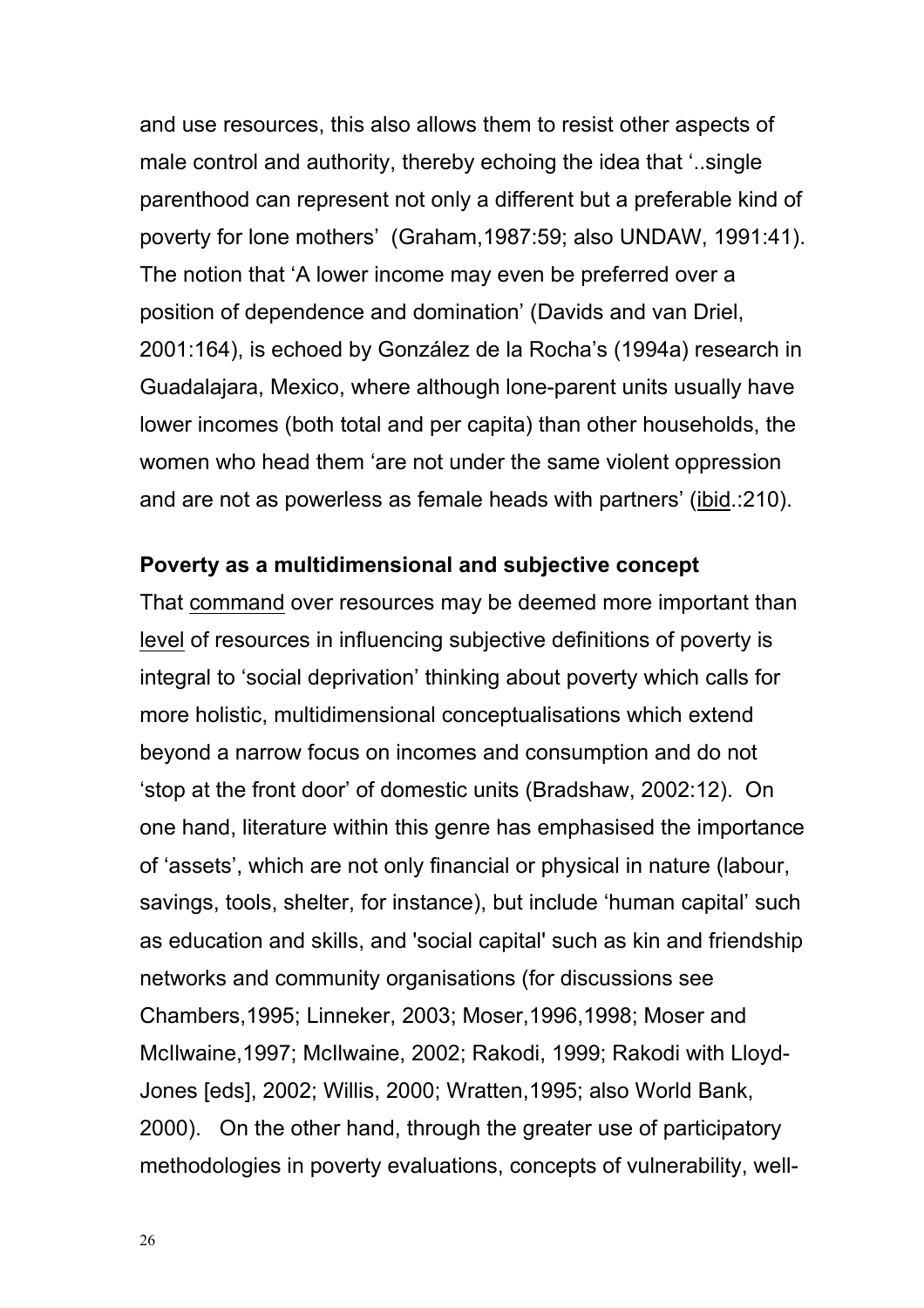being, self-esteem, respect, agency, and power are brought into the frame (see Baden with Milward,1997; Baulch,1996; Cagatay, 1998; Chambers, 1983,1988, 1989,1995; Kabeer, 2003:96 et seq; Moser et al,1996a,b; Sen, 1981,1986, 1987a; Wratten,1995). This is critically important for women, as summed up by Razavi (1999:417):

'From a gender perspective, broader concepts of poverty are more useful than a focus purely on household income levels because they allow a better grasp of the multidimensional aspects of gender disadvantage, such as lack of power to control important decisions that affect one's life...'.

Leading on from this, multidimensional conceptualisations of poverty provide important inroads into explaining why some lowincome women make 'trade-offs' between different forms of privation that, at face value, may seem prejudicial to their wellbeing. One such case is where female heads refuse offers of financial support from absent fathers in order to evade on-going contact and/or sexual relations (Chant, 1997b). Another instance is where women forfeit assets such as their houses and neighbourhood networks in order to leave abusive relationships (ibid.). It is also significant that while financial pressures may force some women to search for other partners following conjugal breakdown, others choose to remain alone rather than return to expartners or to form new relationships (see Chant 1997a: Chapter 7; also Bradshaw,1996a; Ypeij and Steenbeek, 2001). As noted by Fonseca (1991) in relation to research in Porto Alegre, Brazil, women who live without partners often do so not through lack of opportunity, but by choice (ibid.:156). In many cases these are older (post-menopausal) women, who, 'having gained a moment of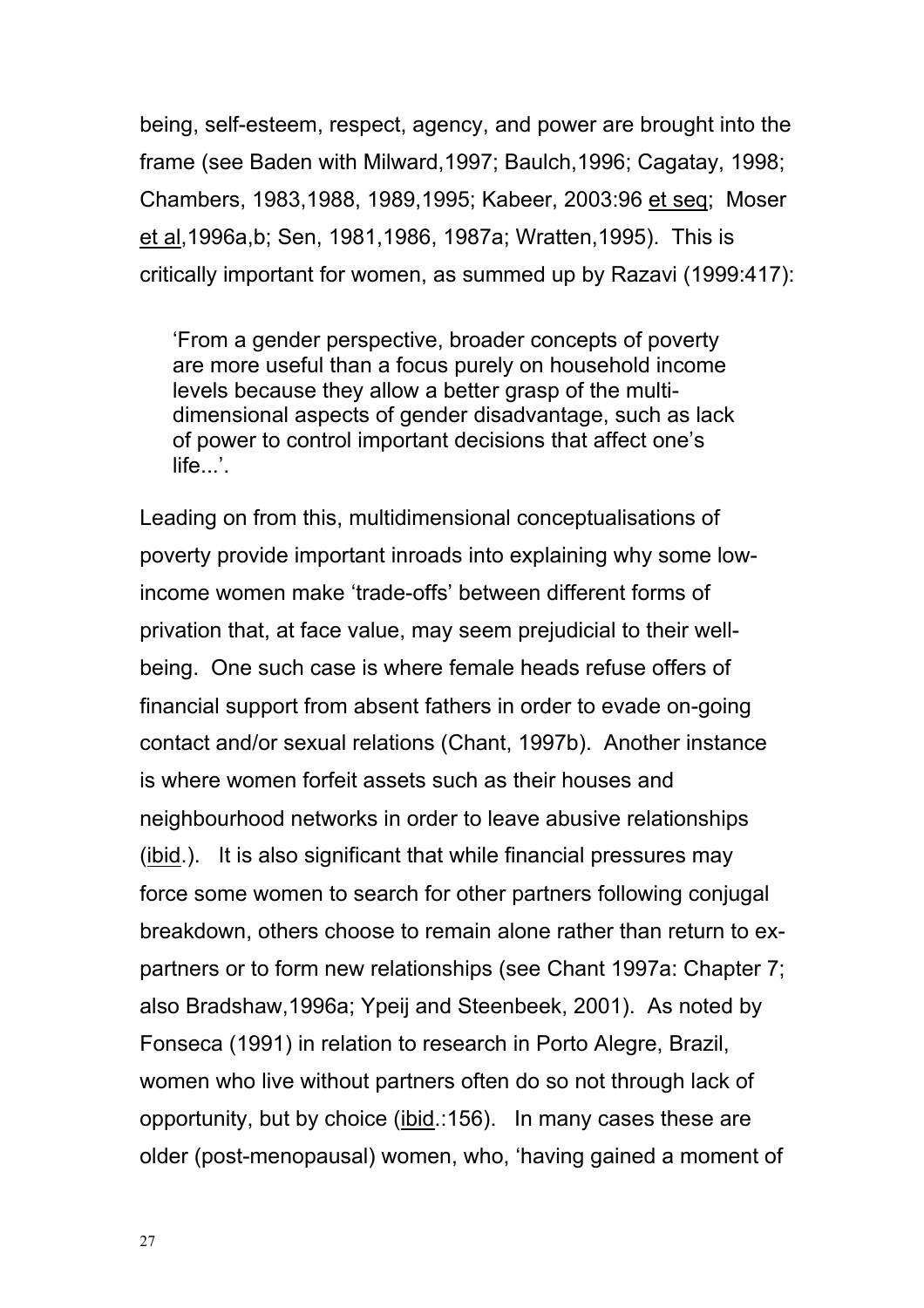respite in the battlefield of the sexes', prefer to rely upon sons than spouses (ibid.:157; see also Appendix, Box 3).

Recognising that not all female heads have access to financial help from sons or other male kin, and that a 'high price' may have to be paid for independence (Jackson, 1996; Molyneux, 2001: Chapter 4), benefits in other dimensions of their lives may be adjudged to outweigh the costs. Clearly 'trade-offs' are made between one form of privation and another, and the options available to poor women are usually 'bleak', not to mention 'painful' (see Kabeer, 1997,1999; also van Driel, 1994). None the less, men's incomes, though potentially beneficial, can carry too many conditions to make them worthwhile. While the perceived benefits of being without a male partner often centre on non-economic aspects of well-being (Bradshaw, 2002:31), women's deliberated rejection of men's support and/or co-residence can diminish personal and family vulnerability in various ways, including materially (Chant, 2001).

Although the findings discussed above suggest that sweeping stereotypes about the poverty of women-headed households are misplaced, I am not by any means advocating a counterstereotypical proposition. Female headship is far from being a 'panacea for poverty' (see Feijoó, 1999:162), and it is clear that some women's individual endowments and household characteristics make them more vulnerable than others. Loneparent households (especially those with young children), rarely 'compete on an equal playing field' with their two-parent counterparts (Hewitt and Leach,1993:v), whether in terms of labour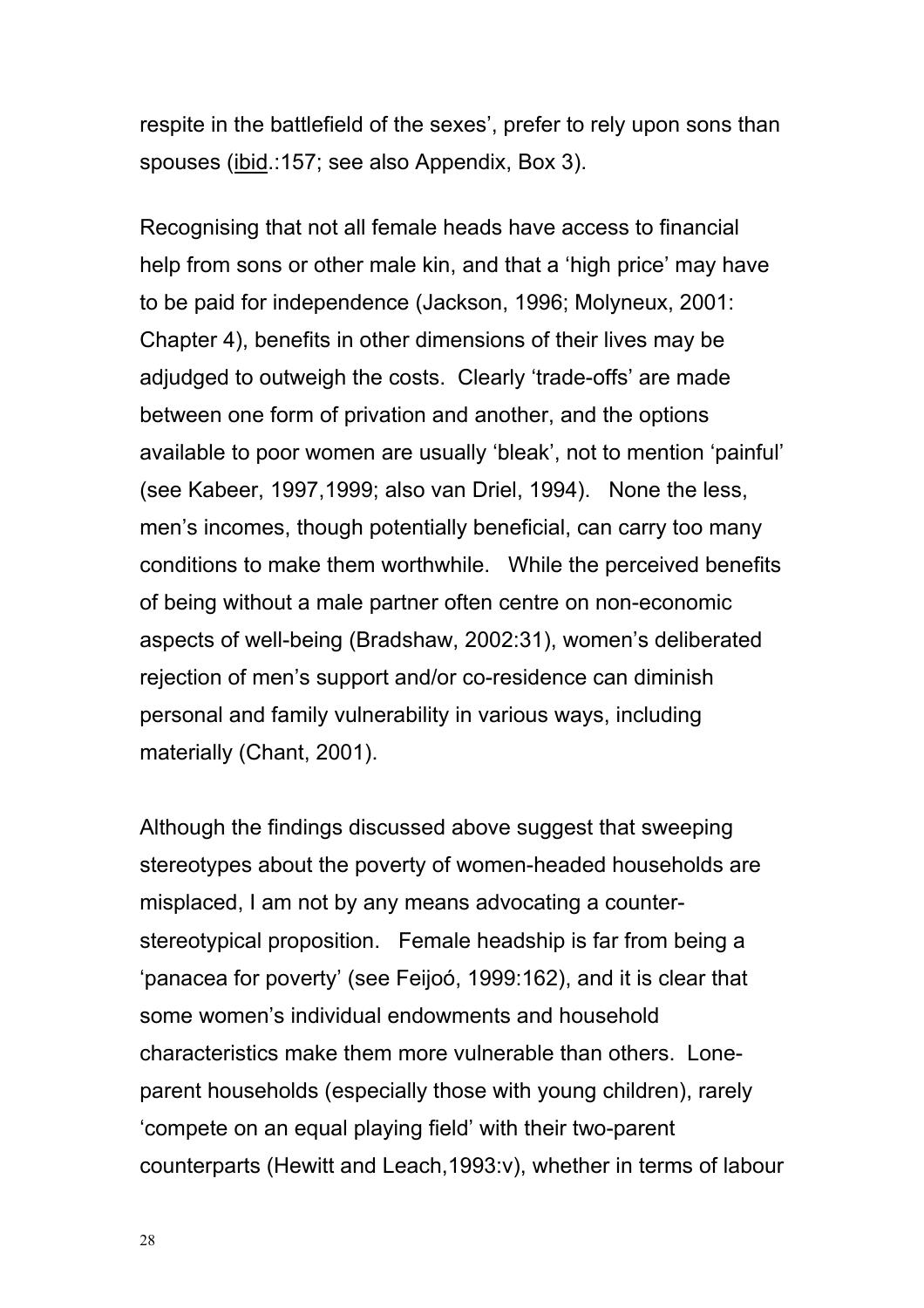resources, access to jobs or other productive assets. This puts some female heads in the position of having to become 'time-poor' and/or self exploit in the interests of overcoming income deficiency and to enable them to cope with multiple responsibilities for economic provisioning and reproductive work (see also Fuwa, 2000:1517; Panda, 1997). This, in turn, can greatly constrain their possibilities for rest and leisure, with major implications for personal well-being, health, investments in income-generating activities, and time available to spend with children. As such recognising that poverty is multi-causal and multi-faceted, and that, in some ways and in some cases, female household headship can be positive and empowering, is no justification for lack of assistance from state agencies and other institutional providers (Bibars, 2001:67; Chant, 2001). How female heads might be helped best, however, needs serious consideration. This is explored further below in the context of the implications of adhering, on one hand, to the stereotype that they are the 'poorest of the poor', and on the other, working from a more circumspect, nuanced set of premises.

## **IMPLICATIONS OF COMPETING CONSTRUCTIONS OF FEMALE HOUSEHOLD HEADSHIP AND THE LINKS WITH POVERTY**

## **Female headed households as 'poorest of the poor': consequences and cautions**

There is little doubt that the feminisation of poverty thesis has been powerful in pushing gender to the centre stage of international fora on poverty and social development, with women's economic empowerment -- through welfare and productivity investments -- now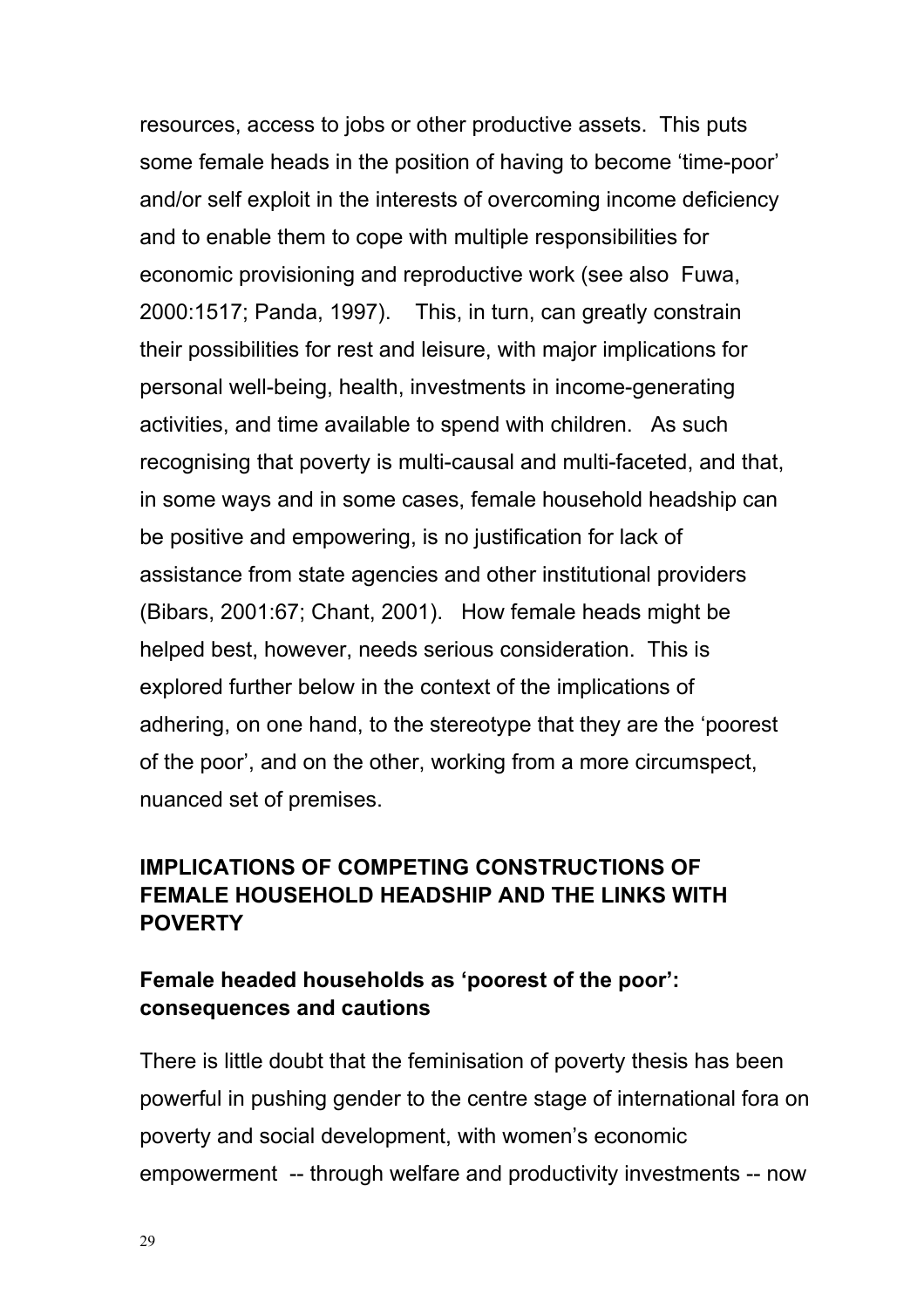widely seen as crucial not only in achieving gender equality but eliminating poverty (see DFID, 2000; Razavi, 1999:418; UNDAW, 2000; UNDP, 2001; World Bank, 2000). Indeed, seeking to alleviate poverty through women seems to have become one of the most favoured routes to ensuring all-round developmental benefits, as articulated in an indicative statement by Finne (2001:9):

'Economic progression and improvements in the quality of life for all people is more rapidly achieved where women's status is higher. This is not simply a focus on a single individual, but because of women's communal role positive effects will be seen in the family, home, environment, children, elderly and whole communities and nations' (see also World Bank, 1994, 2002).

While notions of 'returns' or 'pay-offs' from investing in women can at least serve to secure resources for women, whether in the form of literacy and education programmes, micro-credit schemes, or skills training and extension services for female heads of household (see Chant, 1999; Grosh, 1994; Mayoux, 2002; Pankhurst, 2002; Yates, 1997), such naked instrumentalism leaves much to be desired. Moreover, whether the linking of poverty and female household headship is an appropriate part of the equation is another question. As argued by Moore (1994:61):

'The straightforward assumption that poverty is always associated with female-headed households is dangerous, because it leaves the causes and nature of poverty unexamined and because it rests on the prior implication that children will be consistently worse-off in such households because they represent incomplete families'.

Over and above the fact that there is little substantive macro- or micro-level evidence to suggest that women-headed households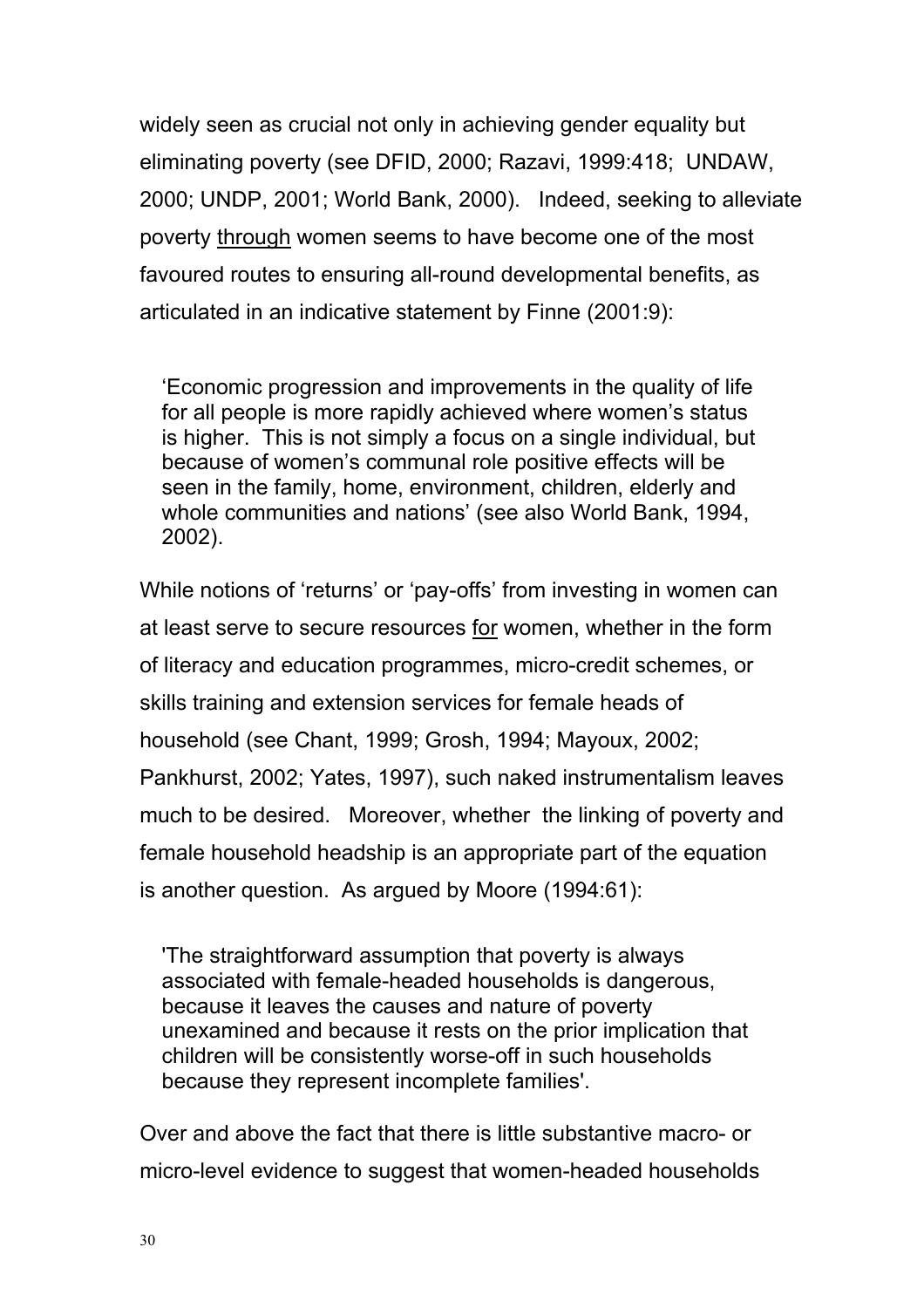are the 'poorest of the poor', a number of undesirable (if unintended) consequences result from these links and their homogenising tendencies (see Appendix, Box 4). One of the most important is that it suggests that poverty is confined to female heads alone, which thereby overlooks the situation of the bulk of women in general (Feijoó, 1999:156; Jackson, 1996, 1997:152; Kabeer, 1996; May, 2001:50). As noted by Davids and van Driel (2001:162):

'What is implied is that female-headed households are poorer than male-headed households. The question that is not asked, however, is whether women are better-off in male-headed households. By making male-headed households the norm, important contradictions vanish within these households, and so too does the possibly unbalanced economical (sic) and social position of women compared to men'.

Lack of attention to intra-household inequalities in resource allocation, as we have seen, can also draw a veil over the 'secondary poverty' often experienced by women in male-headed units (see Bradshaw, 1996; Chant, 1997a; Fukuda-Parr, 1999; González de la Rocha and Grinspun, 2001; Moghadam, 1997; Varley, 1996).

Another major outcome of emphasis on female-headed households as the 'poorest of the poor' is that it conveys an impression that poverty owes more to their household characteristics (including the marital and/or civil status of their heads), than to the macro social and economic contexts in which they are situated. In the UK, for example, the centrality of lone motherhood in debates about the country's growing 'underclass'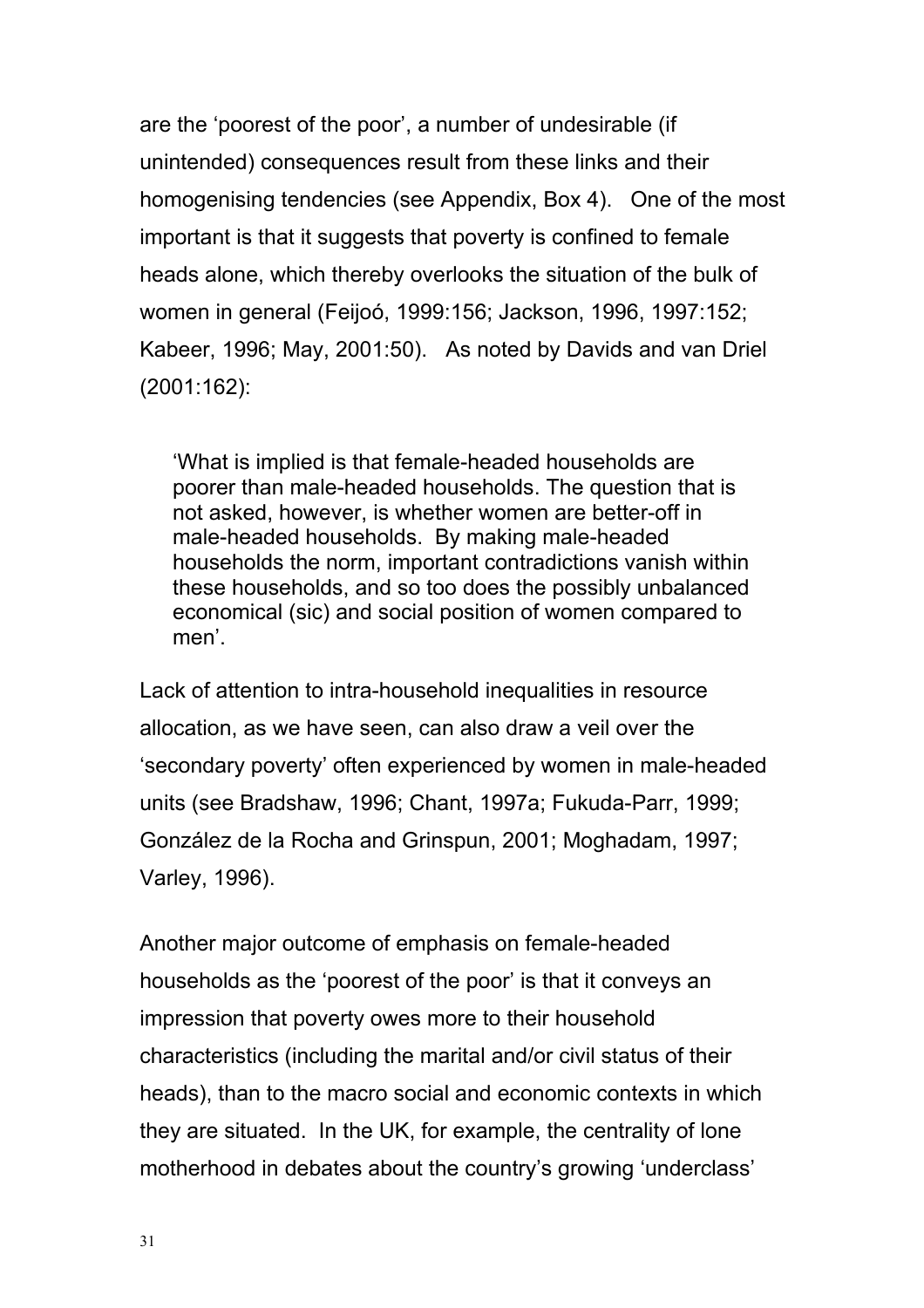are levelled by Phoenix (1996:174) as having contributed to 'a construction of lone mothers as "feckless", wilfully responsible for the poverty that has been well-documented to be a feature of lone parenting', or as Laws (1996:68-9) puts it: 'It is argued that lone parenthood itself is the problem, not the conditions in which it occurs' (see also Roseneil and Mann,1996:205). These lines of argument, which are noted in other contexts such as the USA (see Lewis, 1989; Stacey, 1997; Waldfogel, 1996), not only scapegoat women but divert attention from wider structures of gender and socio-economic inequality (Moore,1996: 74). They also imply that motherhood is only viable and/or acceptable in the context of marriage or under the aegis of male household headship (see Chant, 1997b; Collins,1991:159; Hewitt and Leach,1993).

Related to this, persistent portrayals of the economic disadvantage of female-headed units which implicitly or otherwise attribute this to their household circumstances, not only misrepresent and devalue the enormous efforts made by female heads to overcome the problems they face on account of their gender, but also obliterate the meanings of female headship for women. As asserted by Davids and van Driel (2001:166):

'Female-headed households appear as an objective category of households in which the subject position of the female head vanishes completely as does the socio-cultural and psychological meaning that their status has for them personally'.

Other outcomes include fuel for pathological discourses of femaleheaded households as deviant and/or 'inferior' to a male-headed 'norm'. This, in turn, can perpetuate the idea that male-headed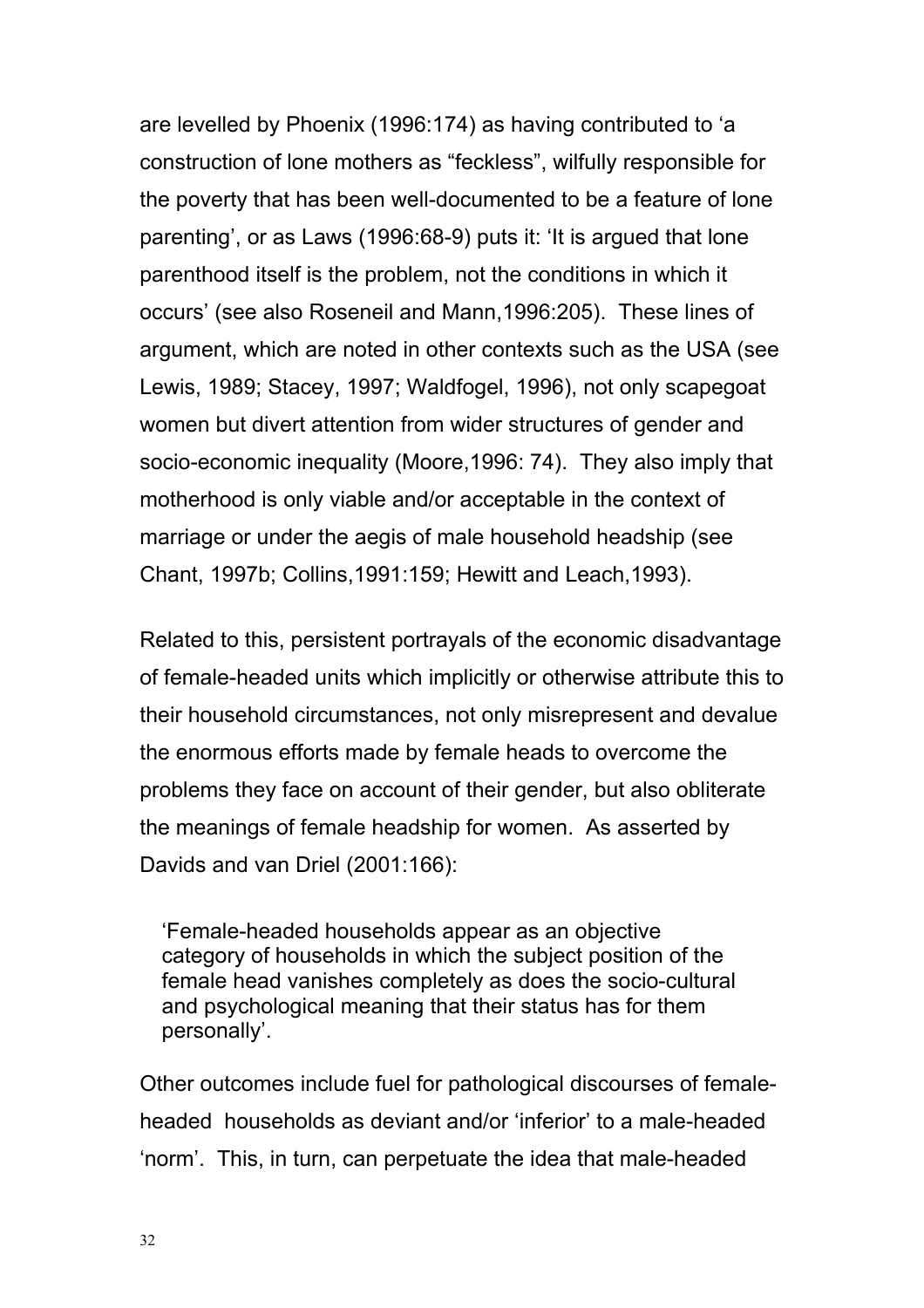households are the sole embodiment of 'intact' and essentially unproblematic family arrangements (Feijoó, 1999:156). Moreover, uncompromisingly negative images of female heads can condemn them to greater privation, for example, by limiting their social networks which, in many parts of the world, act as sources of job information, as arenas for the exchange of labour and finance, and as contexts for securing the prospective marriages of offspring (see for example, Bruce and Lloyd, 1992; Davids and van Driel, 2001:64; Lewis,1993:34-5; Monk,1993:10; Winchester,1990:82). A further, and extremely invidious, implication is that gender inequality becomes reduced to a function of poverty, when gender and poverty are clearly distinct, albeit overlapping, forms of disadvantage (Jackson, 1996, 1998; Jackson and Palmer-Jones, 1999; Kabeer, 2003; also Appendix, Box 4).

Last but not least, the aforementioned tendency for the static and universalising assumptions of the feminisation of poverty thesis to produce policy interventions which either target women in isolation or focus mainly on those who head their own households can neglect vital relational aspects of gender which are likely to play a large part in accounting for gender bias within and beyond the home (see Buvinic and Gupta, 1997; Jackson, 1997; May, 2001; Moore, 1996). Some of these issues are discussed below in relation to the pros and cons of targeted programmes for femaleheaded households.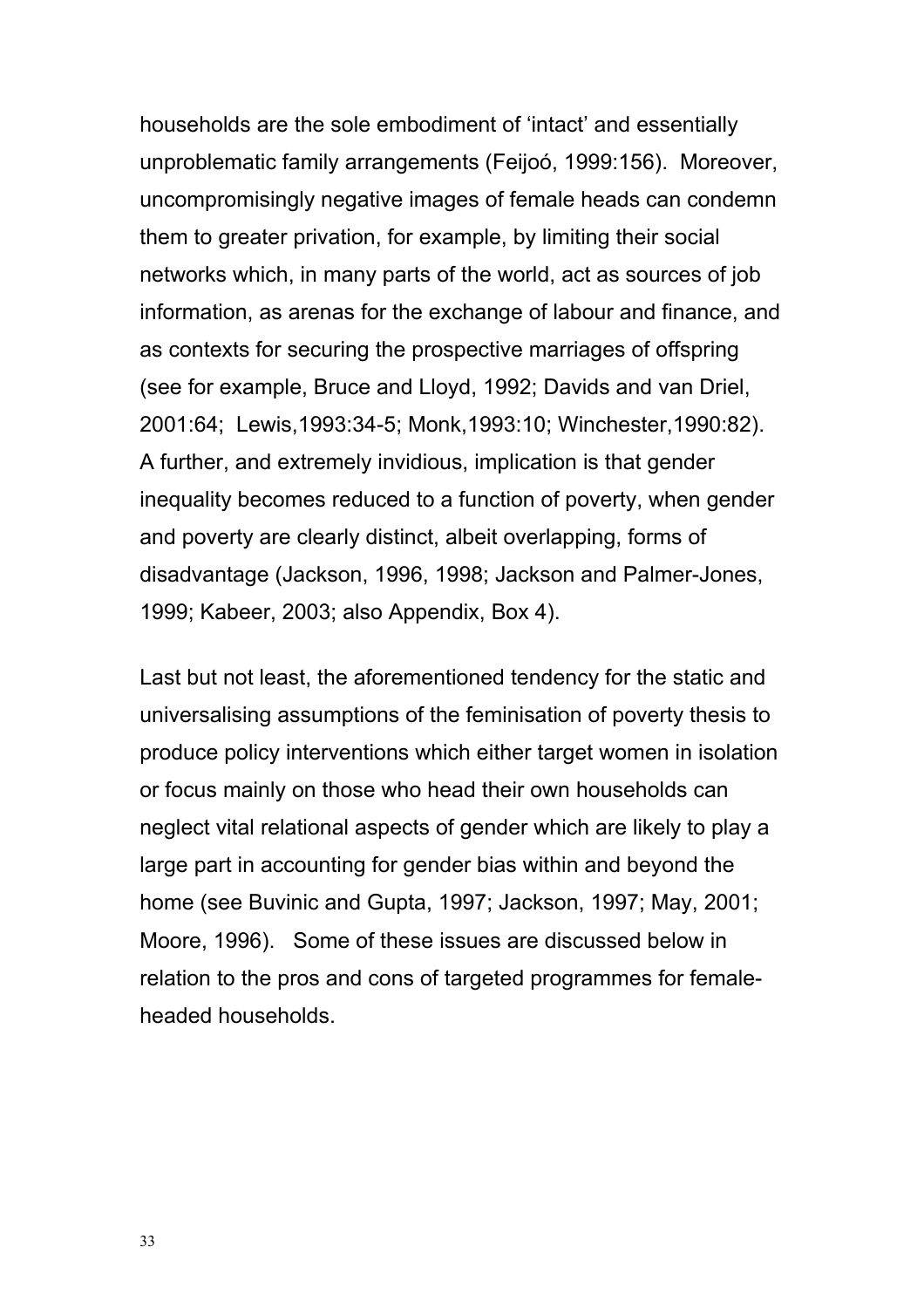## **Consequences and cautions of de-linking female household headship from poverty**

While there are many persuasive reasons to revisit (if not de-link) female household headship from poverty, a major danger is that this can undermine the case for policy attention. In other words, denying that households headed by women are the 'poorest of the poor' potentially deprives them of resources that could enable them to overcome some of the inequities that face women in general, and lone mothers in particular. Is this wise in a situation of diminishing public funds for social expenditure and increasing market-driven economic pressure on households, especially given that many female-headed households have struggled under the auspices of a 'survival model' requiring high degrees of selfexploitation, that now looks to be exhausting its possibilities? (see González de la Rocha, 2001; also Appendix, Box 5).

The answer here is probably no, but how they should be assisted merits more dedicated consideration. One response to date has been to target female-headed households in poverty-related programmes, as has occurred in various forms in Singapore, Cambodia, Iran, Bangladesh, India, Honduras, Puerto Rico, Chile, Colombia and Costa Rica.**14,15** Although such programmes remain relatively rare, they have grown in number in the last two decades. This is not only because of the momentum built up by 'poorest of the poor' stereotyping, but because neo-liberal drives towards costsavings and 'efficiency' have led to reduced public expenditure on universal social programmes in favour of re-directing smaller amounts of resources to specific groups (see Budowski and Guzmán, 1998; Chant, 2002).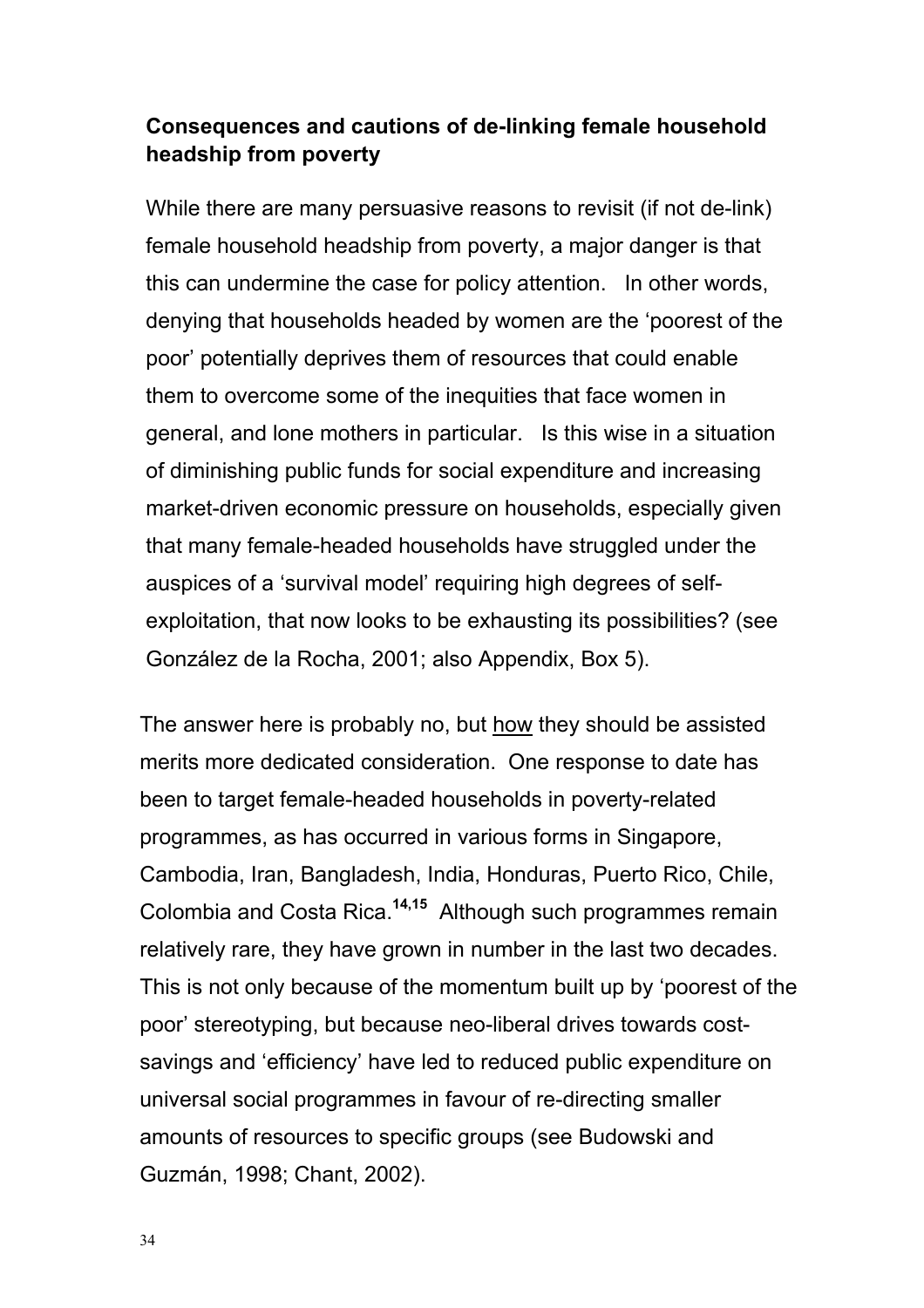## **Pros and cons of targeted programmes for female-headed households living in poverty**

Recognising the empirical limitations of few 'test cases', a useful review of the potential benefits and drawbacks of dedicated initiatives for female heads of household by Mayra Buvinic and Geeta Rao Gupta (1997), identifies three major arguments in favour of targeting. The first is that in situations where data on poverty is unreliable, isolating households headed by women is likely to capture a significant share of the population 'in need', especially where there are substantial gaps in male and female earnings and where subsidised childcare facilities are limited. Second, targeting assistance to lone mothers may be an effective means of improving child welfare given widespread empirical evidence that children fare better where women have resources at their own disposal. A third potential benefit is greater equitability of development resource allocation among men and women (Buvinic and Gupta, 1997).

Arguments against targeting highlighted by Buvinic and Gupta (1997) include the fact that female-headed households may become maleheaded over time through remarriage or cohabitation, thereby resulting in a leakage of benefits to male-headed households. Another potential slippage of benefits is to non-poor households given that not all female-headed households have low incomes, and some may receive support, albeit periodically, from men. Further problems arise from difficulties inherent in screening processes whereby some female-headed households may not be classified as such due to cultural norms of naming men as heads of household, even if they are largely or permanently absent, or make little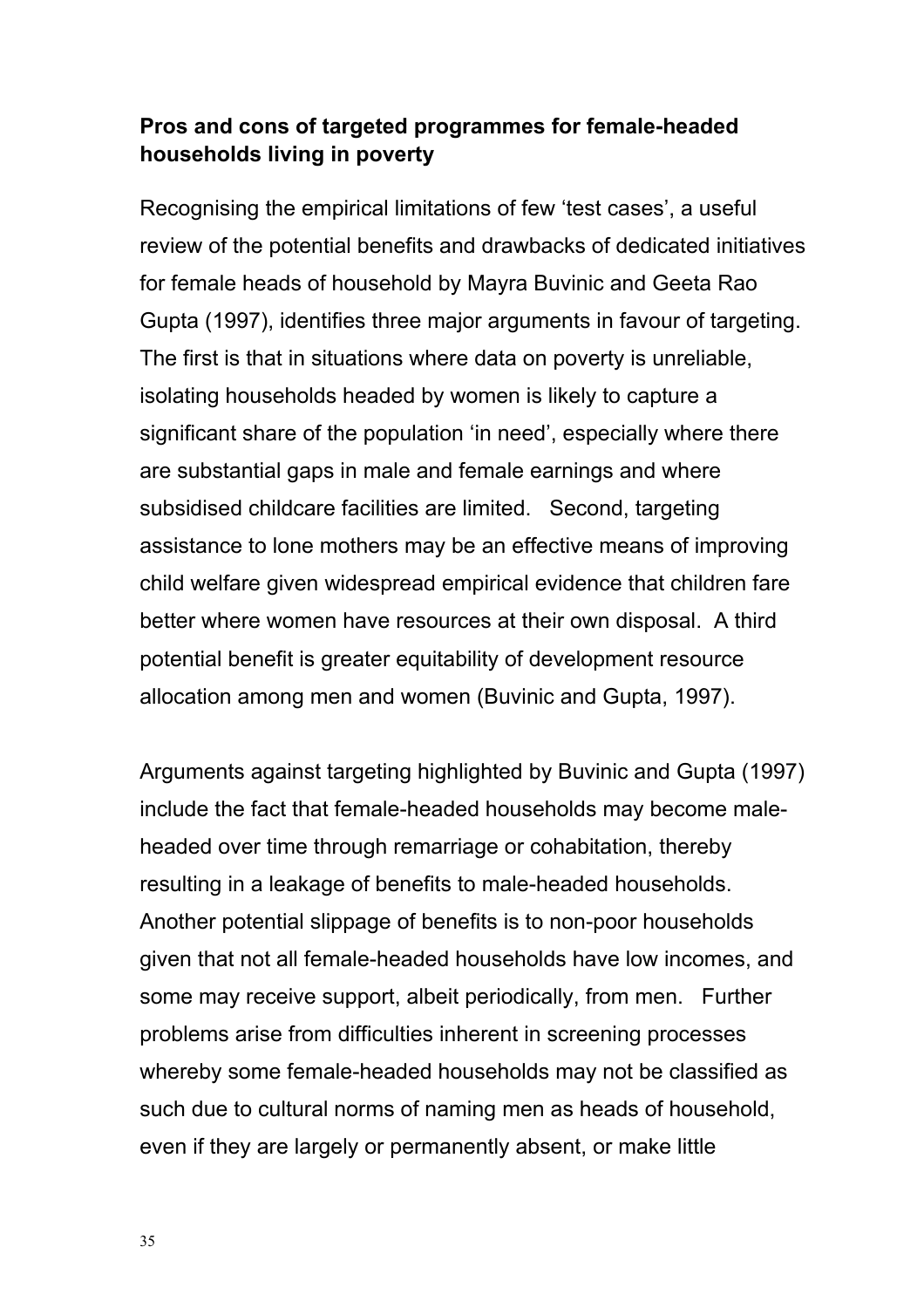contribution to family life and welfare. Tactics for determining which types of female heads are most in need of help may also be problematic. In Honduras, for example, a food coupon programme targeted at primary school children from female-headed households attempted to ascertain the financial status of mothers through questioning children and neighbours in the community. Aside from the invasive nature of this approach, little could be done to guard against a degree of arbitrary and inappropriate decision-taking (Grosh, 1994).

On top of this, many women may not want to be identified as lone mothers given the stigma attached to the status. They may also feel that taking public money will increase antagonism against them.**<sup>16</sup>** Here Buvinic and Gupta (1997:271) draw attention to the fact that targeting can alienate male-headed households and thus have high political costs. This is especially likely to be the case when female heads are targeted with interventions that are not perceived as 'female-specific' such as housing subsidies, food coupons and so on. Less conflict, alternatively, is likely to occur when female-heads receive benefits that are perceived as femalespecific such as skills training for 'female' jobs, or child and maternal health interventions (ibid.).

Other problems of targeting include the construction of femaleheaded households as a vulnerable and residualised group. As Bibars (2001:83 et seq) notes of Egypt, while the beneficiaries of mainstream contributory aid and welfare schemes (who are primarily men) are perceived as having 'rights', the recipients of non-contributory programmes (who are predominantly female) are

36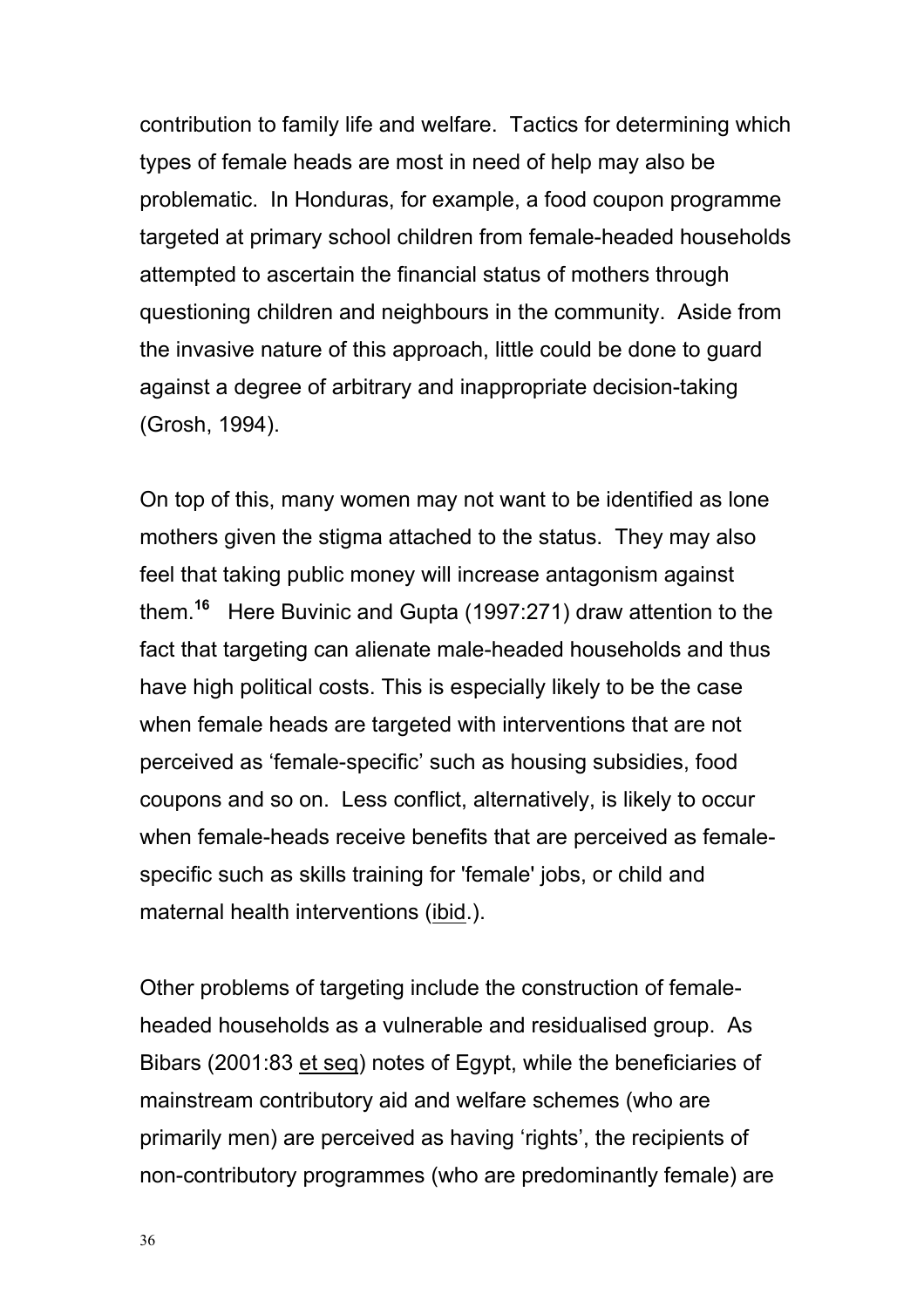perceived in the disparaging light of 'charity cases'. In fact, noting the build-up of a 'distrustful, punitive and contemptuous attitude towards female-headed households and the poor in general' in recent years, the trend is now away from charity and welfare to credit to promote productivity. This is reminiscent of the 'workfare' type programmes which have increasingly been implemented in advanced economies such as the UK and USA since the 1980s (see Chant, 1997a:Chapter 2; Stacey, 1997).

Another argument against targeting, particularly common among government bodies, is that it may produce so-called 'perverse incentives' and encourage more households to opt for female headship. Fear of this has been so pronounced in Costa Rica that when the Social Welfare Ministry established its first programme for female household heads in 1997, specific declaration was made in the supporting documentation that there was no intention to promote increases in lone motherhood (Chant 1999). Moreover, subsequent programmes of a related nature, such as 'Amor Joven' for adolescent mothers, have been oriented as much to preventing rises in lone parenthood as assisting the client group (Chant, 2001). In the context of Egypt, Bibars (2001:67) comments that free and unconditional assistance is thought not only to increase the numbers of female-headed households, but to encourage them 'to relax and not work'.

Last but not least, we have to acknowledge the limited impacts that targeted schemes for female household heads are observed to have had when the resources allocated are small and/or where broader structures of gender inequality remain intact. In Chile, for

37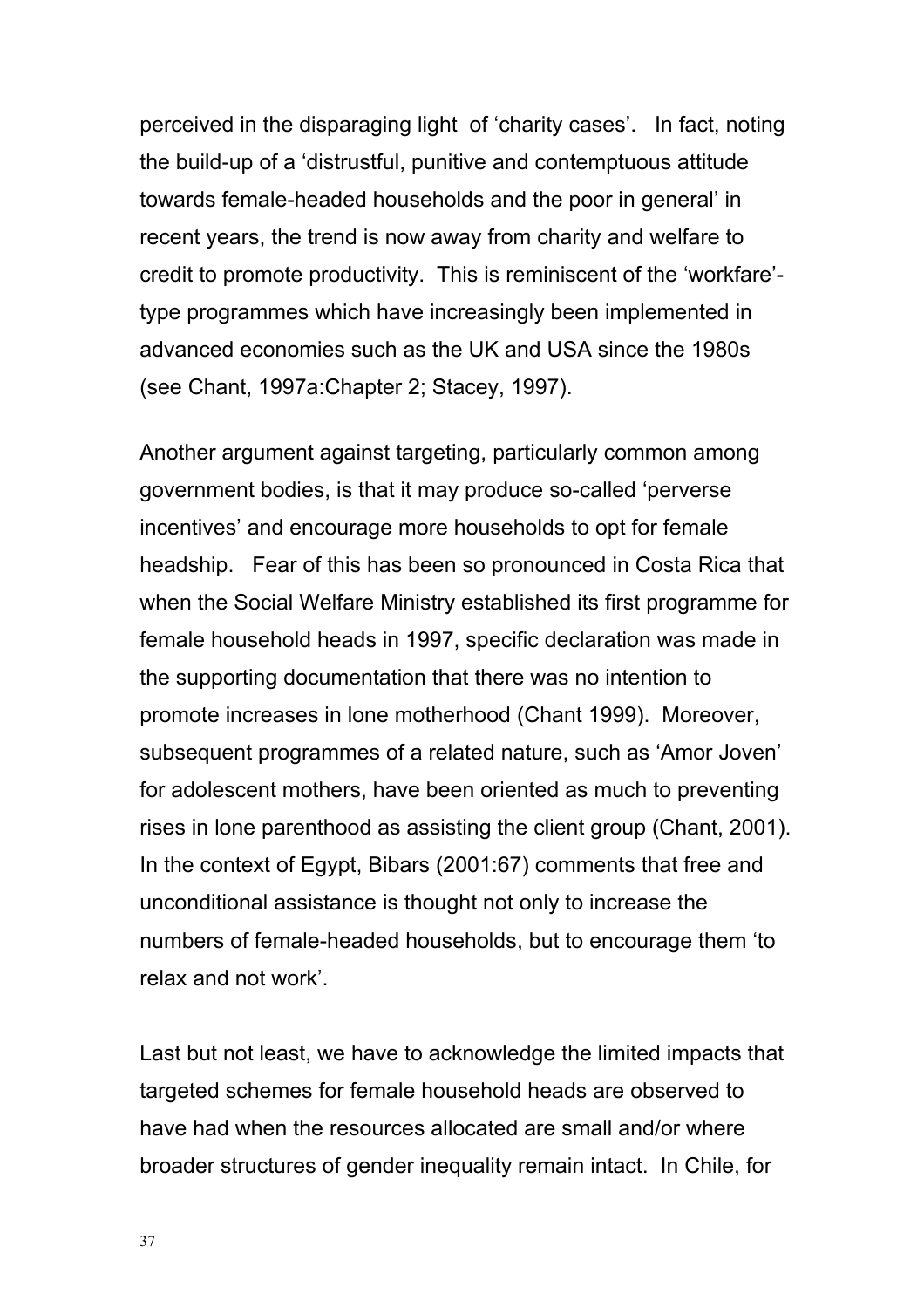example, which piloted a Programme for Female Heads of Household in 1992-3, that was later extended nationally, efforts to increase women's access to employment through vocational labour training, access to childcare and so on, were tempered by the government's failure to address the social and cultural structures underlying gender segregation in the labour market and the perpetuation of poverty among women (Arriagada, 1998:97; Badia 1999; see also Budowski, 2000, 2002; Marenco et al, 1998 on Costa Rica; Rico de Alonso and López Tellez, 1998:197 on Colombia; Pankurst, 2002 on savings and credit schemes for women more generally). Indeed, it is instructive that in Cuba, where although Castro's government has resisted providing special welfare benefits to female heads, policies favouring greater gender equality in general, high levels of female labour force participation and the availability of support services such as daycare, have all made it easier for women to raise children alone (see Safa, 1995).

#### **Alternative strategies to address the 'feminisation of poverty'**

While in some respects a targeted approach recognises barriers to well-being in female-headed households and should not on this count be abandoned, efforts to address the putative 'feminisation of poverty' more generally could arguably be more effective if they were to take on board the fact that women in male-headed households also suffer poverty, albeit in different ways, and for different reasons. As Bradshaw (2002:12) has summarised, women's poverty is not only multidimensional but is also 'multisectoral', namely 'women's poverty is experienced in different ways, at different times and in different "spaces"'. Recognising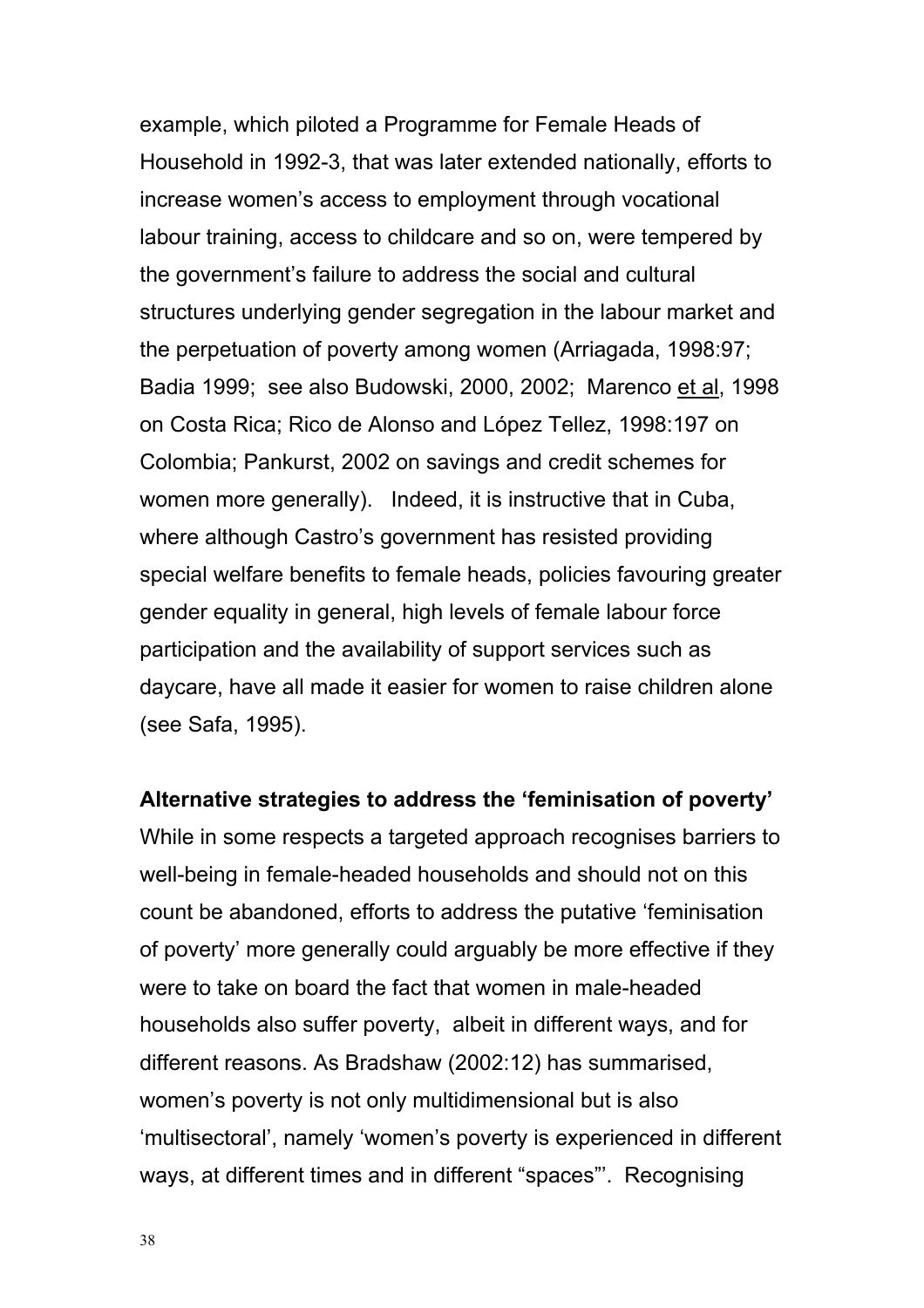that any single category of household is marked by its own heterogeneities, one of the main differences between women in female- and male-headed units is that the former tend to face problems of a limited asset base (labour, incomes, property and so on), while the latter's main difficulty may be restricted access to and control over household assets (Bradshaw, 2002:12; see also Linneker, 2003:4). Accordingly, gender inequality clearly needs to be addressed within as well as beyond the boundaries of household units (Chant, 2001; also Kabeer, 2003:167).

Interventions to reduce women's poverty to date, whether as heads of household or otherwise, have taken a number of forms. These include investing in women's capabilities, through education, health, vocational training and so on, and/or enhancing their access to assets such as employment, credit, infrastructure and housing. While such interventions potentially go some way to narrowing gender gaps in well-being, and have arguably moved into a new gear given increasing experimentation with 'gender budgets' at national and local levels (see Borges Sugiyama, 2002; BRIDGE,2003; Budlender, 2000; Budlender and Hewitt [eds], 2002; Kabeer, 2003:220-5)**<sup>17</sup>**, it is worth noting that with the possible exception of domestic violence, initiatives relating to the 'private' sphere of home and family are often left out of the frame (see Chant with Craske, 2003: Chapter 7). This relative neglect of 'family matters' is somewhat surprising given the common argument advanced by international institutions that it is families who actually benefit from reductions in women's poverty! In addition unless factors such as 'secondary poverty' within households are recognised by policymakers then efforts to reduce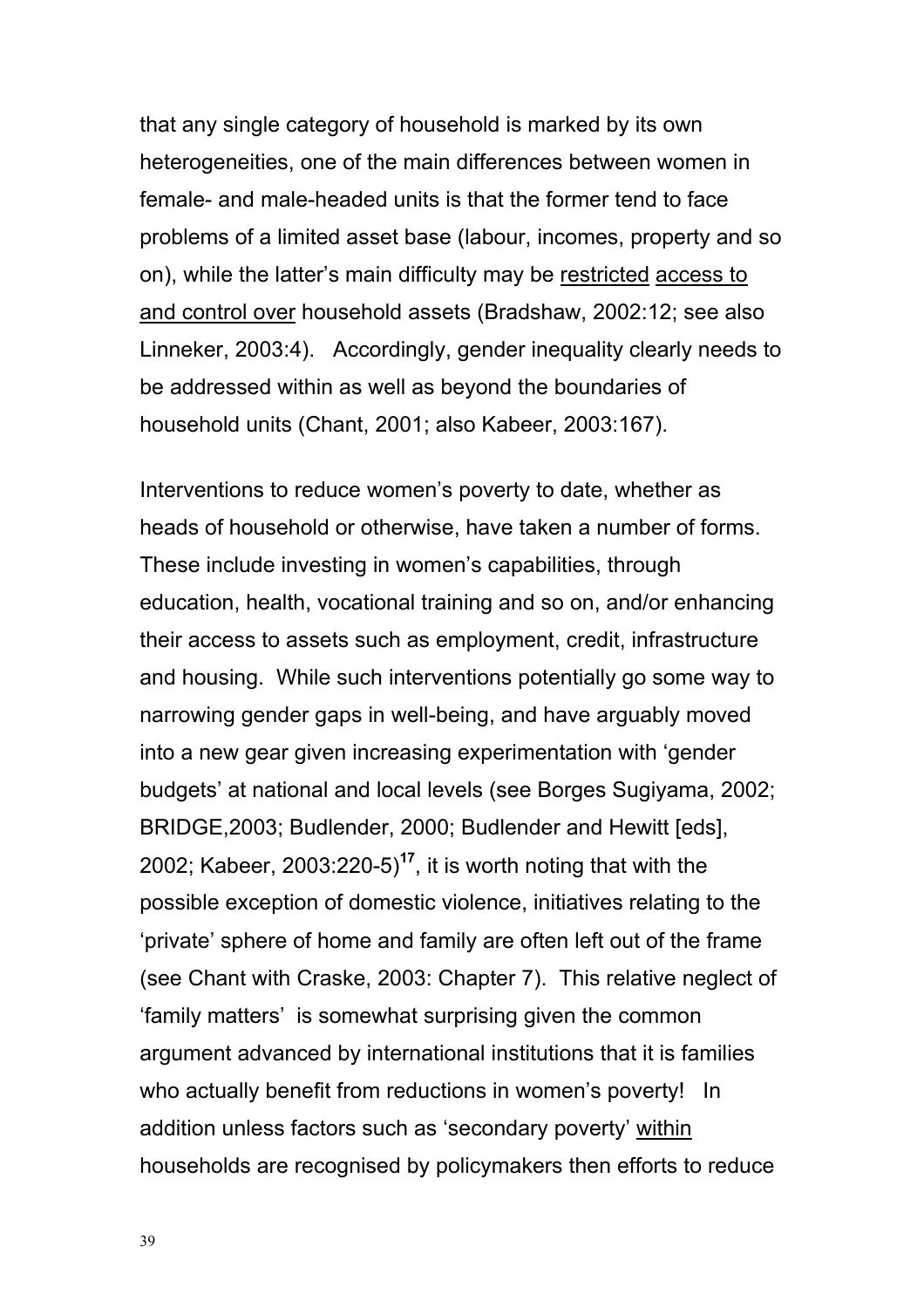poverty or enhance well-being through stimulating incomegenerating activities among women, increasing their access to credit, and so on, may well come to nothing (Bradshaw, 2002: 31; Kabeer, 1999).

With this in mind, it is important not only to regard women as individuals (even if increasing their personal autonomy and empowerment is an ultimate goal), but to go back to what, in one sense, might be construed as a less fashionable premise, namely that women are also embedded in family and community structures that play a large role in determining their behaviour and possibilities. Leading out of this, three 'family-oriented' strategies that might be useful in complementing existing approaches to alleviating poverty among women include public support for parenting, equalisation of responsibilities and power among parents, and bolstering the socio-economic status and rights of female heads of household.

### *Public support for parenting*

One of the problems with normative assumptions about the dominance of the 'male-headed family' is that, coupled with dominance of men in public institutions, family and other sectoral policies for the most part reflect male bias (see Bibars, 2001: 159; CEPAL, 2001:13). With regard to parenting, for example, it is implicitly expected that the daily care of infants and children should fall to women, and that the burden of this care should be borne privately. The fact is, however, that macroeconomic change has required more and more women to take on responsibilities for income-generating activity, such that the only way these multiple obligations can be performed is at considerable personal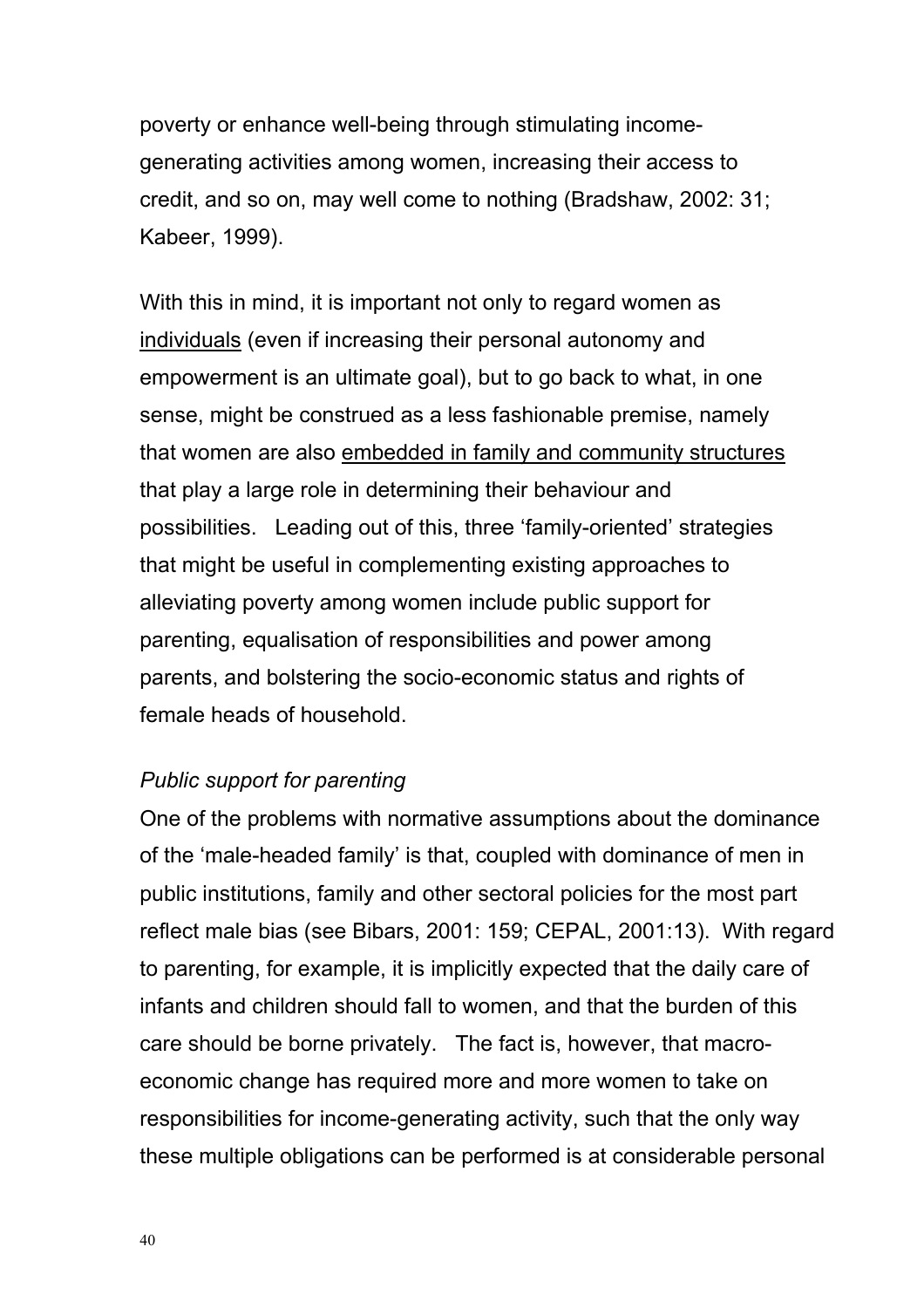cost. This applies as much to female partners in male-headed households as it does to women who are household heads in their own right, with one major implication being that they are not free to enter the labour market on the same terms as men (see Palmer, 1992). This contributes either to lower incomes for women and their families, or to a weaker bargaining position within households. Eliminating further increases in the 'feminisation of poverty' would accordingly be better assured if there were to be greater recognition of women's disproportionate responsibility for raising children through publicsponsored provision of childcare and family benefits (see Chant, 2002).**<sup>18</sup>** Pressure on employers to contribute to such initiatives might also be desirable, with the added value that this could be tactically negotiated on instrumentalist grounds. As Diane Elson (1999: 612), has argued, employers tend to conceive of the unpaid caring of their employees as 'costs'rather than as 'benefits', when the latter can accrue from the fact that workers bring skills to the workplace that derive from their roles as parents and as household managers. In short: '... the reproductive economy produces benefits for the productive economy which are externalities, not reflected in market prices or wages' (see also Folbre, 1994).

To push such agendas, it is clearly vital to get more women consulted and on board in policmaking processes, recognising that broad-based participation is not easy and may even lead to fragmentation among women. Yet as argued by Finne (2001:7):

'If women comprise 70% of impoverished people, how can they be left ignored in decisions that further contribute and create this extreme situation? A beginning in alleviation (sic)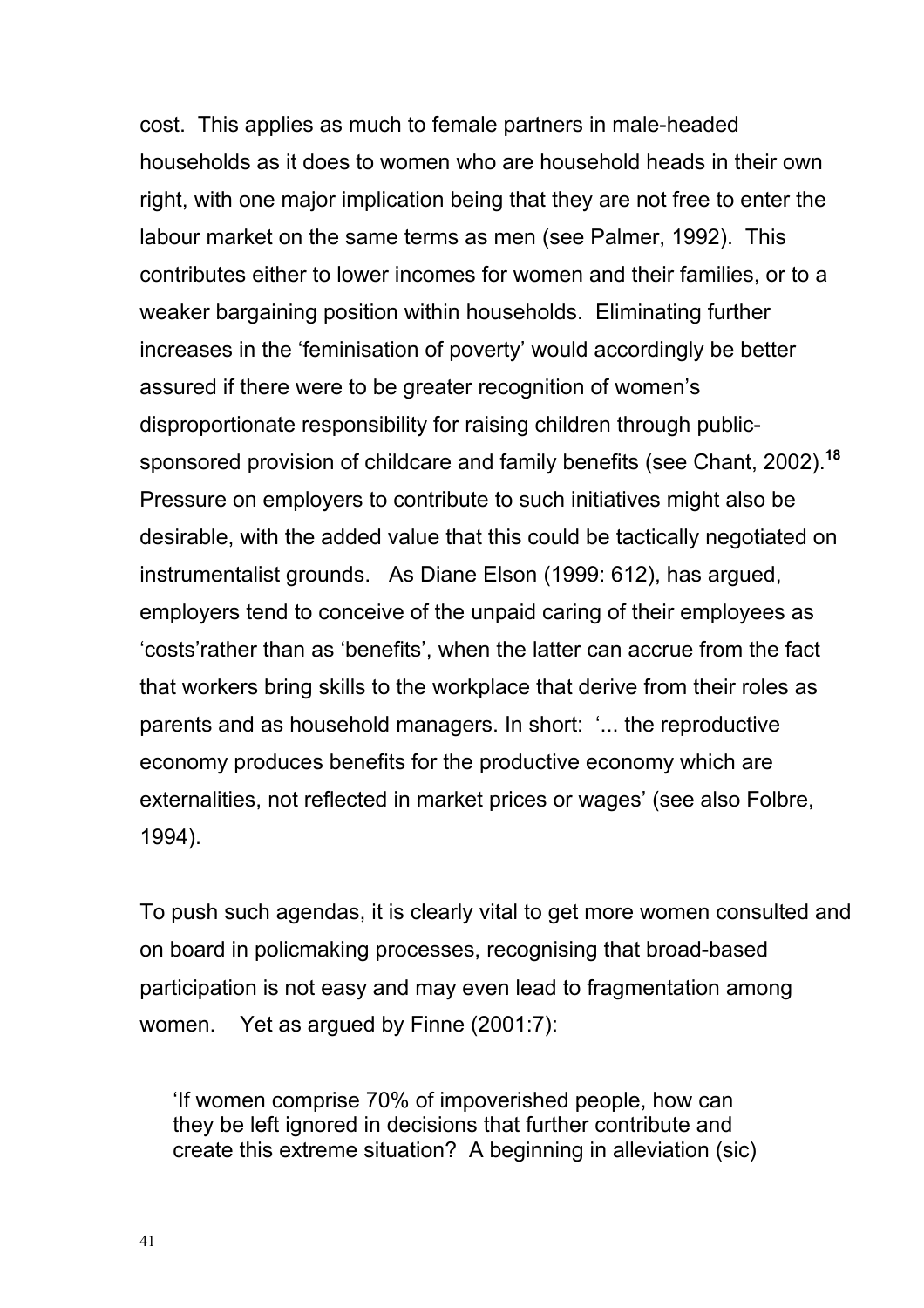rests on the power of women, representation and decisionmaking'.

## *Equalising gender divisions of power and responsibility in the domestic realm*

In addition to public support for parenting, there are also strong grounds for mobilising resources closer to home, and more specifically to promote greater involvement on the part of men in childcare, contact with children, and financial responsibility.

In respect of income poverty, for example, this is often unnecessarily exacerbated in female-headed households through lack of child maintenance payments from absent fathers, which, as noted earlier, are often demanded by law, but seldom upheld in practice. Were states to monitor and enforce men's economic obligations to children, this could go a substantial way to reducing the financial pressures faced by female-headed households.

One recent initiative of this type has occurred in Costa Rica in the form of a radical new 'Law for Responsible Paternity' (Ley de Paternidad Responsable), passed in 2001. Momentum for the law came, inter alia, from a steady increase in the non-registration of fathers' names on children's birth certificates, such that by 1999 nearly one in three new-born children in the country had a '*padre desconocido'* ('unknown father'). The law requires men who do not voluntarily register themselves as fathers on their children's birth certificates to undergo a compulsory DNA test at the Social Security Institute. If the result is positive, they not only have to pay alimony and child support, but are liable to contribute to the costs of the pregnancy and birth, and to cover their children's food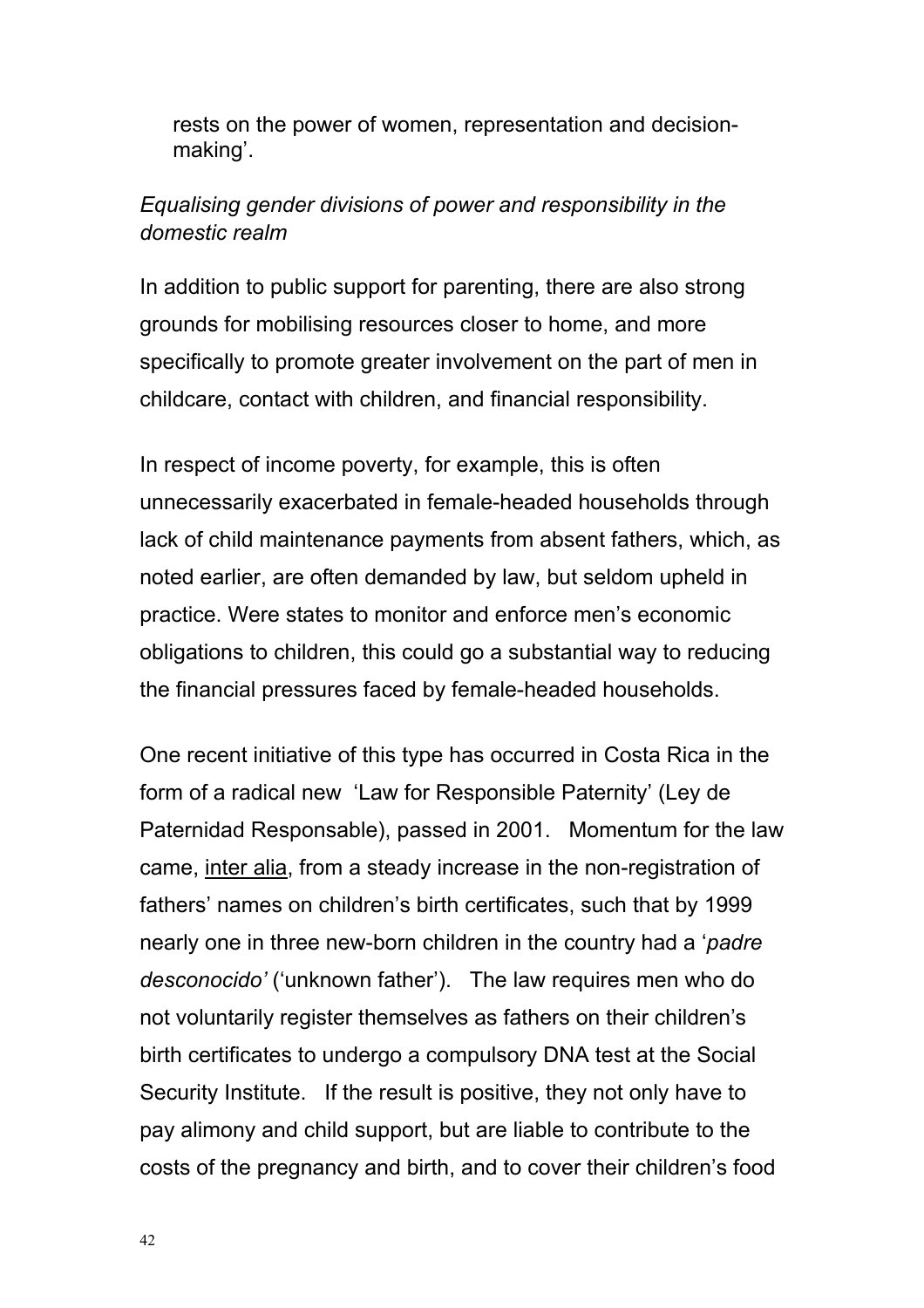expenses for the first twelve months of life (INAMU, 2001; Menjívar Ochoa, 2002).**19,20**

As for women and children in male-headed households, efforts to ensure men's compliance with economic obligations are likely to be more complex given palpable reluctance along policymakers to engage in 'intra-household interference' (Jackson 1997:152). Given the difficulties (and possible undesirability) of public surveillance and/or policing of every aspect of inter-personal relations, one of the most tactical strategies here might be to mount public information campaigns, as has been done with some success in relation to domestic violence in Nicaragua (see Solórzano et al, 2000), and/or to encourage men (with or without their spouses) to attend workshops in which they are informed of evolving agendas of children's rights, and how these can (and should) be safeguarded by parents. Such interventions may be even more successful where attempts are made to promote male participation in a portfolio of 'family' activities that extends beyond the generation of income for their 'dependents', to emotional support and practical care (Chant, 2001, 2002; UNICEF, 1997). As highlighted by England and Folbre (2002:28): 'Less gender specialisation in the form of parental involvement could lead to improved outcomes for children, not only by improving mothers' economic position, but also by improving emotional connections between fathers and children'.**<sup>21</sup>**

Although the most appropriate form that gender-sensitive approaches to intra-household relations and responsibilities might take requires considerably more thought, the need to engage with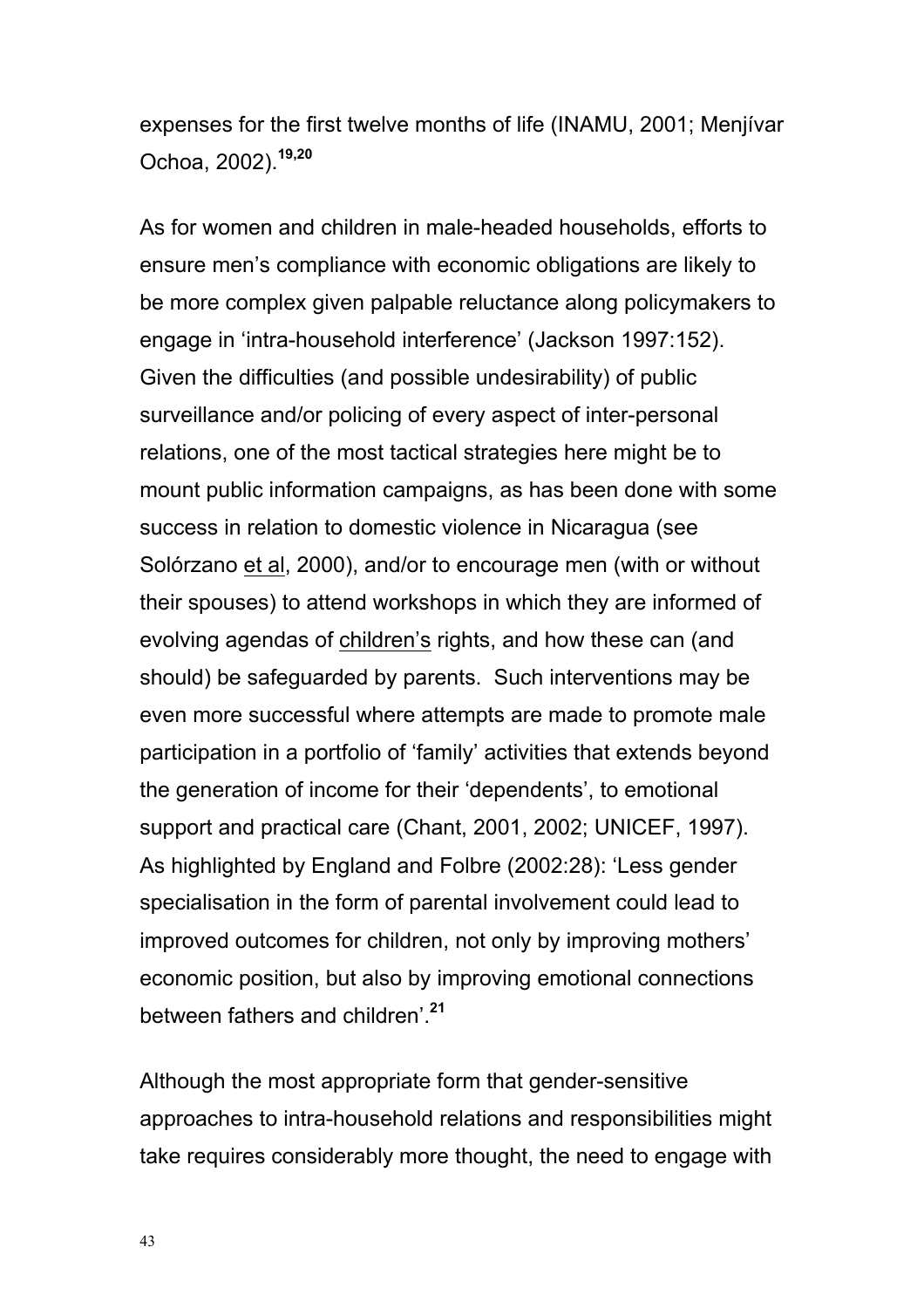men in domestic and family arenas is vital given that where social programmes oriented to women do not recognise the importance of men, then hostilities between women and men may increase, and potentially result in more harm than good. In Costa Rica, for example, Budowski (2003:231-2) reports some women who had received 'human training' in the 'Comprehensive Training Programme for Women Heads of Household in Poverty', and who, as a result of this denounced domestic violence or began claiming child support payments, became violent towards the fathers of their children because of their accentuated sense of injustice. In turn, other women complained to the organisers of the training workshops that there was no point in learning about their rights as women when men were barred from attending and when matters in the home continued as normal (Chant, 2001).**<sup>22</sup>** Another important consideration is that directing resources to lone mothers can alienate men still further from assuming responsibilities for their children's upkeep (Chant, 2002).

At the bottom line, where there is no attention to men and to gender relations then it is unlikely that efforts to help women lift themselves out of poverty will get very far. This plugs into increasing recognition of the need and desirability of bringing men on board as practitioners and beneficiaries in GAD policy and planning (Chant and Gutmann, 2000; Cornwall, 2000; Cornwall and White, 2000).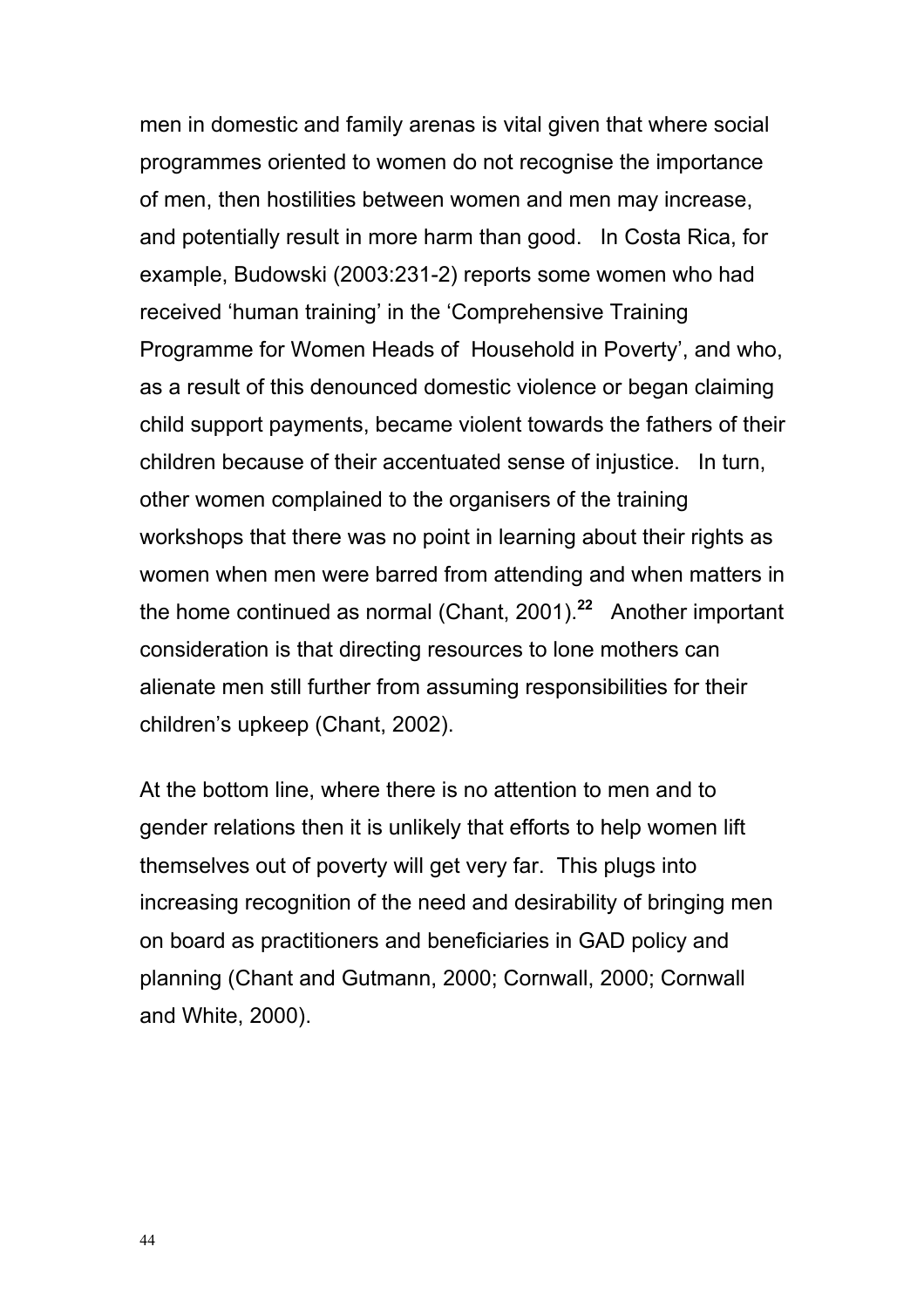*Equalising the status of female- and male-headed households* Recalling too, that poverty is not just about incomes, but about power, self-esteem and social legitimacy, legislation and campaigns to promote a socially-inclusive stance to a broad spectrum of family arrangements could make major inroads in respect of equalising the status and opportunities of female- and male-headed households. There is potentially much to be gained by bringing female-headed households more squarely into the formal remit of 'family options' and treating them as a part of (rather than apart from), normative and/or legally endorsed arrangements for the rearing of children. As noted by van Driel (1994:220) in relation to Botswana, female headship has to be recognised legally and socially, since: 'As long as women have a secondary legal status, both in customary and common law, and in Tswana society at large, women who are female heads of household will be seen as the exception to the rule whereas in practice the rule seems to be the exception'.

Knowing that female headship has the full support of the state and society could also mean that women within male-headed households have more options. In turn, these options may lead to more bargaining power among women, and greater compliance with obligations to the children they raise on the part of men

## **CONCLUDING COMMENTS**

It is possibly paradoxical that despite nearly three decades of rhetoric and intervention to reduce gender inequality, and some evidence of diminishing gender gaps in education, economic activity and so on, women should not only be an estimated two-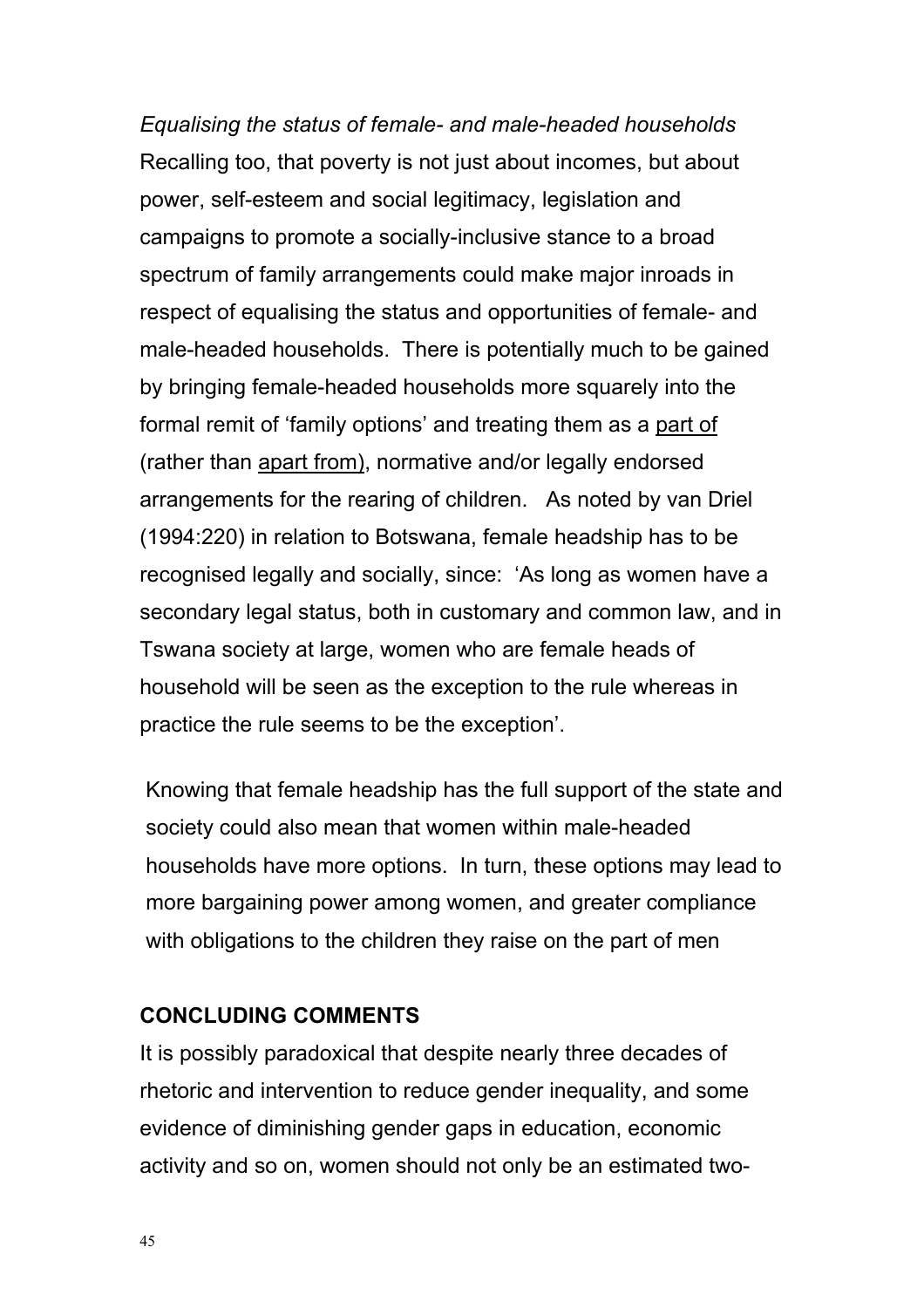thirds of the world's poor, but a purportedly rising percentage. However, while to talk of the 'feminisation of poverty' as an ongoing and/or inevitable process, and as intrinsically linked with the feminisation of household headship, is arguably over-drawn, this should not detract from the fact that the 'social relations of gender predict greater vulnerability among women' (Moghadam, 1997:41; see also Bibars, 2001; Kabeer, 1996:20; Millar, 1996:113; Quisumbing et al, 1995). Moreover, as summed-up by Williams and Lee-Smith (2000:1):

'The feminisation of poverty is more than a slogan: it is a marching call that impels us to question our assumptions about poverty itself by examining how it is caused, manifested and reduced, and to do this from a gender perspective'.

While consensus on different tenets of the feminisation of poverty thesis remains elusive, not least on account of contradictory evidence arising from studies grounded in different approaches, at different scales, and in different places (see Buvinic and Gupta, 1997), debates have been productive insofar as they have drawn attention to the problems of generalising about women's poverty, and of engaging in superficial dualistic comparisons between male- and female-headed households within, as well as across, cultures. Even if it continues to be impossible to pin down the fine detail of exactly how many women are poor, which women are poor, and how they become and/or remain poor, unpacking the 'feminisation of poverty', and problematising some of its conventional wisdoms (not least that women-headed households are the worst afflicted), broadens prospects for change insofar as it demands tackling gender inequalities in a number of arenas.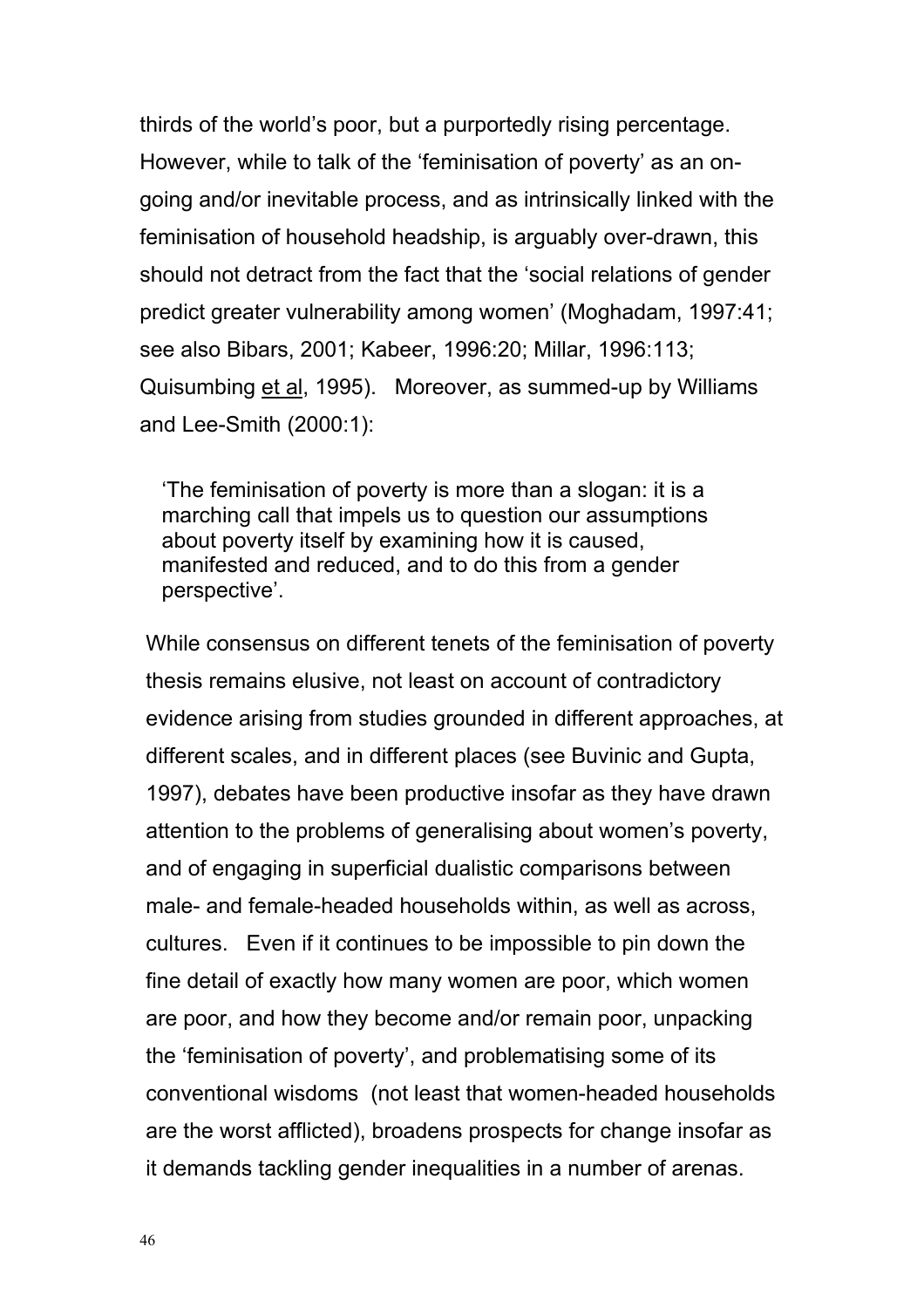This not only signifies interventions which strive to redress gender inequalities in different 'spaces', such as the labour market, legal institutions, the home and so on, but which confront different types, aspects and processes of poverty and inequality, extending beyond the material, physiological and 'objective', to the political, social, psychological and subjective. Ultimately, the prospects are that arresting the feminisation of poverty can only be achieved through a feminisation of power, and this applies to most poor women, whatever their household circumstances.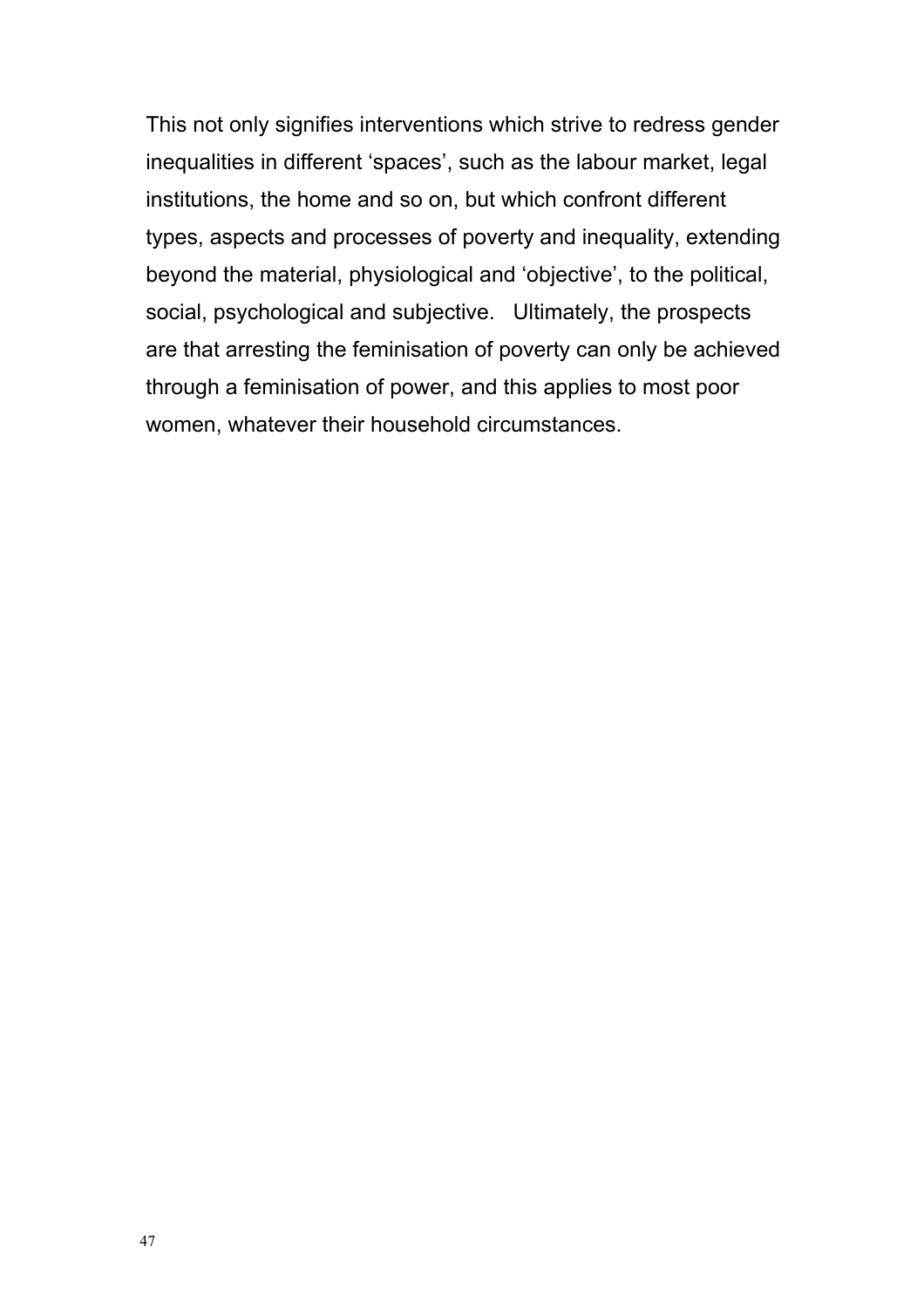## **NOTES**

1. This paper was prepared for International Workshop: 'Feminist Fables and Gender Myths: Repositioning Gender in Development Policy and Practice', Institute of Development Studies, Sussex, 2-4 July 2003, and is published in this series with the kind permission of the conference organisers.

2. In most national and international data sources 'female household headship' refers to situations where an adult woman (usually with children) resides without a male partner (or, in some cases, another adult male such as a father or brother) (Chant, 1997a: 5 et seq; also Wartenburg, 1999:77). Accepting the caveats of standardised definition when headship is not a politically neutral concept, and where female headship is prone to be under-reported through male bias (see Buvinic and Gupta, 1997:260; Feijoó, 1999:162; Folbre, 1991; Harris, 1981), 20-25% of households worldwide are estimated to be headed by women (Moghadam, 1997).

3. Female-headed households are often equated with 'lone mother households' consisting solely of mothers and children. Yet although in many contexts lone mothers constitute the majority of female heads, in a substantial number of cases their households may be extended in composition. On top of this, female-headed households also comprise other sub-groups such as grandmother-headed, womenonly, and lone female households (see Chant, 1991b,1997a: Chapter 1; also Folbre,1991). Moreover, despite the fact that it is commonly assumed that the bulk of 'lone mothers' are 'unmarried', the majority are often separated, divorced and/or widowed (Chant,1997a: Chapter 6; see also Marenco et al, 1998:8).

4. This item was circulated on the pmujeres@avantel.net mailing list on 25 February 2003. FONAES stands for the Fondo Nacional de Apoyo a Empresas Sociales (National Fund for Support to Social Enterprises) which aims to assist the organisational efforts of indigenous populations in Mexico, together with urban and rural groups in the popular sector, to create production, income and employment opportunities. FONAES' strategy for women (Coordinación de Desarrollo Productivo de la Mujer), includes directing a proportion of its budget to women-only initiatives. In this context, emphasising the 'feminisation of poverty' through the increase in femaleheaded households could well be regarded as a bid to justify resources.

5. For many countries in the North too, low levels of state financial support are held to account for the poverty of lone mother households (see for example, Edwards and Duncan,1996; Hardey and Glover,1991:94; Hobson,1994:180; Mädge and Neusüss, 1994:1420; Millar,1992:15).

6. An interesting contrast is presented by Ypeij and Steenbeek (2001:73) in relation to Surinamese and Antillean lone mothers in the Netherlands, where the welfare benefit system protects women from financial dependence on men. One Antillean mother, who had been offered support by the father of one of her children as a means by which they might resume sexual relations, had been able to turn down his money (and its associated 'price') because of public assistance. In fact, the only reason that the respondent would countenance sexual relations with her ex-partner was on her own terms, and as a means to get him more involved in the actual raising of their child.

7. In the context of research on informal mutual insurance networks in Southern Ghana, Goldstein et al (2001:7) note that these do not always work because people fail to ask others for assistance. This tends to apply more to women than men, the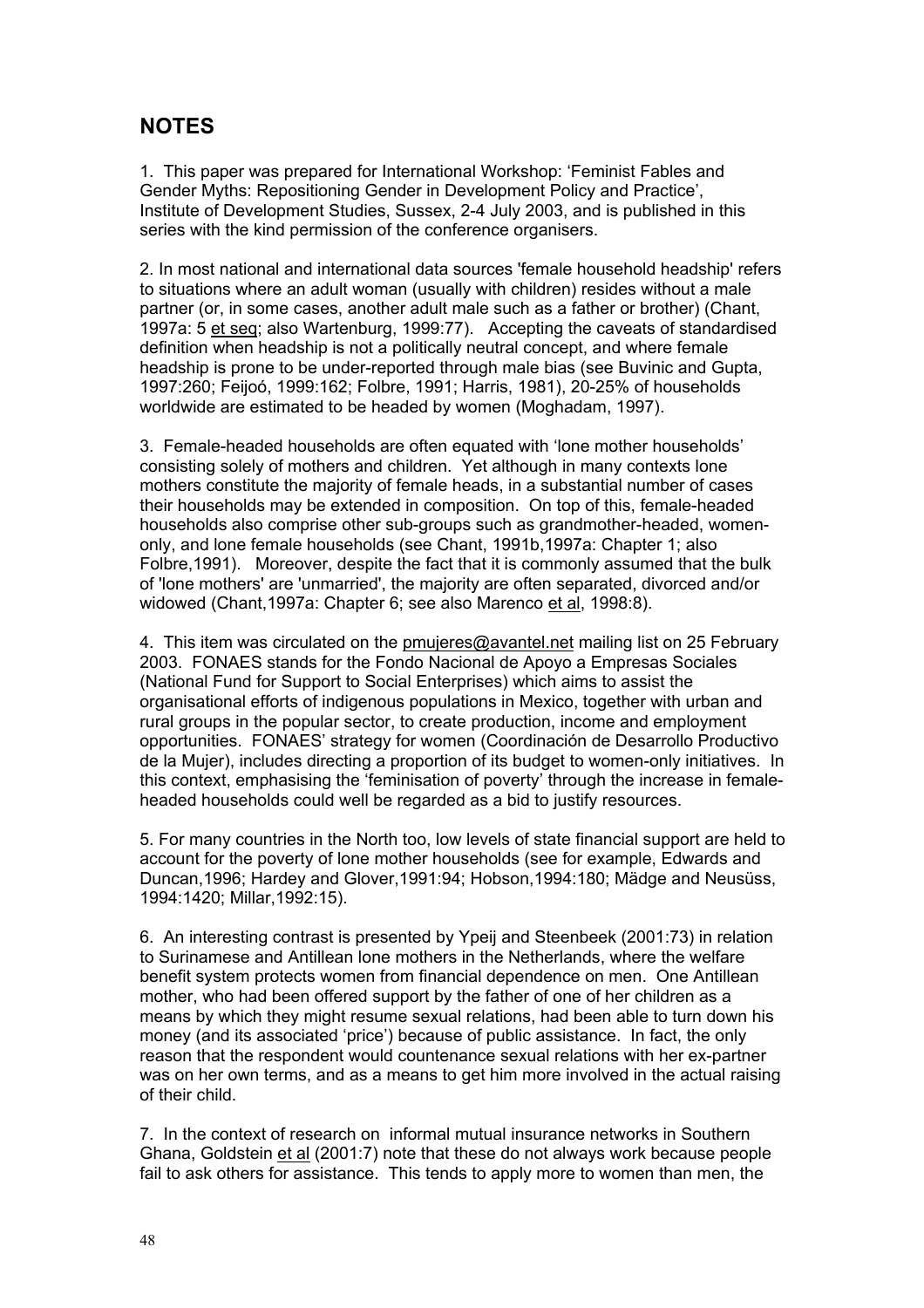main reason being that: '... not asking largely reflects internalising rejection, or not wanting to incur the transaction costs associated with asking'.

8. Another factor, pointed up in relation to black women in the Netherlands, is that resisting favours from kin can be a means of reducing interference in their lives (Ypeij and Steenbeek, 2001:78).

9. It is also worth pointing out that the overall average incidence of female headship remains higher in the richer nations of the world than in the South (see Varley,1996: Table 2).

10. Thirty-two of the studies had been conducted in Latin America, 20 in Africa and 14 in Asia, between the years 1979 and 1989 (see Buvinic and Gupta,1993,1997). The indicators of poverty used included, inter alia, total and/or per capita household income and consumption, mean income per adult equivalence, expenditure, access to services and ownership of land or assets.

11. This said, Wartenburg's study of Colombia found that whereas in male headed households there were 101 men for every 100 women, there were only 54 men for every 100 women in female-headed households (Wartenburg, 1999:89). By the same token, in Costa Rica it appears that the significance of co-resident male adults in determining levels of poverty in female-headed households is less than that of the existence of young women aged 12-18 years who can help out in the home or take on other household obligations (see Marenco et al, 1998:10).

12. Context is highly important here however. For example, a study of four rural and urban communities in Nicaragua in the aftermath of Hurricane Mitch indicated that as many as 16% of households reported no-one working at the time of interview, and those households with only one earner (42%) were the single biggest category (Bradshaw, 2002:18).

13. This point is particularly resonant at the present time, with recent enquiry into men and masculinities in various parts of the South revealing growing pockets of economic and labour market vulnerability among low-income males (Arias, 2000; Chant, 2000, 2002; Fuller, 2000; Gutmann, 1996; Kaztman, 1992; Silberschmidt, 1999; Varley and Blasco, 2000).

14. In the Costa Rican case, a programme that was originally directed to lone mothers, notably the 'Comprehensive Training Programme for Female Household Heads in Conditions of Poverty' (Programa de Formación Integral para Mujeres Jefas de Hogar en Condiciones de Pobreza), introduced during the regime of President José María Figueres (1994-98), was revised and re-launched by the Social Christian Unity regime of President Miguel Angel Rodríguez (1998-2002) under the title 'Creciendo Juntas' ('Growing Together'). The original programme had involved the provision of a modest stipend ('*asignación familiar temporal'*) for up to six months during which time women were expected to take courses in personal development (including the building of self-esteem) and in employment-related training (Chant, 1997a:151; Marenco et al, 1998:52). This basic format was retained, but the Creciendo Juntas programme was extended to all women in poverty (see IMAS, 2001). Although the new programme only reached 17% of female-headed households classified as poor between 1999 and 2001, an estimated half of the 15,290 beneficiaries covered during this period were female heads of household (personal communication, María Leiton, IMAS).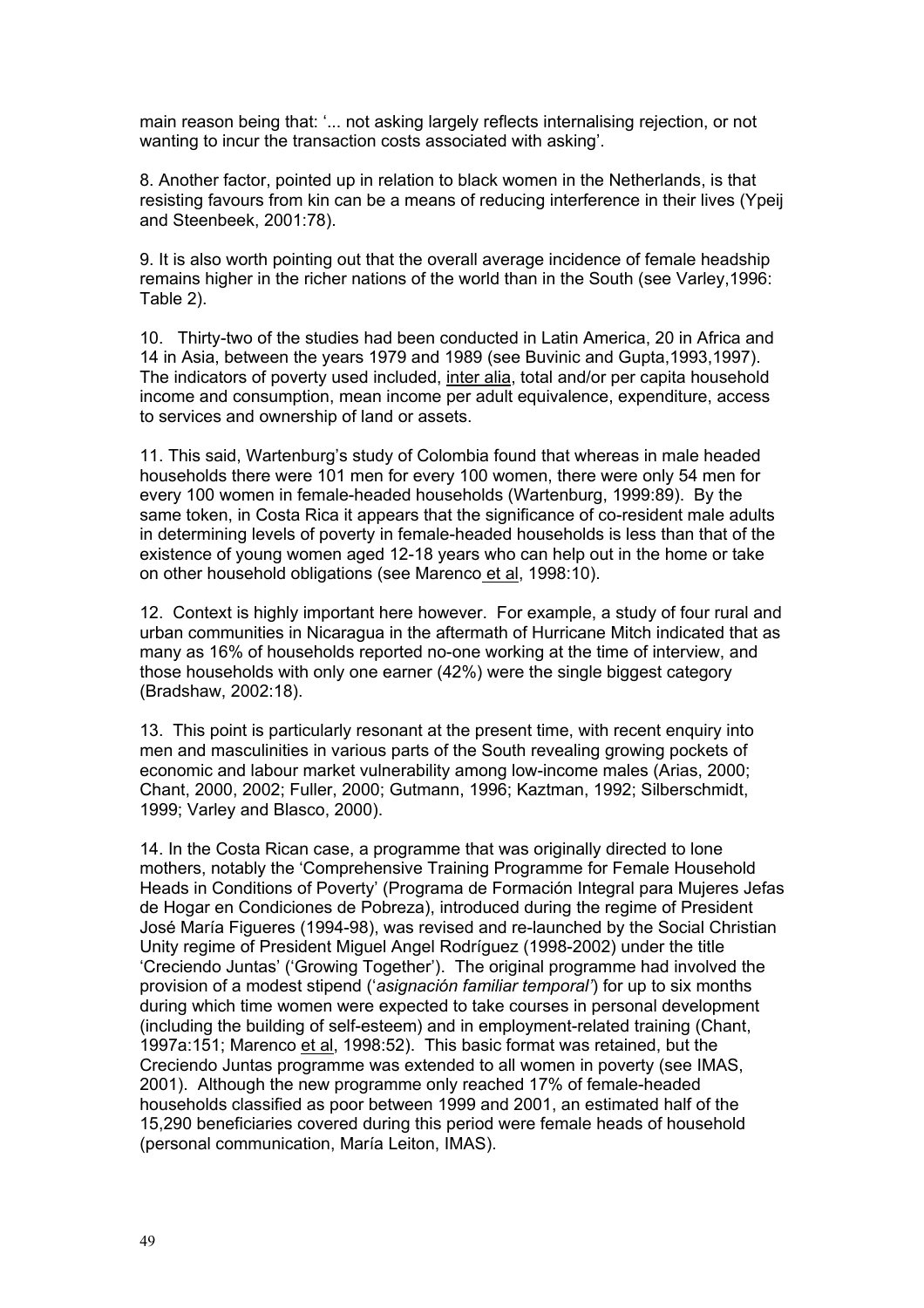15. In the case of Nicaragua, female-headed households received priority in post-Hurricane Mitch reconstruction programmes (see Bradshaw, 2001; Linneker, 2003:12), and in Singapore, the Small Families Improvement Scheme, which is designed to assist low-income families gain access to education and housing, has prioritised households headed by women (UNDPI, 2000).

16. This does not appear to be the case in Nicaragua where female heads expressed a preference to receive help from institutional providers rather than kin or neighbours (Linneker, 2003). Many women in Costa Rica also seem to have welcomed the support granted through targeted state initiatives (see Budowksi, 2003).

17. Kabeer (2003:220) points out that Gender-responsive Budget Analysis (GBA) can potentially promote greater transparency and accountability in policy processes, as well as help to 'match policy intent with resource allocation'.

18. One model used in Costa Rica has been that of 'Community Homes' (Hogares Comunitarios). Administered by the Social Welfare Institute (IMAS/Instituto Mixto de Ayuda Social), and concentrated primarily in low-income settlements, women running 'community homes' are given training in childcare and paid a small state subvention for looking after other people's children in the neighbourhood. Individuals using this service pay what they can as a token gesture and lone mothers are technically given priority for places (see Sancho Montero, 1995).

19. Although this initiative is likely to go some way to improving the economic conditions of lone mother households in future and may well encourage men to prevent births, whether it will be sufficient to substantially change long-standing patterns of paternal neglect remains another issue (Chant, 2001).

20. On the basis of research in the USA, McLanahan (nd:23) points out that: 'Fathers who are required to pay child support are likely to demand more time with their children and a greater say in how they are raised, Such demands should lead to more social capital between the father and child. Similarly, greater father involvement is likely to lead to less residential mobility, retarding the loss of social capital in the community'. Potential benefits to children notwithstanding, there may well be costs for mothers in terms of their freedom to raise the child as they see fit, or to change residence (ibid.).

21. Engaging men in such ventures might not be as difficult as anticipated given that some partners in male-headed units willingly comply with these responsibilities already (see Chant, 2000; Gutmann, 1996,1999), and because in women-headed households men often perform these roles in their capacities as grandfathers, uncles, brothers and sons (see Fonseca, 1991).

22. Partly as a response to this, plans are currently underway at IMAS to develop a project called 'Apoyémonos' ('Let's Support Each Other'). The main goal will be to provide personal and collective empowerment and capacity-building in gender consciousness, rights, self-esteem and so on (encapsulated terminologically as '*fortalecimiento personal y colectivo'*), to groups of men who are partners of women undergoing equivalent training in the Creciendo Juntas programme (see Note 14), and/or in the programme 'Construyendo Oportunidades' (Building Opportunities) which caters to pregnant adolescents and teenage mothers (personal communication from Erika Jiménez Hidalgo and Alison Salazar Lobo, IMAS, San José, May 2003).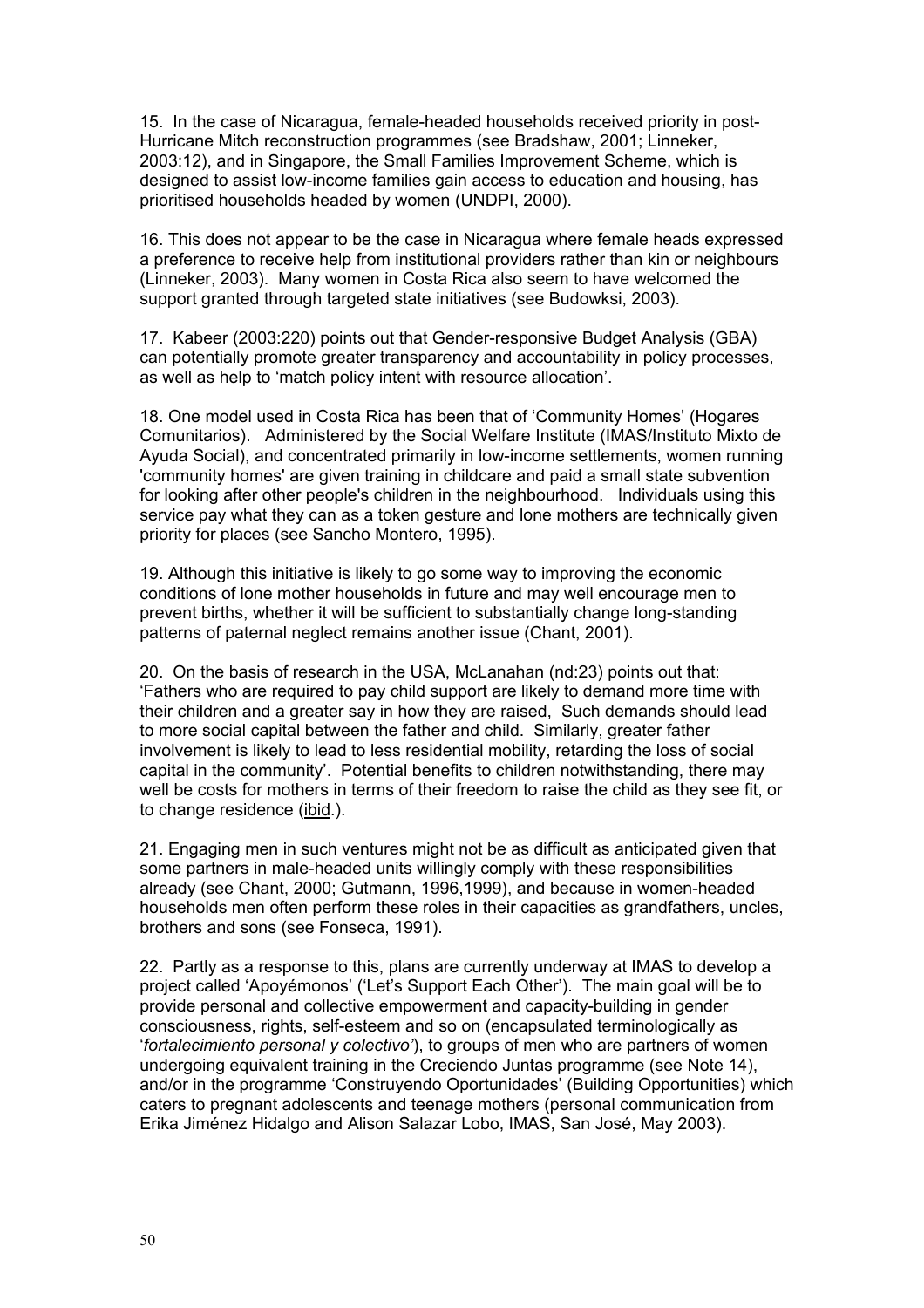### **BIBLIOGRAPHY**

- Acosta-Belén, Edna and Bose, Christine (1995) 'Colonialism, Structural Subordination and Empowerment: Women in the Development Process in Latin America and the Caribbean', in Christine Bose and Edna Acosta-Belén (eds) *Women in the Latin American Development Process* (Philadelphia: Temple University Press) 15-36.
- Appleton, Simon (1991) 'Gender Dimensions of Structural Adjustment: The Role of Economic Theory and Quantitative Analysis', *IDS Bulletin*, 22:1, 17-22.
- Appleton, Simon (1996) 'Women-headed Households and Household Welfare: An Empirical Deconstruction for Uganda', *World Development*, 24:12, 1811-27.
- Arriagada, Irma (1998) 'Latin American Families: Convergences and Divergences in Models and Policies', *CEPAL Review,* 65, 85-102.
- Asian Development Bank (ADB) (2000) *Women in Pakistan: Country Briefing Paper* (Manila: ADB Programs Department [West] and Office of Environment and Social Development).
- Baden, Sally with Milward, Kirsty (1997) *Gender, Inequality and Poverty: Trends, Linkages, Analysis and Policy Implications* (Sussex: Institute of Development Studies, Bridge Report No.30).
- Baden, Sally and Goetz, Anne Marie (1998) 'Who Needs [Sex] When You Can Have [Gender]', in Cecile Jackson and Ruth Pearson (eds) *Feminist Visions of Development: Gender Analysis and Policy* (London: Routledge) 19-38.
- Badia, Monica (1999) *The Chilean 'Social Integration; Approach to Poverty Alleviation: The Case of the Programme for Female Heads of Households* (Hertford: University of Hertfordshire Business School, Employment Studies Paper No.25).
- Baulch, Bob (1996) 'Editorial. The New Poverty Agenda: A Disputed Consensus', *IDS Bulletin*, 27:1, 1-10. Baylies, Carolyn (1996) 'Diversity in Patterns of Parenting and Household Formation', in Elizabeth Bortolaia Silva (ed.) Good Enough Mothering? Feminist Perspectives on Lone Motherhood (London: Routledge) 76-96.
- Benería, Lourdes (1991) 'Structural Adjustment, the Labour Market and the Household: The Case of Mexico', in Guy Standing and Victor Tokman (eds) *Towards Social Adjustment: Labour Market Issues in Structural Adjustment* (Geneva: International Labour Organisation) 161-83.
- Benería, Lourdes and Roldan, Martha (1987) *The Crossroads of Class and Gender: Industrial Homework, Subcontracting and Household Dynamics in Mexico City* (Chicago: University of Chicago Press).
- Bibars, Iman (2001) *Victims and Heroines: Women, Welfare and the Egyptian State* (London: Zed).
- Blanc-Szanton, Cristina (1990) 'Gender and Inter-generational Resource Allocation among Thai and Sino-Thai Households', in Leela Dube and Rajni Palriwala (eds) *Structures and Strategies: Women, Work and Family* (New Delhi: Sage) 79-102.
- Blumberg, Rae Lesser (1995) 'Introduction: Engendering Wealth and Well-Being in an Era of Economic Transformation, in Rae Lesser Blumberg, Cathy Rakowski, Irene Tinker and Michael Monteón (eds) *Engendering Wealth and Well-Being: Empowerment for Global Change* (Boulder: Westview) 1-14.
- Borges Sugiyama, Natasja (2002) *Gendered Budget Work in the Americas: Selected Country Experiences* (Austin: University of Texas at Austin).
- Bortolaia Silva, Elizabeth (1996) 'Introduction', in Elizabeth Bortolaia Silva (ed.) *Good Enough Mothering? Feminist Perspectives on Lone Motherhood* (London: Routledge) 1-9.
- Bradshaw, Sarah (1995a) 'Women's Access to Employment and the Formation of Women-headed Households in Rural and Urban Honduras', *Bulletin of Latin American Research*, 14:2, 143-58.
- Bradshaw, Sarah (1995b) 'Female-headed Households in Honduras: Perspectives on Rural-Urban Differences', *Third World Planning Review* (Special issue on 'Gender and Development') 17:2, 117-31.
- Bradshaw, Sarah (1996a) 'Female-headed Households in Honduras: A Study of their Formation and Survival in Low-income Communities'. Unpublished PhD thesis (Department of Geography, London School of Economics).
- Bradshaw, Sarah (1996b) 'Inequality within Households: The Case of Honduras'. Paper presented at the symposium 'Vulnerable Groups in Latin American Cities', Annual Conference of the Society of Latin American Studies, University of Leeds, 29-31 March.
- Bradshaw, Sarah (2001) *Dangerous Liaisons: Women, Men and Hurricane Mitch* (Managua: Puntos de Encuentro).
- Bradshaw, Sarah (2002) *Gendered Poverties and Power Relations: Looking Inside Communities and Households* (Managua:ICD, Embajada de Holanda, Puntos de Encuentro).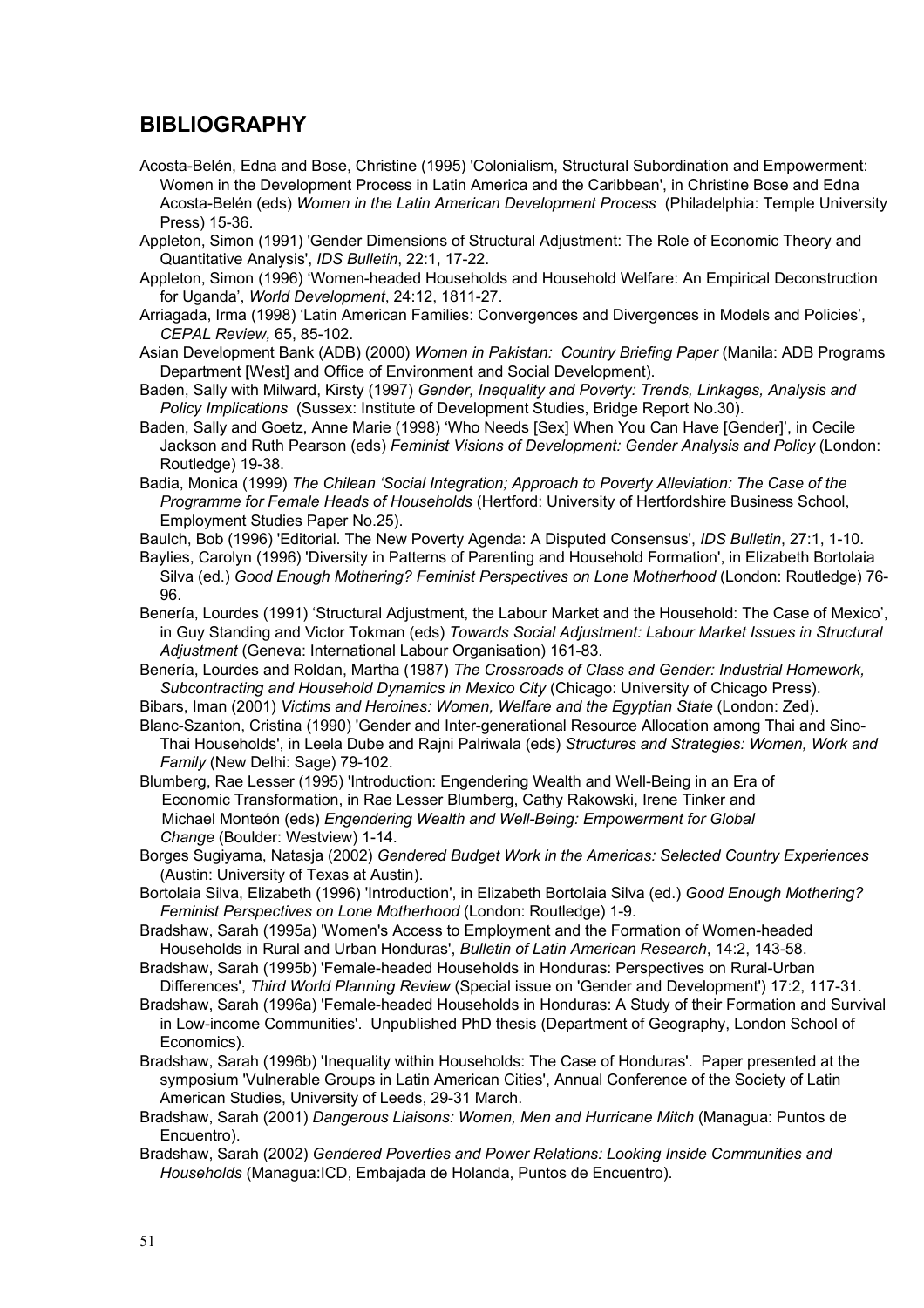BRIDGE (2001) Briefing Paper on the 'Feminisation of Poverty' (prepared for the Swedish International Developent Cooperation Agency). *BRIDGE Report No.59* (Sussex: Institute of Development Studies). BRIDGE (2003) 'Gender and Budgets', *Bridge Bulletin: Gender and Development in Brief*, Issue 12.

Brown, Suzanne Francis (2000) 'Women No Cry: Female-Headed Households in the Caribbean', in Judith Mirsky and Marty Radlett (eds), *No Paradise Yet: The World's Women Face a New Century* (London: Panos/ Zed) 101-18

- Bruce, Judith and Lloyd, Cynthia (1992) *Finding the Ties That Bind: Beyond Headship and the Household* (New York/Washington DC: Population Council/International Center for Research on Women).
- Brydon, Lynne and Legge, Karen (1996) *Adjusting Society: The IMF, the World Bank and Ghana* (London: I.B.Tauris).

Budlender, Debbie (2000) *A Global Assessment of Gender Responsive Budget Initiatives* (Washington DC: World Bank) (www.worldbank.org/wbi/ publicfinance/ documents/ gender/budlender.pdf).

Budlender, Debbie and Hewitt, Guy (eds) (2002) *Gender Budgets Make More Cents: Country Studies and Good Practice* (London: Commonwealth Secretariat).

Budowksi, Monica (2002) 'Lone Motherhood in Costa Rica: A Threat for Society or a Chance for Change?', in Christian Giordano and Andrea Boscoboinik (eds) *Constructing Risk, Threat, Catastrophe* (Fribourg: University Press Fribourg Switzerland) 121-43.

Budowski, Monica (2003) "Yo Valgo". The Importance of Dignity for Daily Practice: Lone Mothers in Costa Rica' (Fribourg: University of Fribourg Switzerland, Habilitation manuscript).

- Budowski, Monica and Guzmán, Laura (1998) 'Strategic Gender Interests in Social Policy: Empowerment Training for Female Heads of Household in Costa Rica'. Paper presented at the International Sociological Association XIV World Congress of Sociology, Montreal, 26 July - 1 August.
- Budowski, Monica and Rosero Bixby, Luis (2003) 'Fatherless Costa Rica? Child Acknowledgement and Support Among Lone Mothers', *Journal of Comparative Family Studies,* 34:2, 229-54.
- Budowski, Monica; Tillman, Robin and Bergman, Manfred Max (2002) 'Poverty, Stratification, and Gender in Switzerland', *Swiss Journal of Sociology*, 28:2, 297-317.
- Bullock, Susan (1994) *Women and Work* (London: Zed).
- Buvinic, Mayra (1990) 'The Vulnerability of Women-headed Households: Policy Questions and Options for Latin America and the Caribbean'. Paper presented at the Economic Commission for Latin America and the Caribbean Meeting on 'Vulnerable Women', Vienna, 26-30 November.
- Buvinic, Mayra (1995) *Investing in Women* (Washington DC: International Center for Research on Women, Policy Series).
- Buvinic, Mayra and Gupta, Geeta Rao (1993) 'Responding to Insecurity in the 1990s: Targeting Womanheaded Households and Woman-maintained Families in Developing Countries'. Paper presented at the International Workshop 'Insecurity in the 1990s: Gender and Social Policy in an International Perspective', London School of Economics and European Association of Development Institutes, London, 5-6 April.
- Buvinic, Mayra and Gupta, Geeta Rao (1997) 'Female-headed Households and Female-Maintained Families: Are They Worth Targeting to Reduce Poverty in Developing Countries?', *Economic Development and Cultural Change*, 45:2, 259-80.
- Cagatay, Nilüfer (1998) *Gender and Poverty* (New York: United Nations Development Programme, Social Development and Poverty Elimination Division, Working Paper 5).

Chambers, Robert (1983) *Rural Development: Putting the Last First* (Harlow: Longman).

Chambers, Robert (1988) *Poverty in India: Concepts, Research and Reality* (Brighton: University of Sussex, IDS Discussion Paper No.241).

- Chambers, Robert (1989) 'Vulnerability: How the Poor Cope', *IDS Bulletin*, 20:2,1-9.
- Chambers, Robert (1995) 'Poverty and Livelihoods: Whose Reality Counts?', *Environment and Urbanisation*, 7:1, 173-204.
- Chant, Sylvia (1991a) *Women and Survival in Mexican Cities: Perspectives on Gender, Labour Markets and Low-income Households* (Manchester: Manchester University Press).
- Chant, Sylvia (1991b) 'Gender, Households and Seasonal Migration in Guanacaste, Costa Rica', *European Review of Latin American and Caribbean Studies*, 50, 51-85.
- Chant, Sylvia (1996) *Gender,Urban Development and Housing* (New York: United Nations Development Programme, Publications Series for Habitat II, Volume 2).
- Chant, Sylvia (1997a) *Women-headed Households: Diversity and Dynamics in the Developing World*  (Houndmills, Basingstoke: Macmillan).
- Chant, Sylvia (1997b) 'Women-headed Households: Poorest of the Poor? Perspectives from Mexico, Costa Rica and the Philippines', *IDS Bulletin*, 28:3, 26-48.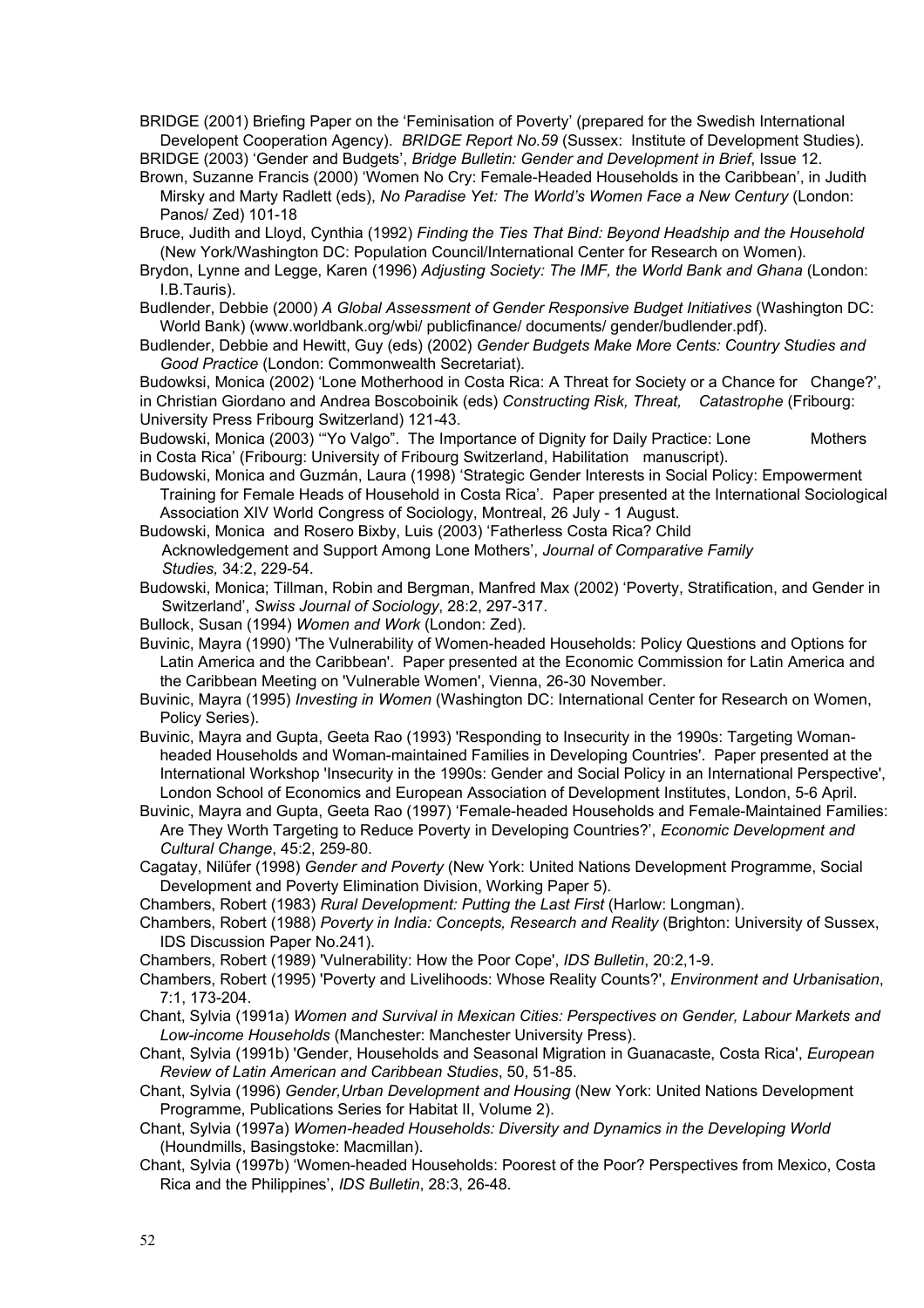- Chant, Sylvia (1999) 'Women-headed Households: Global Orthodoxies and Grassroots Realities', in Haleh Afshar and Stephanie Barrientos (eds) *Women, Globalisation and Fragmentation in the Developing World* (Houndmills, Basingstoke: Macmillan) 91-130.
- Chant, Sylvia (2000) 'Men in Crisis? Reflections on Masculinities, Work and Family in North-West Costa Rica', *European Journal of Development Research*, 12:2, 199-218.
- Chant, Sylvia (2001) 'Female Household Headship, Privation and Power: Challenging the "Feminisation of Poverty" Thesis'. Working paper No.01-09b (Princeton: Center for Migration and Development: University of Princeton).
- Chant, Sylvia (2002) 'Whose Crisis? Public and Popular Reactions to Family Change in Costa Rica', in Christopher Abel and Colin Lewis (eds) *Exclusion and Engagement: Social Policy in Latin America* (London: Institute of Latin American Studies) 349-77.
- Chant, Sylvia with Craske, Nikki (2003) *Gender in Latin America* (London/New Brunswick: Latin America Bureau/Rutgers University Press).
- Chant, Sylvia and Gutmann, Matthew (2000*) Mainstreaming Men into Gender and Development: Debates, Reflections and Experiences* (Oxford: Oxfam).
- Chant, Sylvia and McIlwaine, Cathy (1995) *Women of a Lesser Cost: Female Labour, Foreign Exchange and Philippine Development* (London: Pluto).
- Chen, Marty and Drèze, Jean (1992) 'Widows and Health in Rural North India'. Paper presented at workshop on 'Health and Development in India', National Council of Applied Economic Research and the Harvard Center for Population and Development Studies, India International Center, New Delhi, 2-4 January.
- Christopher, Karen; England, Paula; McLanahan, Sara; Ross, Katherin and Smeeding, Tim (2001) 'Gender Inequaliity in Affluent Nations: The Role of Single Motherhood and the State', in Koen Vleminckx and Tim Smeeding (eds) *Child Well-Being in Modern Nations* (Bristol: The Policy Press).
- Collins, Stephen (1991) 'The Transition from Lone-Parent Family to Step-Family', in Michael Hardey and Graham Crow (eds) *Lone-Parenthood: Coping with Constraints and Making Opportunities* (Hemel Hempstead: Harvester Wheatsheaf) 156-75.
- Comisión Económica para América Latina (CEPAL) (2001)*Panorama Social de América Latina 2000-2001* (Santiago: CEPAL).
- Cornwall, Andrea (2000) 'Missing Men? Reflections on Men, Masculinities and Gender in GAD', *IDS Bulletin*, 31:2, 18-27.
- Cornwall, Andrea and Lindisfarne, Nancy (1994) 'Dislocating Masculinity: Gender, Power and Anthropology', in Andrea Cornwall and Nancy Lindisfarne (eds) *Dislocating*

*Masculinity: Comparative Ethnographies* (London: Routledge) 1-47.

- Cornwall, Andrea and White, Sarah (2000) 'Men, Masculinities and Development:
	- Politics, Policies and Practice', *IDS Bulletin*, 31:2, 1-6.
- Davids, Tine and Driel, Francien van (2001) 'Globalisation and Gender: Beyond Dichotomies', in Frans J. Schuurman (ed.) *Globalisation and Development Studies Challenges for the 21st Century* (London: Sage) 153-75.
- Department for International Development (DFID) (2000) *Poverty Elimination and the Empowerment of Women* (London:DFID).
- Dia, Ibrahima Amadou (2001) '"Feminisation" of Poverty, Informal Sector and Masculinity in a Global Area: The Experience of Senegalese Women'. Paper prepared for Research Committee 19 on Poverty, Social Welfare and Social Policy, University of Oviedo, Spain, 6-9 September.
- Driel, Francien van (1994) *Poor and Powerful: Female-headed Households and Unmarried Motherhood in Botswana* (Saarbrücken: Verlag für Entwicklungspolitik Breitenbach GmbH, Nijmegen Studies 16).
- Dwyer, Daisy and Bruce, Judith (eds) (1988) *A Home Divided: Women and Income in the Third World*  (Stanford: Stanford University Press).
- Edwards, Rosalind and Duncan, Simon (1996) 'Lone Mothers and Economic Activity', in Fiona Williams (ed.) *Social Policy: A Reader* (Cambridge: Polity Press).
- Elson, Diane (1995) 'Gender Awareness in Modelling Structural Adjustment', *World Development*, 32:11, 1851-68.
- Elson, Diane (1999) 'Labour Markets as Gendered Institutions: Equality, Efficiency

and Empowerment Issues', *World Development*, 27:3, 611-27.

Elson, Diane (2002) 'Gender Justice, Human Rights and Neo-liberal Economic Policies', in Maxine Molyneux and Shahra Razavi (eds) *Gender Justice, Development and Rights* (Oxford: Oxford University Press) 78-114.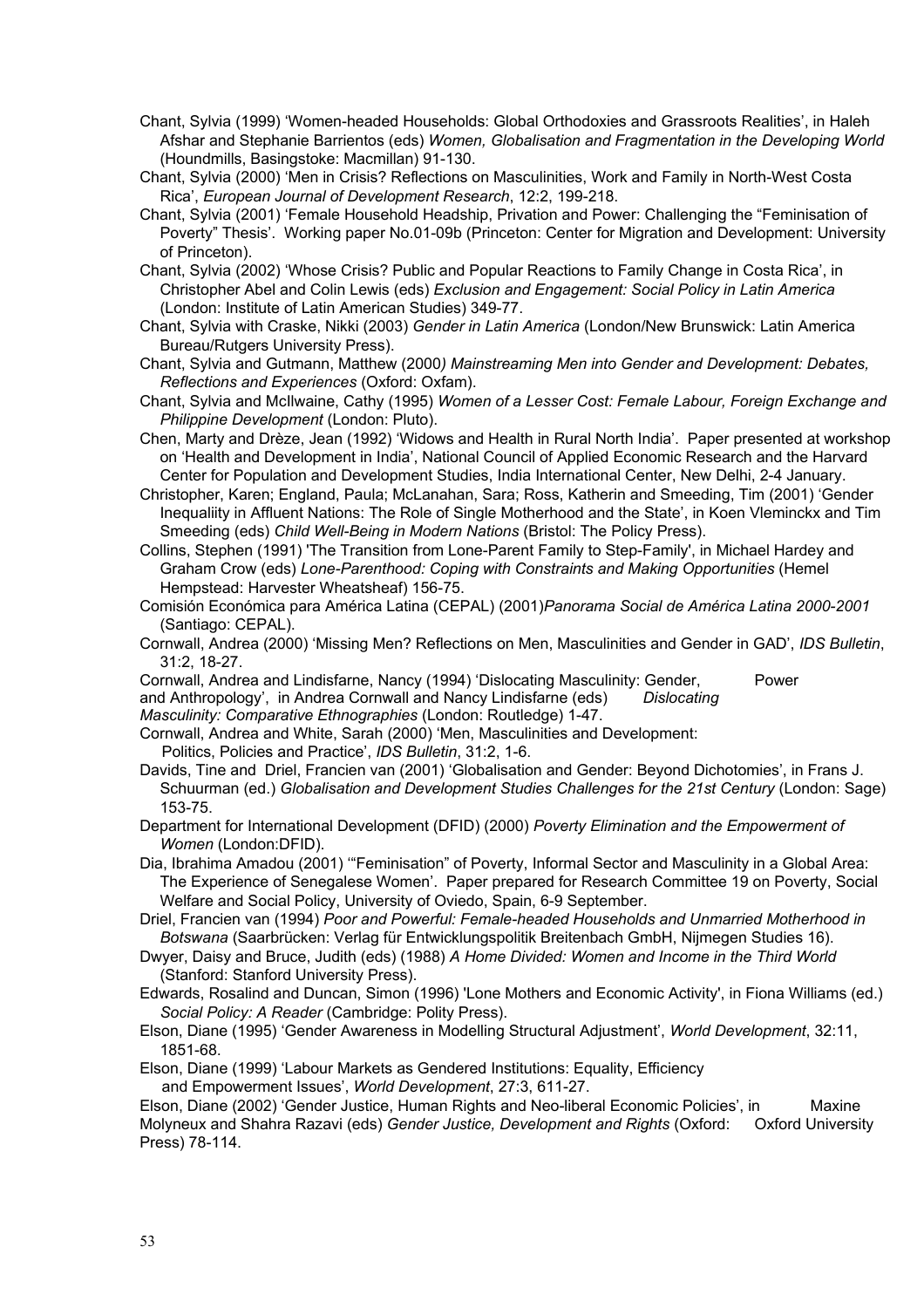England, Paula and Folbre, Nancy (2002) 'Involving Dads: Parental Bargaining and Family Well- Being', in Catherine Tamis-LeMonda and Natasha Cabrera (eds) *Handbook of Father Involvement: Multidisciplinary Perspectives* (Mahwah, New Jersey: Lawrence Erlbaum Associates).

- Engle, Patrice L. (1995) 'Father's Money, Mother's Money, and Parental Commitment: Guatemala and Nicaragua' in Rae Lesser Blumberg, Cathy Rakowski, Irene Tinker and Michael Monteón (eds) *Engendering Wealth and Well-Being: Empowerment for Global Change* (Boulder: Westview) 155-79.
- Escobar Latapí, Agustín (1998) 'Los Hombres y Sus Historias: Reestructuración y Masculinidad en México', *La Ventana* (Universidad de Guadalajara) 122-73.
- Fauné, María Angélica (1997) 'Costa Rica: Las Inequidades de Género en el Marco de la Apertura Comercial y la Reestructuración Productiva: Análsis a Nivel Macro, Meso, Micro' in Diane Elson, María Angélica Fauné, Jasmine Gideon, Maribel Gutiérrez, Armida López de Mazier and Eduardo Sacayón (eds) *Crecer con la Mujer: Oportunidades para el Desarrollo Económico Centroamericano* (San José: Embajada Real de los Países Bajos) 51- 126.
- Feijoó, María del Carmen (1999) 'De Pobres Mujeres a Mujeres Pobres' in Mercedes González de la Rocha (ed.) *Divergencias del Modelo Tradicional: Hogares de Jefatura Femenina en América Latina* (México DF: Centro de Investigaciones y Estudios Superiores en Antropología Social) 155-62.
- Fernández-Kelly, María Patricia (1983) 'Mexican Border Industrialisation, Female Labour Force Participation and Migration', in June Nash and María Patricia Fernández-Kelly (eds) *Women, Men and the International Division of Labour* (Albany: State University of New York Press) 205-23.
- Finne, Giselle (2001) 'Feminisation of Poverty' (Geneva: World Alliance of YMCAs, Global Programmes and Issues) [\(http://www.ywca.int/programs\)](http://www.ywca.int/programs).
- Floro, Maria Sagrario (1995) 'Women's Well-Being, Poverty and Work Intensity', *Feminist Economics*, 1:3, 1-25.
- Folbre, Nancy (1991) 'Women on their Own: Global Patterns of Female Headship', in Rita S. Gallin and Ann Ferguson (eds) *The Women and International Development Annual Vol.2* (Boulder: Westview) 69-126.
- Folbre, Nancy (1994) *Who Pays for the Kids? Gender and the Structures of Constraint* (London: Routledge).
- Fonseca, Claudia (1991) 'Spouses, Siblings and Sex-linked Bonding: A Look at Kinship Organisation in a Brazilian Slum', in Elizabeth Jelin (ed.) *Family, Household and Gender Relations in Latin America* (London: Kegan Paul International/Paris:UNESCO) 133-60.
- Ford, Reuben (1996) *Childcare in the Balance: How Lone Parents Make Decisions About Work* (London: Policy Studies Institute).
- Fukuda-Parr, Sakiko (1999) 'What Does Feminisation of Poverty Mean? It Isn't Just Lack of Income', *Feminist Economics*, 5:2, 99-103.
- Fuller, Norma (2000) 'Work and Masculinity Among Peruvian Urban Men', *European Journal of Development Research*, 12:2, 93-114.
- Funkhouser, Edward (1996) 'The Urban Informal Sector in Central America: Household Survey Evidence', *World Development*, 12:11, 1737-51.
- Fuwa, Nobuhiko (2000) 'The Poverty and Heterogeneity Among Female-headed Households Revisited: The Case of Panama', *World Development*, 28:8, 1515-42.
- Gafar, John (1998) 'Growth, Inequality and Poverty in Selected Caribbean and Latin American Countries, with Emphasis on Guyana', *Journal of Latin American Studies*, 30:3, 591-617.
- Geldstein, Rosa (1994) 'Working Class Mothers as Economic Providers and Heads of Families in Buenos Aires', *Reproductive Health Matters*, 4, 55-64.
- Geldstein, Rosa (1997) *Mujeres Jefas de Hogar: Familia, Pobreza y Género* (Buenos Aires: UNICEF-Argentina).
- Goldstein, Markus (2003) 'Intra-household Efficiency and Individual Insurance in Ghana'. Paper in preparation, DESTIN, London School of Economics.
- Goldstein, Markus; de Janvry, Alain and Sadoulet, Elisabeth (2001) 'Is a Friend in Need a Friend Indeed? Inclusion and Exclusion in Mutural Insurance Networks in Southern Ghana'. Paper prepared for 'Insurance Against Poverty' programme, World Institute for Development Economics Research (WIDER), United Nations University, Helsinki.
- Gomáriz, Enrique (1997) *Introducción a los Estudios Sobre la Masculinidad* (San José: Centro Nacional para el Desarrollo de la Mujer y Familia).
- González de la Rocha, Mercedes (1988) 'De Por Qué las Mujeres Aguantan Golpes y Cuernos: Un Análsis de Hogares sin Varón en Guadalajara', in Luisa Gabayet et al (eds) *Mujeres y Sociedad: Salario, Hogar y*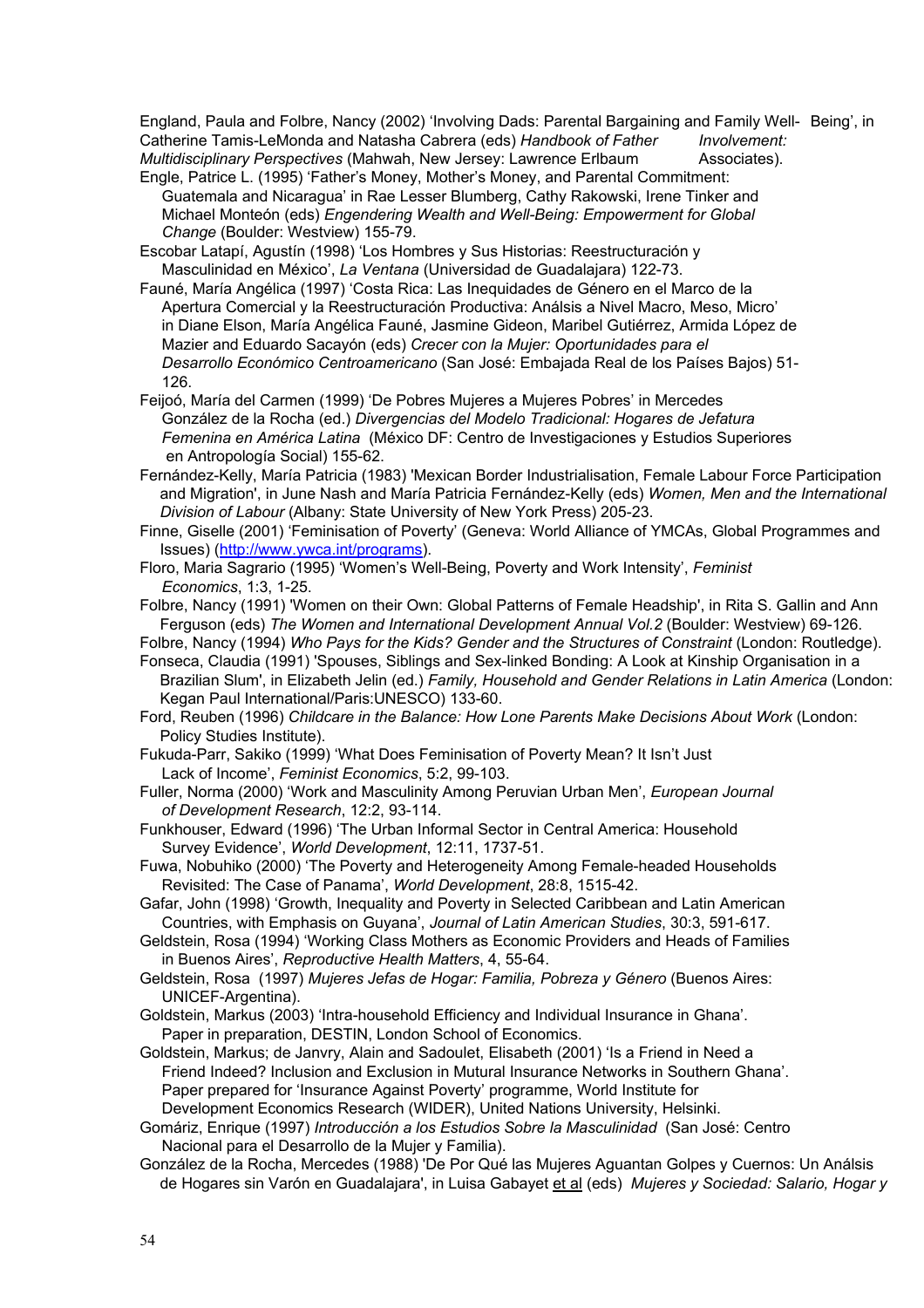*Acción Social en el Occidente de México* (Guadalajara: El Colegio de Jalisco/CIESAS del Occidente) 205- 27.

- González de la Rocha, Mercedes (1994a) *The Resources of Poverty: Women and Survival in a Mexican City*  (Oxford: Blackwell)
- González de la Rocha, Mercedes (1994b) 'Household Headship and Occupational Position in Mexico', in Eileen Kennedy and Mercedes González de la Rocha, *Poverty and Well-Being in the Household: Case Studies of the Developing World* (San Diego: Center for Iberian and Latin American Studies, University of California San Diego) 1-24.
- González de la Rocha, Mercedes (1999) 'A Manera de Introducción: Cambio Social, Transformación de la Familia y Divergencias del Modelo Tradicional', in Mercedes González de la Rocha (ed.) *Divergencias del Modelo Tradicional: Hogares de Jefatura Femenina en América Latina* (México DF: Centro de Investigaciones y Estudios Superiores en Antropología Social/Plaza y Valdés Editores) 19-36.
- González de la Rocha, Mercedes (2001) ''From the Resources of Poverty to the Poverty of Resources: The Erosion of a Survival Model', *Latin American Perspectives*, 28:4, 72-100.
- González de la Rocha, Mercedes (2002) 'The Urban Family and Poverty in Latin America', in Jennifer Abassi and Sheryl L. Lutjens (eds) *Rereading Women in Latin America and the Caribbean: The Political Economy of Gender* (Lanham, Maryland: Rowman and Littlefield) 61-77.
- González de la Rocha, Mercedes and Grinspun, Alejandro (2001) 'Private Adjustments: Households, Crisis and Work', in Alejandro Grinspun (ed.) *Choices for the Poor: Lessons from National Poverty Strategies* (New York:UNDP) 55-87.
- Government of the Gambia (GOG) (2000) *1998 National Household Poverty Survey Report* (Banjul: Department of State for Finance and Economic Affairs).
- Graham, Hilary (1987) 'Being Poor: Perceptions and Coping Strategies of Lone Mothers', in Julia Brannen and Gail Wilson (eds) *Give and Take in Families: Studies in Resource Distribution* (London: Allen and Unwin) 56-74.
- Grosh, Margaret (1994) *Administering Targeted Social Programs in Latin America: From Platitudes to Practice* (Washington DC: World Bank).
- Gutmann, Matthew (1996) *The Meanings of Macho: Being a Man in Mexico City* (Berkeley: University of California Press).
- Gutmann, Matthew (1999) 'A Manera de Conclusión: Solteras y Hombres. Cambio e Historia' in González de la Rocha, Mercedes (ed.) *Divergencias del Modelo Tradicional: Hogares de Jefatura Femenina en América Latina* (México DF: Centro de Investigaciones y Estudios Superiores en Antropología Social) 163-72.
- Hackenberg, Robert; Murphy, Arthur and Selby, Henry (1981) 'The Household in the Secondary Cities of the Third World'. Paper prepared in advance for the Wenner-Gren Foundation Symposium 'Households: Changing Form and Function', New York, 8-15 October.
- Hardey, Michael and Glover, Judith (1991) 'Income, Employment, Daycare and Lone Parenthood', in Michael Hardey and Graham Crow (eds) *Lone Parenthood: Coping with Constraints and Making Opportunities*  (Hemel Hempstead: Harvester Wheatsheaf) 88-109.
- Harris, Olivia (1981) 'Households as Natural Units' in Kate Young, Carol Wolkowitz and Roslyn McCullogh (eds) *Of Marriage and the Market* (London:CSE Books) 48-67.
- Hart, Gillian (1997) 'From "Rotten Wives" to "Good Mothers": Household Models and the Limits of Economism', *IDS Bulletin*, 28:3, 14-25.
- Hewitt, Patricia and Leach, Penelope (1993) *Social Justice, Children and Families* (London: Institute for Public Policy Research).
- Hobson, Barbara (1994) 'Solo Mothers, Social Policy Regimes and the Logics of Gender', in Diane Sainsbury (ed.) *Gendering Welfare States* (London: Sage) 170-88.
- Hoddinott, John and Haddad, Lawrence (1991) *Household Expenditures, Child Anthropomorphic Status and the Intra-Household Division of Income: Evidence from the Côte d'Ivoire* (Oxford: University of Oxford, Unit for the Study of African Economics).
- International Fund for Agricultural Development (IFAD) (1999) *The Issue of Poverty Among Female-headed Households in Africa* (Rome: IFAD) [\(http://www.ifad.org/gender/learning/challenges/women/60.htm](http://www.ifad.org/gender/learning/challenges/women/60.htm)).
- Instituto Mixto de Ayuda Social (IMAS) (2001) *Area Atención Integral para el Desarrollo de las Mujeres. Programas: Creciendo Juntas, Construyendo Oportunidades* (San José: IMAS).

Instituto Nacional de la Mujeres (INAMU) (2001) *Responsible Paternity Law* (San José:INAMU). International Labour Organisation (ILO) (1996) 'All Women are Working Women: The Feminisation of Poverty' (Geneva: ILO) [\(http://www.ilo-mirror.cornell.edu](http://www.ilo-mirror.cornell.edu/)).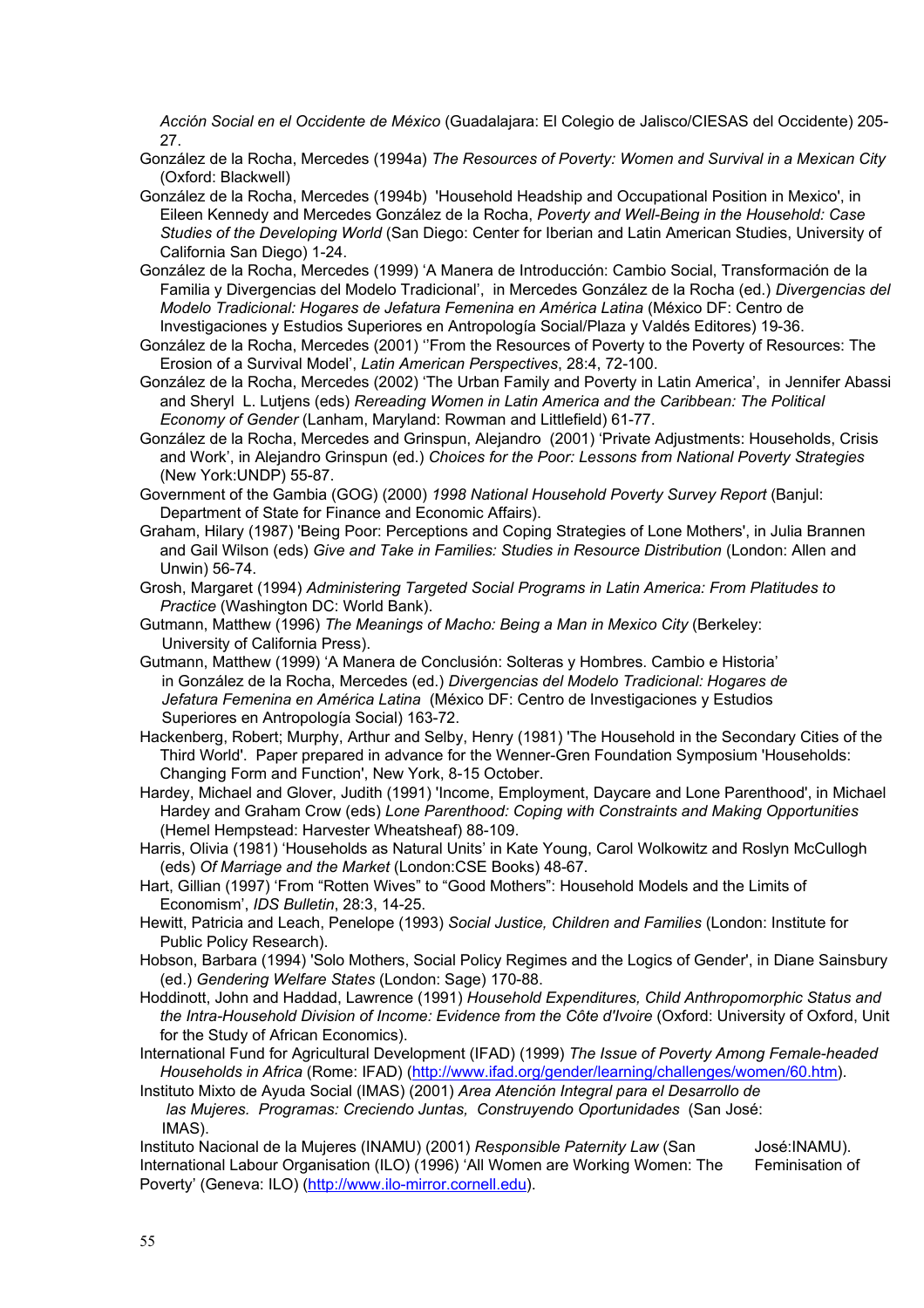Jackson, Cecile (1996) 'Rescuing Gender from the Poverty Trap', *World Development*, 24:3, 489-504.

Jackson, Cecile (1997) 'Post Poverty, Gender and Development', *IDS Bulletin*, 28:3, 145-55.

Jackson, Cecile (1998) 'Rescuing Gender From the Poverty Trap', in Cecile Jackson and Ruth Pearson (eds) *Feminist Visions of Development: Gender Analysis and Policy* (London: Routledge) 39-64.

Jackson, Cecile and Palmer-Jones, Richard (1999) 'Rethinking Gendered Poverty and Work', *Development and Change*, 30:3, 557-83.

Kabeer, Naila (1994) *Reversed Realities: Gender Hierarchies in Development Thought* (London: Verso).

Kabeer, Naila (1996) 'Agency, Well-being and Inequality: Reflections on the Gender Dimensions of Poverty', *IDS Bulletin*, 27:1, 11-21.

Kabeer, Naila (1997) 'Editorial. Tactics and Trade-offs: Revisiting the Links Between Gender and Poverty', *IDS Bulletin*, 28:3, 1-25.

Kabeer, Naila (1999) 'Resources, Agency, Achievements: Reflections on the Measurement of Women's Empowerment', *Development and Change*, 30:3, 435-64.

Kabeer, Naila (2003) *Gender Mainstreaming in Poverty Eradication and the Millennium Development Goals: A Handbook for Policy-makers and Other Stakeholders* (London: Commonwealth Secretariat)

Kaztman, Rubén (1992) 'Por Qué Los Hombres son Tan Irresponsables?', *Revista de la CEPAL*, 46, 1-9. Kennedy, Eileen (1994) 'Development Policy, Gender of Head of Household, and Nutrition', in Eileen Kennedy and Mercedes González de la Rocha, *Poverty and Well-Being in the Household: Case Studies of*

*the Developing World* (San Diego: Center for Iberian and Latin American Studies, University of California San Diego) 25-42.

Kusakabe, Kyoko (2002) 'Vulnerability of Female-headed Households in Cambodia'. Paper presented at workshop 'Family, Gender and Health', Centre for Family and Women's Studies, Hanoi, 11-13 December.

Kumari, Ranjana (1989) *Women-headed Households in Rural India* (New Delhi: Radiant Publishers).

Lancaster, Roger (1992) *Life is Hard: Machismo, Danger and the Intimacy of Power in Nicaragua* (Berkeley: University of California Press).

Lara, Silvia with Barry, Tom and Simonson, Peter (1995) *Inside Costa Rica* (Albuquerque: Resource Center Press).

Laws, Sophie (1996) 'The Single Mothers Debate: A Children's Rights Perspective', in Janet Holland and Lisa Adkins (eds) *Sex, Sensibility and the Gendered Body* (Houndmills, Basingstoke: Macmillan) 60-77.

Leach, Fiona (1999) 'Women in the Informal Sector: The Contribution of Education and Training', in Oxfam *Development for Women* (Oxford: Oxfam) 46-62.

Lewis, David (1993) 'Going It Alone: Female-Headed Households, Rights and Resources in Rural Bangladesh', *European Journal of Development Research*, 5:2, 23-42.

Lewis, Jane (1989) 'Lone Parent Families: Politics and Economics', *Journal of Social Policy*, 18:4, 595-600. Lind, Amy (1997) 'Gender, Development and Urban Social Change: Women's Community Action in Global

Cities', *World Development*, 25:8, 1187-203. Linneker, Brian (2003) 'Gender Comparisons of Capital Influences on the Well-Being of Women and Households Experiencing Poverty in Nicaragua', Working Draft Report, Coordinadora Civil - Nicaragua (CCER) Managua.

Lloyd, Cynthia and Gage-Brandon, Anastasia (1993) 'Women's Role in Maintaining Households: Family Welfare and Sexual Inequality in Ghana', *Population Studies*, 47, 115-31.

López de Mazier, Armida (1997) 'La Mujer, Principal Sostén del Modelo Económico de Honduras: Un Análisis de Género de la Economía Hondureña' in Diane Elson, María Angélica Fauné, Jasmine Gideon, Maribel Gutiérrez, Armida López de Mazier and Eduardo Sacayón *Crecer con la Mujer: Oportunidades para el Desarrollo Ecónomico Centroamericano* (San José: Embajada Real de los Países Bajos) 215-52.

Mädge, E. and Neusüss, C. (1994) 'Lone Mothers on Welfare in West Berlin: Disadvantaged Citizens or Women Avoiding Patriarchy?', *Environment and Planning, A*, 26, 1419-33.

Marcoux, Alain (1997) *The Feminisation of Poverty: Facts, Hypotheses and the Art of Advocacy*. (Rome: Food and Agriculture Organisation, Population Programme Service, Women and Population Division).

Marenco, Leda; Trejos, Ana María; Trejos, Juan Diego and Vargas, Marienela (1998) *Del Silencio a la Palabra: Un Modelo de Trabajo con las Mujeres Jefas del Hogar* (San José: Segunda Vicepresidencia).

May, Julian (2001) 'A Elusive Consensus: Definitions, Measurement and the Analysis of Poverty', in Alejandro Grinspun (ed.) *Choices for the Poor: Lessons from National Poverty Strategies* (New York:UNDP) 23-54.

Mayoux, Linda (2002) 'Women's Empowerment or the Feminisation of Debt? Towards a New Agenda in African Microfinance'. Paper given at One World Action Conference, London, 21-22 March [\(http://www.oneworldaction.org/Background.htm\)](http://www.oneworldaction.org/Background.htm).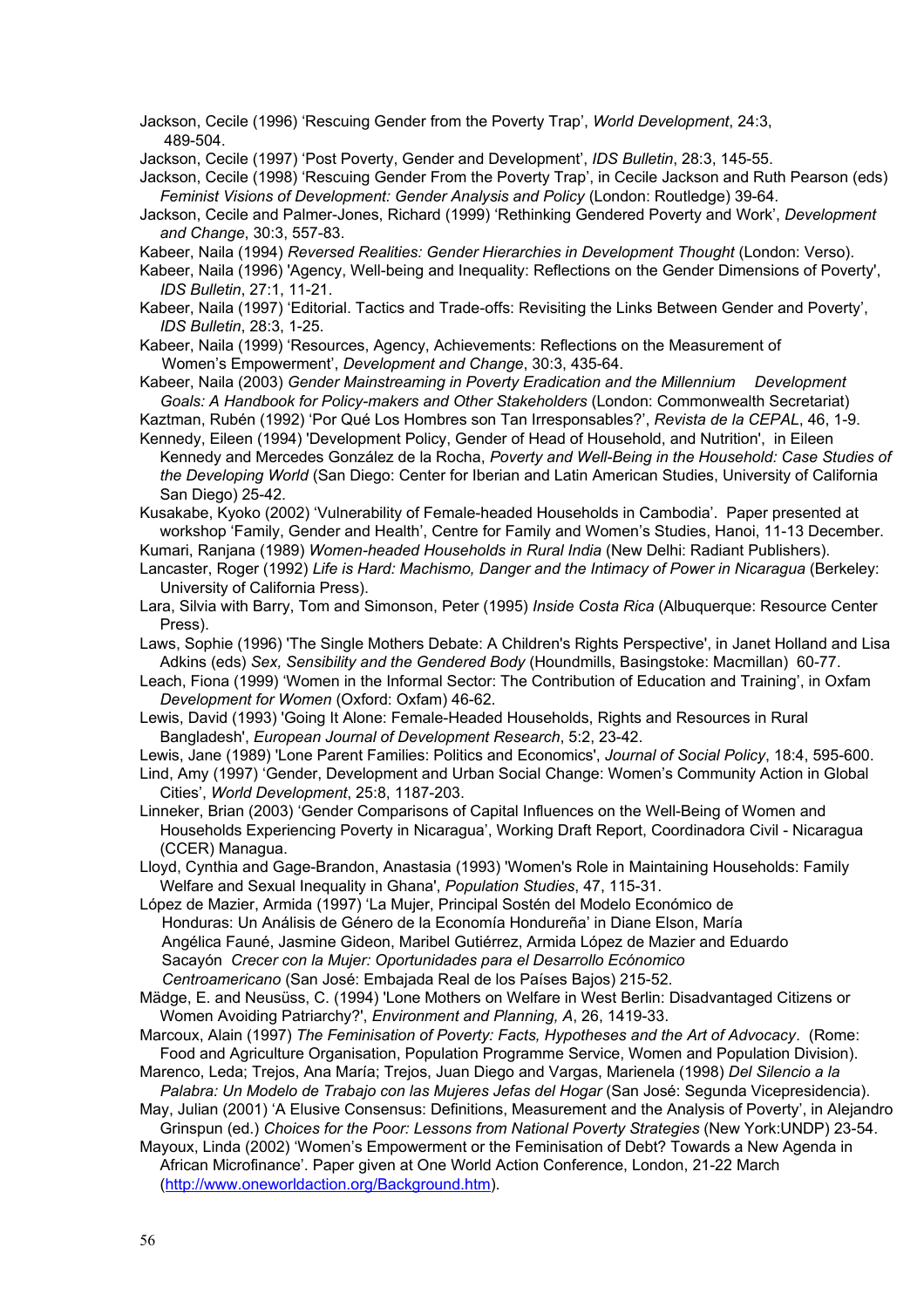McIlwaine, Cathy (1997) 'Vulnerable or Poor? A Study of Ethnic and Gender Disadvantage among Afro-Caribbeans in Limón, Costa Rica', *European Journal of Development Research*, 9:2, 35-61.

McIlwaine, Cathy (2002) 'Perspectives on Poverty, Vulnerability and Exclusion', in Cathy McIlwaine and Katie Willis (eds) *Challenges and Change in Middle America: Perspectives on Mexico, Central America and the Caribbean* (Harlow: Pearson Education).

McLanahan, Sara (nd) 'Father Absence and the Welfare of Children' (MacArthur Research Network on the Family and the Economy, working paper) (<http://www.olin.wustl.edu/macarthur>).

McLanahan, Sara and Kelly, Erin (nd) 'The Feminisation of Poverty: Past and Future' (MacArthur Research Network on the Family and the Economy, working paper (<http://www.olin.wustl.edu/macarthur>).

Mehra, Rekha; Esim, Simel and Simms, Margaret (2000) *Fulfilling the Beijing Commitment: Reducing Poverty, Enhancing Women's Economic Options* (Washington DC: International Center for Research on Women).

Menjívar, Rafael and Trejos, Juan Diego (1992) *La Pobreza en América Central*, 2nd ed. (San José: FLACSO).

Menjívar Ochoa, Mauricio (2002) *Actitudes Masculinas Hacia la Paternidad: Entre las Contradicciones del Mandato y el Involucramiento* (San José: Instituto Nacional de las Mujeres, Colección Teórica No.2).

Merrick,Thomas and Schmink, Marianne (1983) 'Households Headed by Women and Urban Poverty in Brazil', in Mayra Buvinic, Margaret Lycette and Wiliam McGreevey (eds) *Women and Poverty in the Third World* (Baltimore: John Hopkins Universiy Press) 244-71.

Millar, Jane (1992) 'Lone Mothers and Poverty', in Caroline Glendinning and Jane Millar (eds) *Women and Poverty in Britain in the 1990s* (Hemel Hempstead: Harvester Wheatsheaf) 149-61.

Millar, Jane (1996) 'Mothers, Workers, Wives: Comparing Policy Approaches to Supporting Lone Mothers', in Elizabeth Bortolaia Silva (ed.) *Good Enough Mothering? Feminist Perspectives on Lone Motherhood* (London: Routledge) 97-113.

Moghadam, Valentine (1997) *The Feminisation of Poverty: Notes on a Concept and Trend*. (Normal: Illinois State University, Women's Studies Occasional Paper No.2).

Molyneux, Maxine (2001*) Women's Movements in International Perspective: Latin America and Beyond* (Houndmills, Basingstoke: Palgrave).

Molyneux, Maxine (2002) 'Gender and the Silences of Social Capital: Lessons from Latin America', *Development and Change*, 33, 167-88.

Monk, Sue (1993) *From the Margins to the Mainstream: An Employment Strategy for Lone Parents* (London: National Council for One-Parent Families).

Moore, Henrietta (1994) *Is There a Crisis in the Family?* (Geneva: World Summit for Social Development, Occasional Paper No.3).

Moore, Henrietta (1996) 'Mothering and Social Responsibilities in a Cross-cultural Perspective', in Elizabeth Bortolaia Silva (ed.) *Good Enough Mothering? Feminist Perspectives on Lone Motherhood* (London: Routledge) 58-75.

Moore, Henrietta and Vaughan, Megan (1994) *Cutting Down Trees: Gender, Nutrition and Agricultural Change in the Northern Province of Zambia, 1890-1990* (Portsmouth, New Jersey: Heinemann).

Moser, Caroline (1996) *Confronting Crisis: A Comparative Study of Household Responses to Poverty in Four Poor Urban Communities* (Washington DC: Environmentally Sustainable Development Studies and Monographs Series No.8).

Moser, Caroline (1998) 'The Asset Vulnerability Framework: Reassessing Urban Poverty Reduction Strategies'*, World Development*, 26:1, 1-19.

Moser, Caroline; Gatehouse, Michael and Garcia, Helen (1996a) *Urban Poverty Research Sourcebook. Module I: Sub-city Level Household Survey* (Washington DC: UNDP/UNCHS/World Bank - Urban Management Program, Working Paper Series 5).

Moser, Caroline; Gatehouse, Michael and Garcia, Helen (1996b) *Urban Poverty Research Sourcebook. Module II: Indicators of Urban Poverty* (Washington DC: UNDP/UNCHS/World Bank - Urban Management Program, Working Paper Series 5).

Moser, Caroline and McIlwaine, Cathy (1997) *Household Responses to Poverty and Vulnerability, Volume 3: Confronting Crisis in Commonwealth, Metro Manila, Philippines* (Washington DC: World Bank, Urban Management Programme).

Muthwa, Sibongile (1993) 'Household Survival, Urban Poverty and Female Household Headship in Soweto: Some Key Issues for Further Policy Research'. Paper given in seminar series 'The Societies of Southern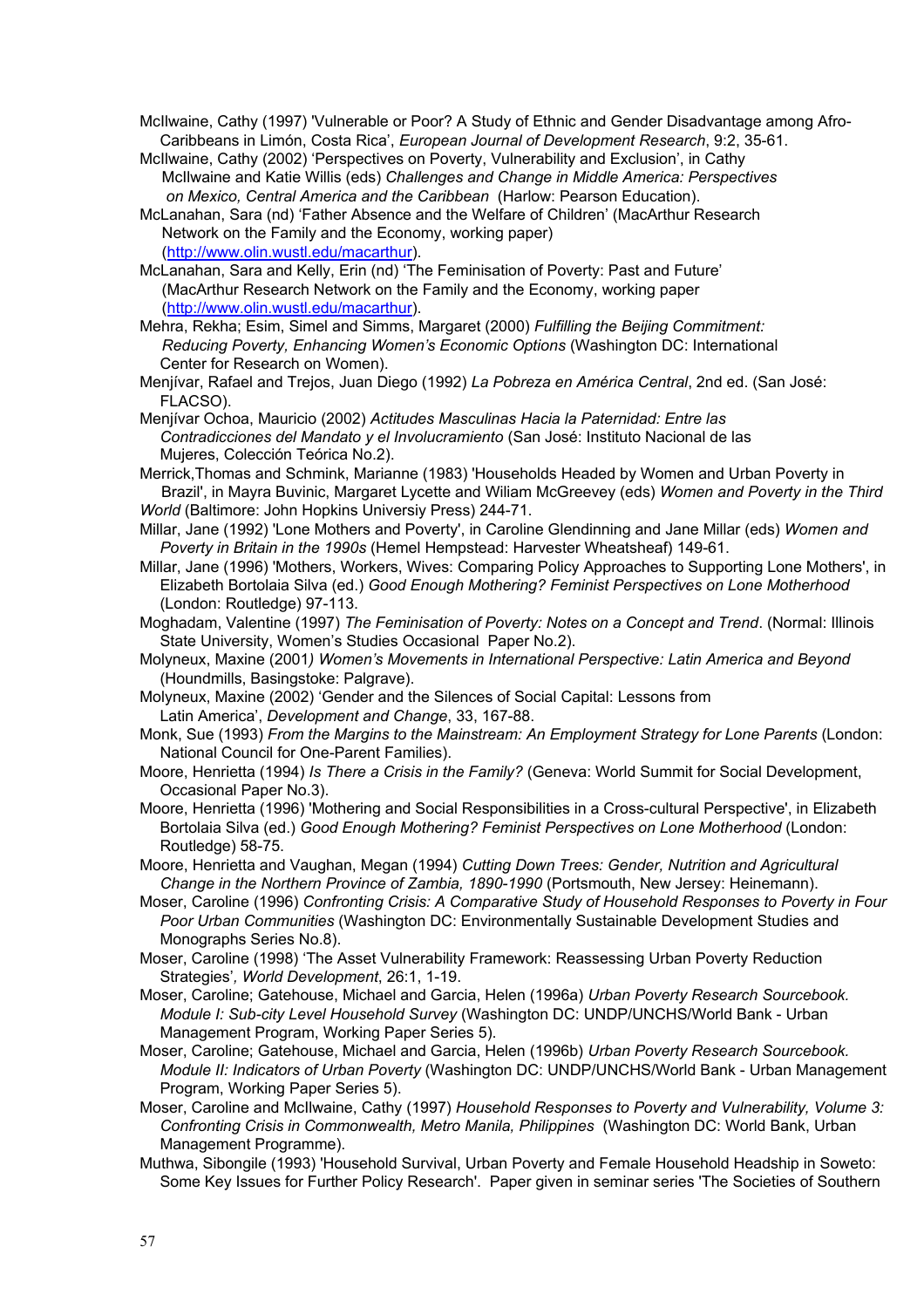Africa in the 19th and 20th Centuries: Women, Colonialism and Commonwealth', Institute of Commonwealth Studies, University of London, 19 November.

- Oliver, Chloe (2002) 'Female-headed Households: Diverse and Disadvantaged? An Investigation into Households Headed by Women in Low-income Neighbourhoods of Montevideo, Uruguay'. Unpublished BA dissertation, Department of Geography, University College London.
- Oppong, Christine (1997) 'African Family Systems and Socio-economic Crisis', in Aderanti Adepoju (ed) *Family, Population and Develpment in Africa* (London: Zed) 158-82.
- Panda, Pradeep Kumar (1997) 'Female Headship, Poverty and Child Welfare: A Study of Rural Orissa'*, Economic and Political Weekly*, 25 October, 73-82.
- Palmer, Ingrid (1992) 'Gender, Equity and Economic Efficiency in Adjustment Programmes', in Haleh Afshar and Carolyne Dennis (eds.) *Women and Adjustment Policies in the Third World* (Houndmills: Macmillan) 69-83.
- Pankhurst, Helen (2002) 'Passing the Buck? Money Literacy and Alternatives to Savings and Credit Schemes', *Gender and Development*, 10:3, 10-21.
- Paolisso, Michael and Gammage, Sarah (1996) *Women's Responses to Environmental Degradation: Case Studies From Latin America* (Washington DC: International Center for Research on Women).
- Phoenix, Ann (1996) 'Social Constructions of Lone Motherhood: A Case of Competing Discourses', in Elizabeth Bortolaia Silva (ed.) *Good Enough Mothering? Feminist Perspectives on Lone Motherhood*  (London: Routledge) 175-90.
- Proctor, Sharon (2003) 'Gender, Livelihoods and Labour in Rural Mexican Households: The Impact of Neoliberal Reform upon the Farm and Non-Farm Economy', Unpublished PhD dissertation, Department of Agricultural and Food Economics, University of Reading.
- Quisumbing, Agnes; Haddad, Lawrence and Peña, Christine (1995*) Gender and Poverty: New Evidence from Ten Developing Countries* (Washington DC: International Food Policy Research Institute, Food Consumption and Nutrition Division, Discussion Paper No.9).
- Rai, Shirin (2002) *Gender and the Political Economy of Development* (Cambridge: Polity).
- Rakodi, Carole (1999) 'A Capital Assets Framework for Analysing Household Livelihood Strategies: Implications for Policy', *Development Policy Review*, 17, 315-42.
- Rakodi, Carole with Lloyd-Jones, Tony (2002) (eds) *Urban Livelihoods: A People-Centred Approach to Reducing Poverty* (London: Earthscan).
- Razavi, Shahra (1999) 'Gendered Poverty and Well-Being: Introduction', *Development and Change*, 30:3, 409-33.
- Rico de Alonso, Ana and López Téllez, Nadia (1998) 'Informalidad, Jefatura Femenina y Supervivencia', *Revista Javeriana* (September) 193-7.
- Rogers, Beatrice (1995) 'Alternative Definitions of Female Headship in the Dominican Republic', *World Development*, 23:12, 2033-9.
- Roseneil, Sasha and Mann, Kirk (1996) 'Unpalatable Choices and Inadequate Families: Lone Mothers and the Underclass Debate', in Elizabeth Bortolaia Silva (ed.) *Good Enough Mothering? Feminist Perspectives on Lone Motherhood* (London: Routledge) 191-210.
- Safa, Helen (1990) 'Women and Industrialisation in the Caribbean', in Sharon Stichter and Jane Parpart (eds) *Women, Employment and the Family in the International Division of Labour* (Basingstoke: Macmillan) 72- 97.
- Safa, Helen (1995) *The Myth of the Male Breadwinner: Women and Industrialisation in the Caribbean*  (Boulder: Westview).
- Safa, Helen (2002) 'Questioning Globalisation: Gender and Export Processing in the Dominican Republic', *Journal of Developing Societies*, 18:2-3, 11-31.
- Safa, Helen and Antrobus, Peggy (1992) 'Women and the Economic Crisis in the Caribbean', in Lourdes Beneria and Shelley Feldman (eds) *Unequal Burden: Economic Crises, Persistent Poverty and Women's Work* (Boulder, Colorado: Westview Press) 49-82.
- Sancho Montero, Silvia María (1995) *El Programa Hogares Comunitarios en Costa Rica, Sus Primeros Pasos: Primera Parte* (San José: Institute Mixto de Ayuda Social, Dirección Hogares Comunitarios).
- Scott, Alison MacEwen (1994) *Divisions and Solidarities: Gender, Class and Employment in Latin America* (London: Routledge)
- Selby, Henry; Murphy, Arthur and Lorenzen, Stephen (1990) *The Mexican Urban Household: Organising for Self-Defence* (Austin: University of Texas Press).
- Sen, Amartya K. (1981) *Poverty and Famines* (Oxford: Clarendon Press).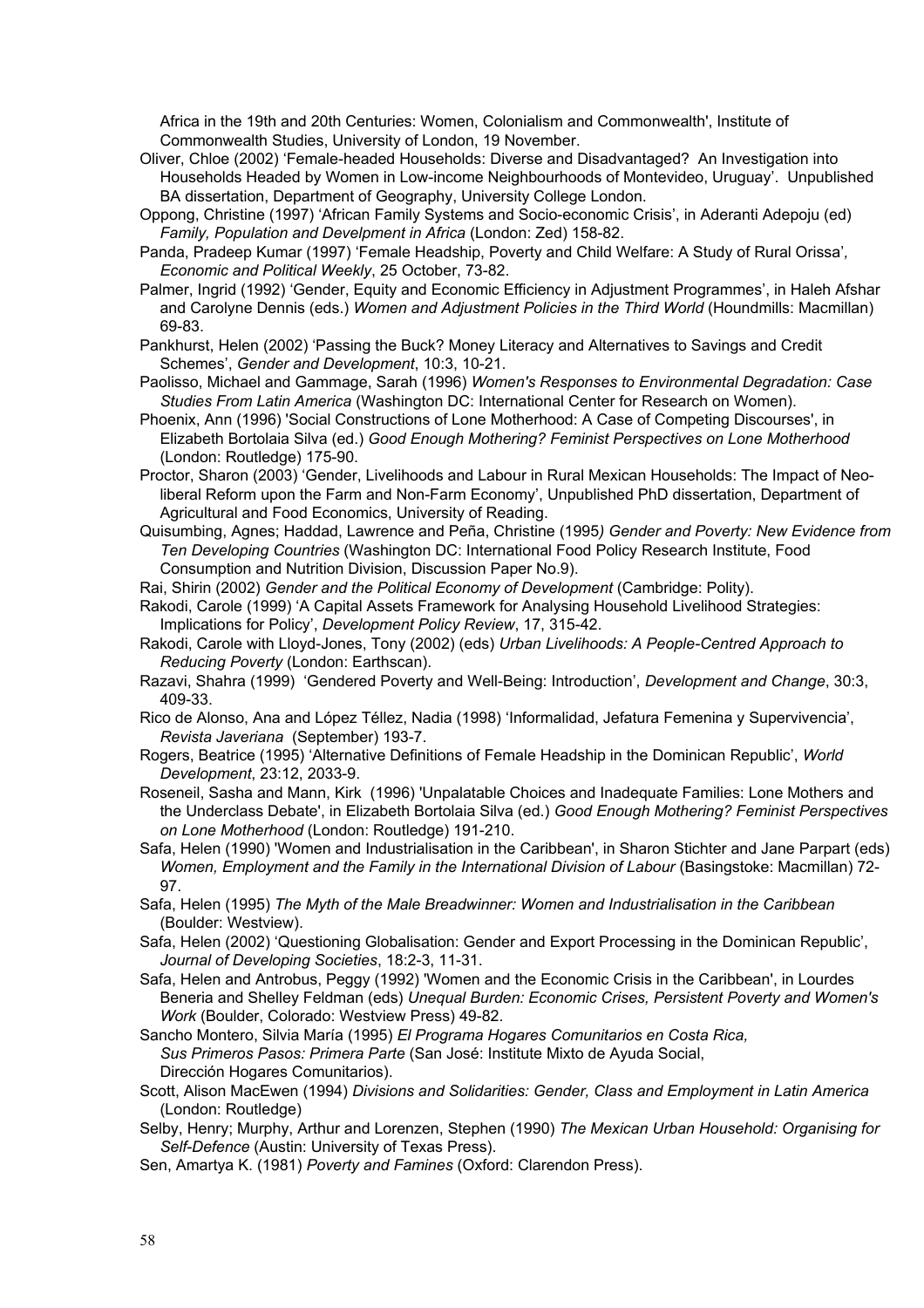Sen, Amartya K. (1985) *Commodities and Capabilities* (Helsinki: United Nations University, World Institute for Development Economics Research).

Sen, Amartya K. (1987a) *Hunger and Entitlements* (Amsterdam: North Holland Press).

Sen, Amartya K. (1987b) *Gender and Cooperative Conflicts* (Helsinki: World Institute for Development Economics Research, Working Paper No.18).

Sen, Amartya K. (1990) 'Gender and Cooperative Conflicts', in Irene Tinker (ed.)*Persistent Inequalities: Women and World Development* (New York: Oxford University Press) 123-49.

Sen, Gita (1999) 'Engendering Poverty Alleviation: Challenges and Opportunities', *Development and Change*, 30:3, 685-92.

Sethuraman, S.V. (1998) *Gender, Informality and Poverty: A Global Review. Gender Bias in Female Informal Employment and Incomes in Developing Countries* (Geneva/Cambridge, Mass/Washington DC: Women in Informal Employment Globalising and Organising (WIEGO)/World Bank).

Shanthi, K. (1994) 'Growing Incidence of Female Household Headship: Causes and Cure', *Social Action*  (New Delhi) 44, 17-33.

Silberschmidt, Margrethe (1999) *'Women Forget that Men are the Masters': Gender Antagonism and Socio-economic Change in Kisii District, Kenya* (Uppsala:

Nordiska Afrikainstitute).

Solórzano, Irela; Abaunza, Humberto and Bradshaw, Sarah (2000) 'Evaluación de la Campaña "Violencia Contra las Mujeres: Un Desastre que los Hombres Sí Podemos Evitar"'. Mimeo. (Managua: Puntos de Encuentro).

Stacey, Judith (1997) 'The Neo-Family-Values Campaign', in Roger Lancaster and Michaela di Leonardo (eds) *The Gender/Sexuality Reader* (New York: Routledge) 432-70.

Sweetman, Caroline (2002) 'Editorial', *Gender and Development*, 10:3, 2-9.

Tasies Castro, Esperanza (1996) 'Mujer, Pobreza y Conflicto Social', *Ciencias Sociales* (FLACSO, San José) 71, 39-32.

Thomas, Susan (1994) 'From the Culture of Poverty to the Culture of Single Motherhood: The New Poverty Paradigm', *Women and Politics*, 14:2, 65-97.

Thomas, J.J. (1995) *Surviving in the City: The Urban Informal Sector in Latin America* (London: Pluto).

- Tinker, Irene (1990) 'A Context for the Field and for the Book', in Irene Tinker (ed.) *Persistent Inequalities: Women and World Development* (Oxford: Oxford University Press) 3-13.
- Tinker, Irene (1997) *Street Foods: Urban Food and Employment in Developing Countries* (New York: Oxford University Press).
- Tinker, Irene (forthcoming) 'The Many Paths to Power: Women in Contemporary Asia', in Christine Huefeldt, Jennifer Troutner and Peter Smith (eds), *Building New Societies: Women in Asia and Latin America* (Lanham, Maryland: Rowman and Littlefield).
- Todes, Alison and Walker, Norah (1993) 'Women and Housing Policy in South Africa: A Discussion of Durban Case Studies', in Hemalata Dandekar (ed.) *Women, Shelter and Development: First and Third World Perspectives* (George Wahr: Ann Arbor, Michigan) 41-53.

Tokman, Victor (1989) 'Policies for a Heterogeneous Informal Sector in Latin America', *World Development*, 17:7, 1067-76.

Townsend, Janet; Zapata, Emma; Rowlands, Jo; Alberti, Pilar and Mercado, Marta (1999) *Women and Power: Fighting Patriarchies and Poverty* (London: Zed).

Trejos, Juan Diego and Montiel, Nancy (1999) *El Capital de los Pobres en Costa Rica: Acceso, Utilización y Rendimiento* (Washington DC: IADB).

United Nations (1996) *Food Security for All, Food Security for Rural Women* (Geneva: International Steering Committee on the Economic Advancement of Rural Women).

United Nations (UN) (2000) *The World's Women 2000: Trends and Statistics* (New York: United Nations).

United Nations Children's Fund (UNICEF) (1997) *Role of Men in the Lives of Children: A Study of How Improving Knowledge About Men in Families Helps Strengthen Programming for Children and Women* (New York: UNICEF).

United Nations Department of Public Information (UNDPI) (2000) 'Women 2000: The Feminisation of Poverty - Fact sheet No.1' [\(http://www.un.org/womenwatch/daw/followup\)](http://www.un.org/womenwatch/daw/followup).

United Nations Development Programme (UNDP) (1995) *Human Development Report 1995* (Oxford: Oxford University Press).

United Nations Development Programme (UNDP) (2001) *Human Development Report 2001* (Oxford: Oxford University Press).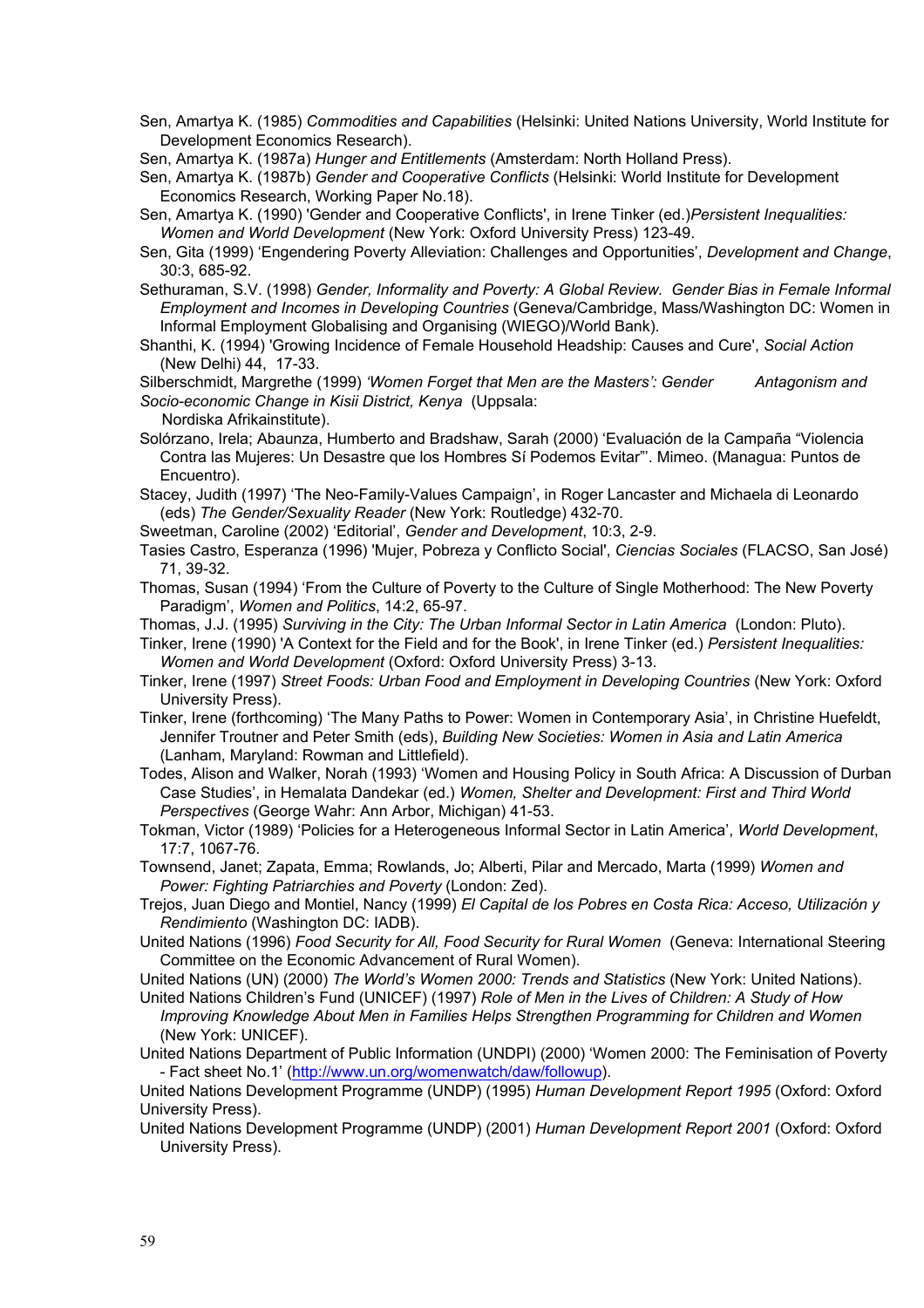United Nations Division for the Advancement of Women (UNDAW) (1991) 'Women and Households in a Changing World', in Eleanora Barbieri Masini and Susan Stratigos (eds) *Women, Households and Change* (Tokyo: United Nations University Press) 30-52.

United Nations Division for the Advancement of Women (UNDAW) (2000) Women*2000: Gender Equality, Development and Peace for the 21st Century* (New York: UNDAW).

- United Nations Fund for Women (UNIFEM) (1995) *The Human Cost of Women's Poverty: Perspectives from Latin America and the Caribbean* (Mexico City: UNIFEM).
- Varley, Ann (1996) 'Women-headed Households: Some More Equal Than Others?', *World Development*, 24:3, 505-20.
- Varley, Ann (2002) 'Gender, Families and Households', in Vandana Desai and Robert Potter (eds) *The Companion to Development Studies* (London: Edward Arnold) 329-34.
- Varley, Ann and Blasco, Maribel (2000) 'Exiled to the Home: Masculinity and Ageing in Urban Mexico', *European Journal of Development Research*, 12:2, 115-38.
- Waldfogel, Jane (1996) *What Do we Expect Lone Mothers to Do? Competing Agendas for Welfare Reform in the United States* (London: London School of Economics, Suntory Toyota International Centre for Economics and Related Disciplines, Welfare State Programme, Discussion Paper No.124).
- Wartenburg, Lucy (1999) 'Vulnerabilidad y Jefatura en los Hogares Urbanos Colombianos' in Mercedes González de la Rocha (ed.) *Divergencias del Modelo Tradicional: Hogares de Jefatura Femenina en América Latina* (México DF: Centro de Investigaciones y Estudios Superiores en Antropología Social/Plaza y Valdés Editores) 77-96.
- Weekes-Vagliani, Winifred (1992) 'Structural Adjustment and Gender in the Côte d'Ivoire', in Haleh Afshar and Carolyne Dennis (eds) *Women and Adjustment Policies in the Third World* (Basingstoke: Macmillan) 117-49.
- Westwood, Sallie '"Feckless Fathers": Masculinities and the British State', in Ma'rt'n Mac An Ghaill (ed.) *Understanding Masculinities: Social Relations and Cultural Arenas* (Buckingham: Open University Press) 21-34.
- Whitehead, Ann and Lockwood, Matthew (1999) 'Gendering Poverty: A Review of Six World Bank African Poverty Assessments', *Development and Change*, 30:3, 525-55.
- Williams, Chris and Lee-Smith, Diana (2000) 'Feminisation of Poverty: Re-thinking Poverty Reduction from a Gender Perspective', *Habitat Debate*, 6:4, 1-5 ([http://www.unhabitat.org/HD\)](http://www.unhabitat.org/HD).
- Willis, Katie (1993) 'Women's Work and Social Network Use in Oaxaca City, Mexico', *Bulletin of Latin American Research*, 12:1, 65-82.
- Willis, Katie (1994) Women's Work and Social Network Use in Oaxaca City, Mexico. Unpublished DPhil dissertation, Nuffield College, Oxford.
- Willis, Katie (2000) 'No es Fácil, Pero es Posible: The Maintenance of Middle-Class Women-headed Households in Mexico', *European Review of Latin American and Caribbean Studies*, 69, 29-45.
- Winchester, Hilary (1990) 'Women and Children Last: The Poverty and Marginalisation of One-parent Families', *Transactions, Institute of British Geographers,NS,* 15:1, 70-86.
- World Bank (1994) *Enhancing Women's Participation in Economic Development* (Washington DC: World Bank).
- World Bank (2000) *World Development Report 2000/2001: Attacking Poverty* (New York: Oxford University Press).
- World Bank (2002) *Integrating Gender into the World Bank's Work* (Washington DC: World Bank).
- Wratten, Ellen (1995) 'Conceptualising Urban Poverty', *Environment and Urbanisation*, 7:1, 11-36.
- Yates, Rachel (1997) 'Literacy, Gender and Vulnerability: Donor Discourses and Local Realities', *IDS Bulletin*, 28:3, 112-21.
- Young, Kate (1992) 'Household Resource Management', in Lise Østergaard (ed.) *Gender and Development: A Practical Guide* (London: Routledge) 135-64.
- Ypeij, Annelou and Steenbeck, Gerdien (2001) 'Poor Single Mothers and Cultural Meanings of Social Support', *Focaal - European Journal of Anthropology*, 38, 71-82.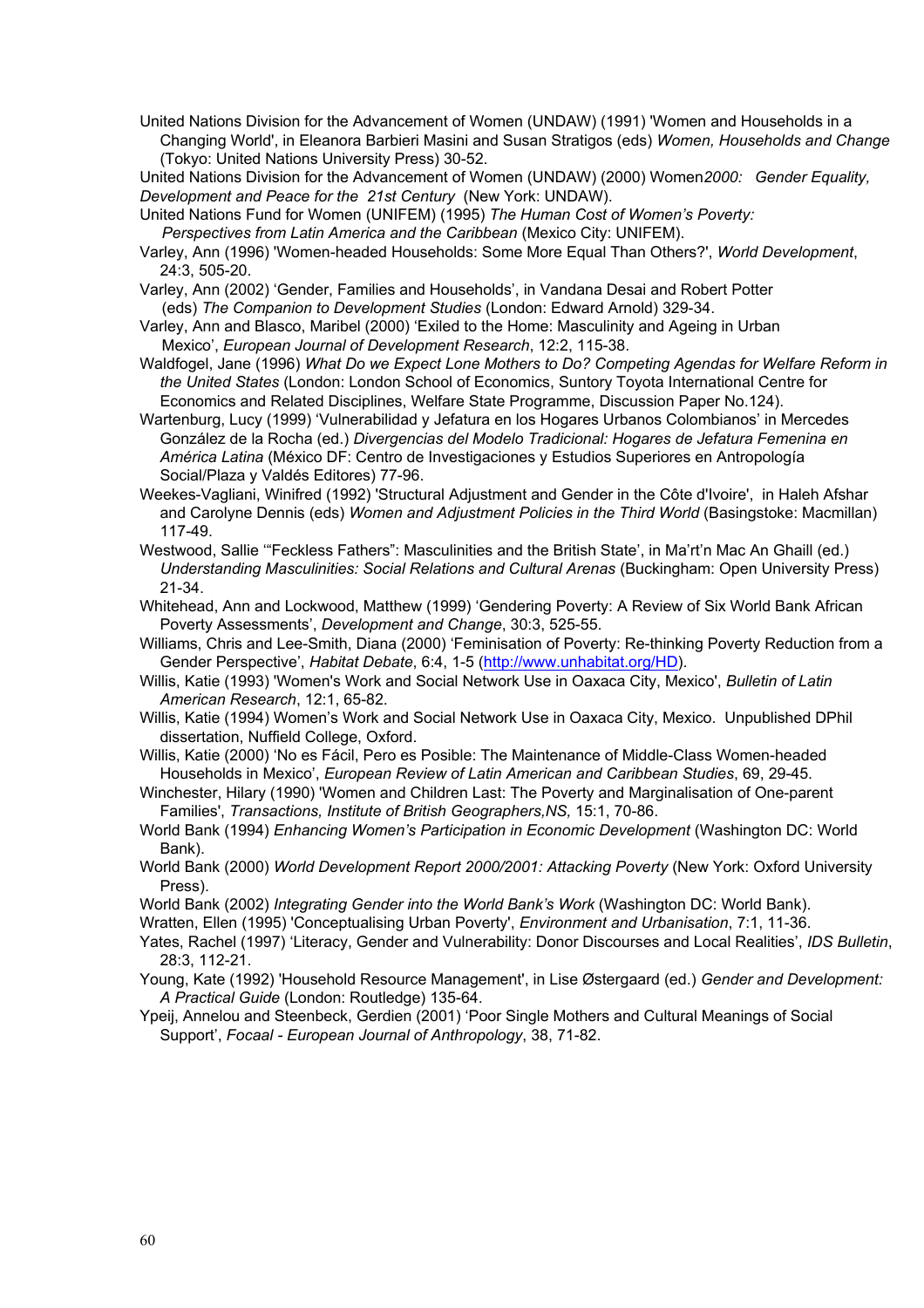## **APPENDIX**

## **Boxes 1-5**

#### **BOX 1: STATEMENTS ABOUT FEMALE-HEADED HOUSEHOLDS AND POVERTY**

**\_\_\_\_\_\_\_\_\_\_\_\_\_\_\_\_\_\_\_\_\_\_\_\_\_\_\_\_\_\_\_\_\_\_\_\_\_\_\_\_\_\_\_\_\_\_\_\_\_\_\_\_\_\_\_\_\_\_\_\_\_\_\_\_\_\_\_\_\_\_\_\_\_\_** 

 '...the global economic downturn has pressed most heavily on women-headed households, which are everywhere in the world, the poorest of the poor'.

#### *Tinker (1990: 5)*

 'Women-headed households are over-represented among the poor in rural and urban, developing and industrial societies'.

#### *Bullock (1994:17-18)*

'One continuing concern of both the developing and advanced capitalist economies is the increasing amount of women's poverty worldwide, associated with the rise of female-headed households'.

#### *Acosta-Belén and Bose (1995:25)*

'...the number of female-headed households among the poor and the poorer sections of society is increasing and…they, as a group -- whether heterogeneous or not -- are more vulnerable and face more discrimination because they are poor and also because they are man-less women on their own'.

#### *Bibars (2001:67).*

' Households headed by females with dependent children experience the worst afflictions of poverty … Female-headed households are the poorest'

\_\_\_\_\_\_\_\_\_\_\_\_\_\_\_\_\_\_\_\_\_\_\_\_\_\_\_\_\_\_\_\_\_\_\_\_\_\_\_\_\_\_\_\_\_\_\_\_\_\_\_\_\_\_\_\_\_\_\_\_\_\_\_\_

#### **Finne (2001:8)**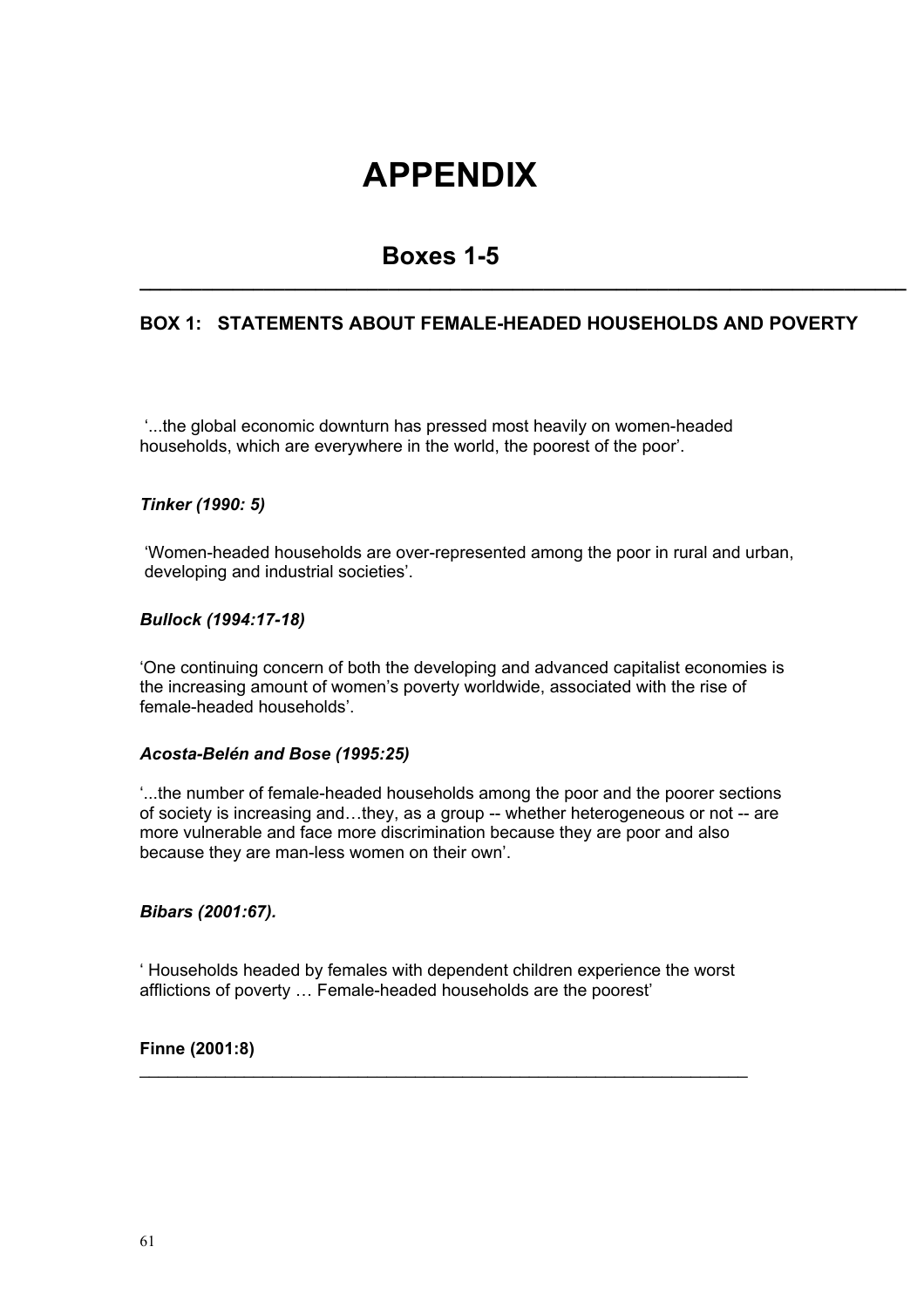#### **BOX 2: FACTORS INFLUENCING THE CONSTRUCTION OF FEMALE-HEADED HOUSEHOLDS AS THE 'POOREST OF THE POOR'**

\_\_\_\_\_\_\_\_\_\_\_\_\_\_\_\_\_\_\_\_\_\_\_\_\_\_\_\_\_\_\_\_\_\_\_\_\_\_\_\_\_\_\_\_\_\_\_\_\_\_\_\_\_\_\_\_\_\_\_\_\_\_\_\_

- \* Historical association of 'feminisation of poverty' concept with poor lone mothers and their children
- \* Repeated 'statements of fact' in academic and policy literature
- \* Endorsement of greater incidence and degrees of poverty among female-headed households by mainstream development institutions
- \* Priority attached to quantitative/'physiological deprivation' indicators of poverty
- \* Reliance on aggregated household (rather than per capita) figures for income, consumption and expenditure
- \* 'Visibility' of female-headed households in conventional poverty statistics
- \* Instrumental value of 'poorest of the poor' orthodoxy in securing resources for women in development/social programmes
- \* Extrapolation of women's labour market disadvantage as individuals (e.g. in occupational status, earnings etc) to female-headed households
- \* Perceived impacts of gender inequalities in respect of land, property and other material assets on female-headed households
- \* Over-emphasis (or exclusive emphasis) on economic status of household head as signifier of well-being for all household members
- \* Equation of female-headed households with 'lone mother and children' households
- \* Assumption that female heads are primary or sole 'breadwinners'
- \* Assumption that women-headed households have greater proportions of female members than male-headed units
- \* Limited state/institutional transfers to female-headed households
- \* Limited financial support to children in female-headed households from absent fathers
- \* Conjectured limitations in access to and/or use of social capital of female-headed households in respect of networks of kin, neighbours, friends
- \* Dominance of normative assumptions about the advantages of the 'natural' and/or 'traditional' (patriarchal/male-headed) family unit for material well-being
- \* Social pathology discourses of lone mother households as 'incomplete families', 'problematic families' and/or as symptomatic of 'family breakdown'
- \* Concern for children's rights and well-being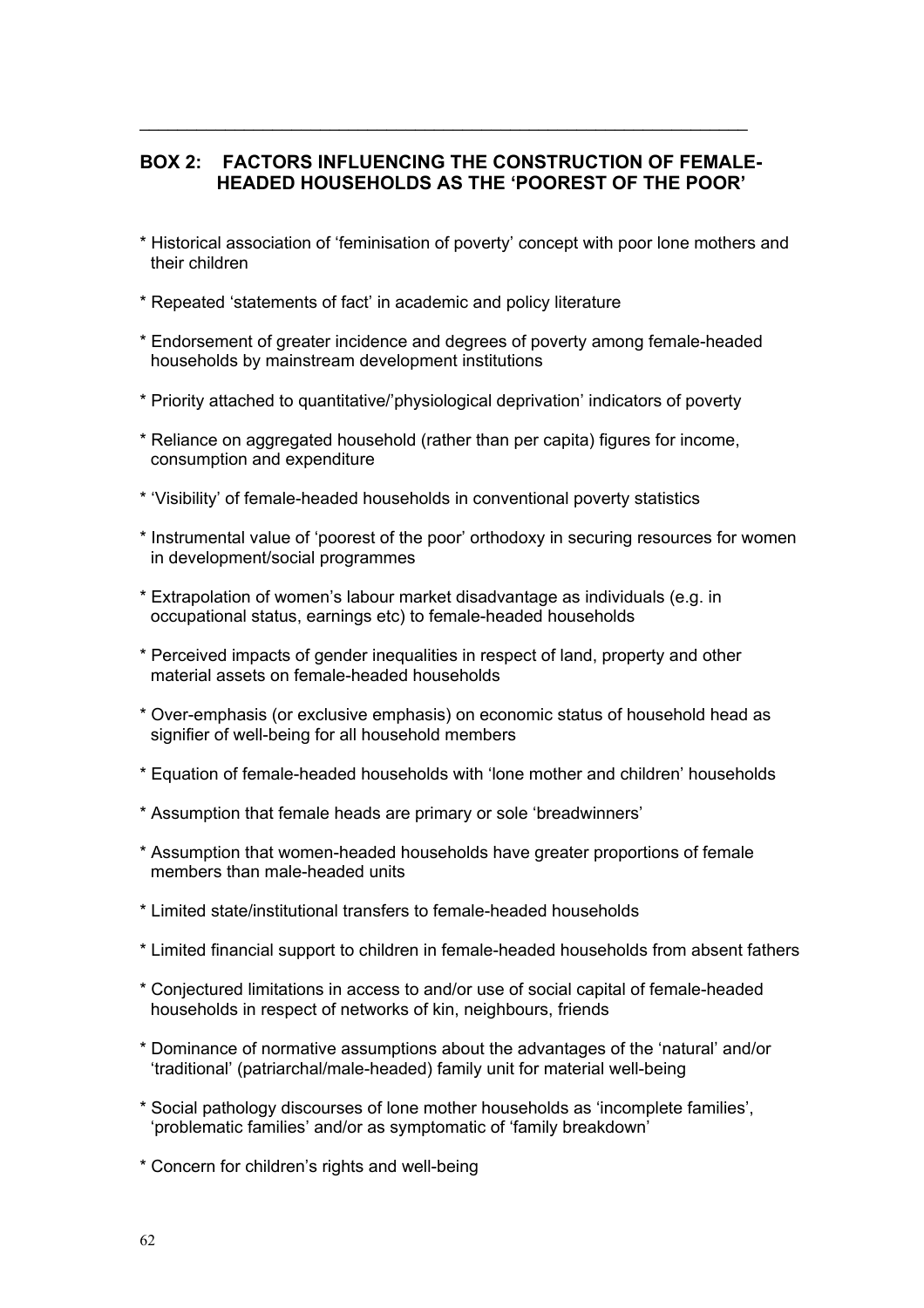#### **BOX 3: FACTORS CHALLENGING THE CONSTRUCTION OF FEMALE-HEADED HOUSEHOLDS AS 'POOREST OF THE POOR'**

 $\mathcal{L}_\text{max} = \mathcal{L}_\text{max} = \mathcal{L}_\text{max} = \mathcal{L}_\text{max} = \mathcal{L}_\text{max} = \mathcal{L}_\text{max} = \mathcal{L}_\text{max} = \mathcal{L}_\text{max} = \mathcal{L}_\text{max} = \mathcal{L}_\text{max} = \mathcal{L}_\text{max} = \mathcal{L}_\text{max} = \mathcal{L}_\text{max} = \mathcal{L}_\text{max} = \mathcal{L}_\text{max} = \mathcal{L}_\text{max} = \mathcal{L}_\text{max} = \mathcal{L}_\text{max} = \mathcal{$ 

- \* Lack of systematic 'fit' with quantitative data pertaining to incomes, consumption, indicators of well-being among children and so on
- \* Heterogeneity of female-headed households (in respect of routes into status, composition, stage in the life course etc)
- \* Recognition that female-headed households are not necessarily 'male absent' households
- \* Strategies adopted by female-headed households to compensate for gender bias and/or household vulnerability (e.g. household extension, increases in occupational density, optimal utilisation of labour supply [especially that of women])
- \* Recognition that households are permeable units with flows from beyond household boundaries affecting internal well-being
- \* Above-average receipt of financial support from working children within and beyond the home
- \* Rejection of unitary household models in favour of models emphasising household as a sites of bargaining, 'cooperative-conflict', and intra-household inequalities along lines of gender when considering resource generation and distribution.
- \* Idea that household well-being cannot be automatically equated with economic status of heads
- \* Multi-dimensional/'social deprivation' conceptualisations of poverty which extend beyond incomes and consumption, emphasising, inter alia, assets, subjective experiences of privation, 'vulnerability' and poverty-generating processes
- \* Poverty relations as power relations, namely that command and control over resources may be equally, if not more, important as level of resources in determining individuals' experiences of poverty
- \* Acknowledgement that female heads of household may make 'trade-offs' between different dimensions of poverty (e.g. 'income poor' but 'power-rich').
- \* Recognition that some women may actively choose female household headship on grounds of improved material and/or other aspects of well-being, and/or resist becoming part of new male-headed arrangements following conjugal breakdown or widowhood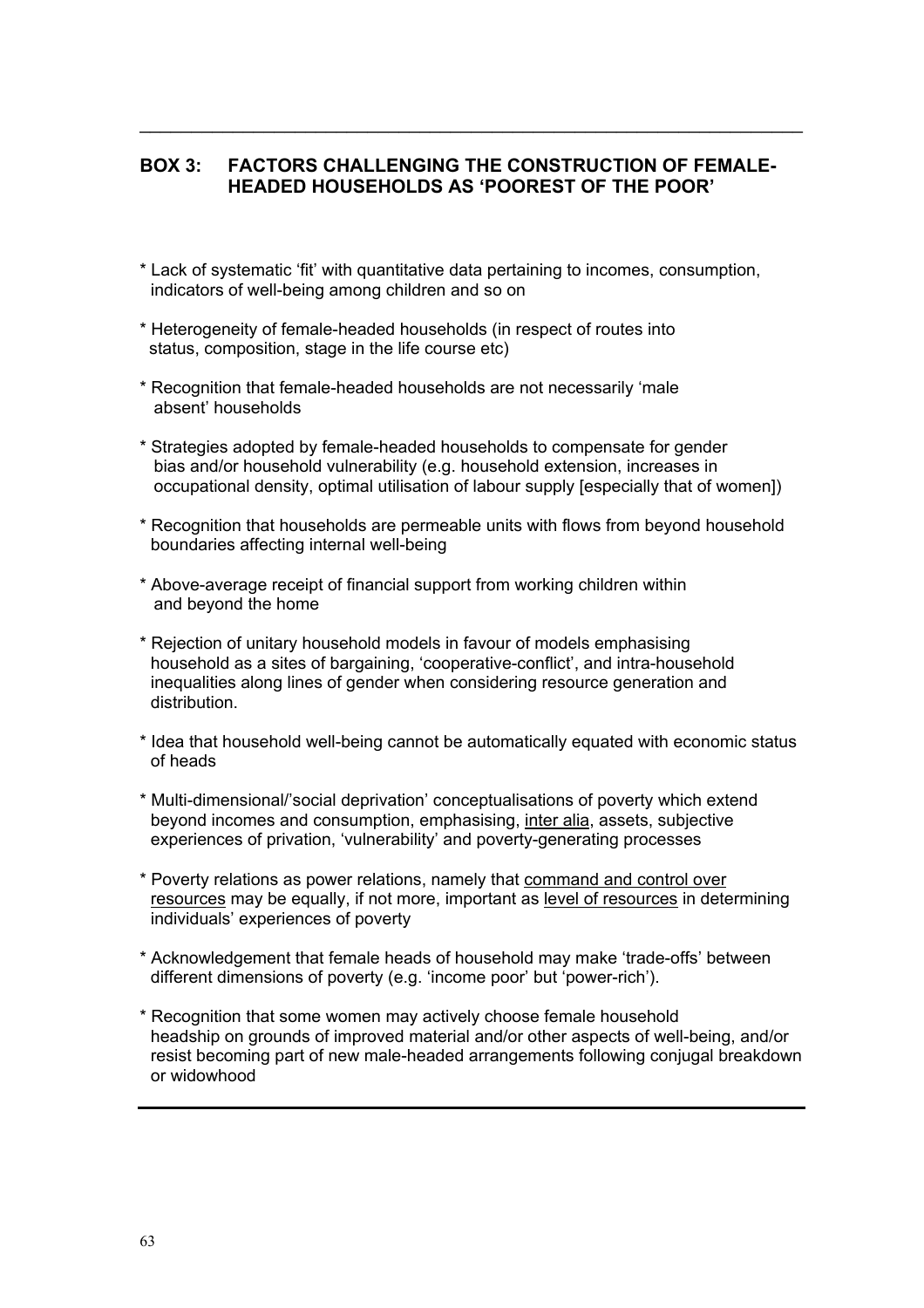#### **BOX 4: IMPLICATIONS OF CONSTRUCTING FEMALE-HEADED HOUSEHOLDS AS THE 'POOREST OF THE POOR'**

\* Can potentially secure resources for women in development/social programmes

\_\_\_\_\_\_\_\_\_\_\_\_\_\_\_\_\_\_\_\_\_\_\_\_\_\_\_\_\_\_\_\_\_\_\_\_\_\_\_\_\_\_\_\_\_\_\_\_\_\_\_\_\_\_\_\_\_\_\_\_\_\_\_\_\_\_\_\_\_\_\_

- \* Homogenises negative economic circumstances of female-headed households
- \* Ignores non-economic aspects of disadvantage in women's lives, such as unequal gender roles and relations, domestic violence etc.
- \* Ignores subjective meanings of household headship for women such as power, autonomy, self-esteem.
- \* Neglects and/or deflects attention from situation of women in male-headed households
- \* Suggests that women in male-headed households do not experience poverty
- \* Places undue emphasis on household circumstances in exacerbating the poverty of women, rather than wider gender inequalities
- \* Devalues the efforts made by female-headed households to overcome gender bias and/or household vulnerability
- \* Contributes to negative image of female-headed households
- \* Pathologisation of female headship can contribute to narrowing their livelihood possibilities
- \* Gives rise to programmes which focus on women only rather than on women and men, and/or gender relations (WID vs GAD)
- \* Ignores lone father households
- \* Serves neo-liberal agendas for efficiency and the substitution of universal social programmes with targeted programmes
- \* Leads to targeted programmes for female heads of household which, to date, do not seem to have appreciable benefits in respect of raising women's status, social legitimacy and well-being, and/or diminishing inequalities in gender or between household structures
- \* Objectification of female heads as a group in need (rather than as a group with rights)
- \* Serves conservative agendas for strengthening marriage and the 'traditional family',

\_\_\_\_\_\_\_\_\_\_\_\_\_\_\_\_\_\_\_\_\_\_\_\_\_\_\_\_\_\_\_\_\_\_\_\_\_\_\_\_\_\_\_\_\_\_\_\_\_\_\_\_\_\_\_\_\_\_\_\_\_

\* Gender inequality becomes conflated with poverty